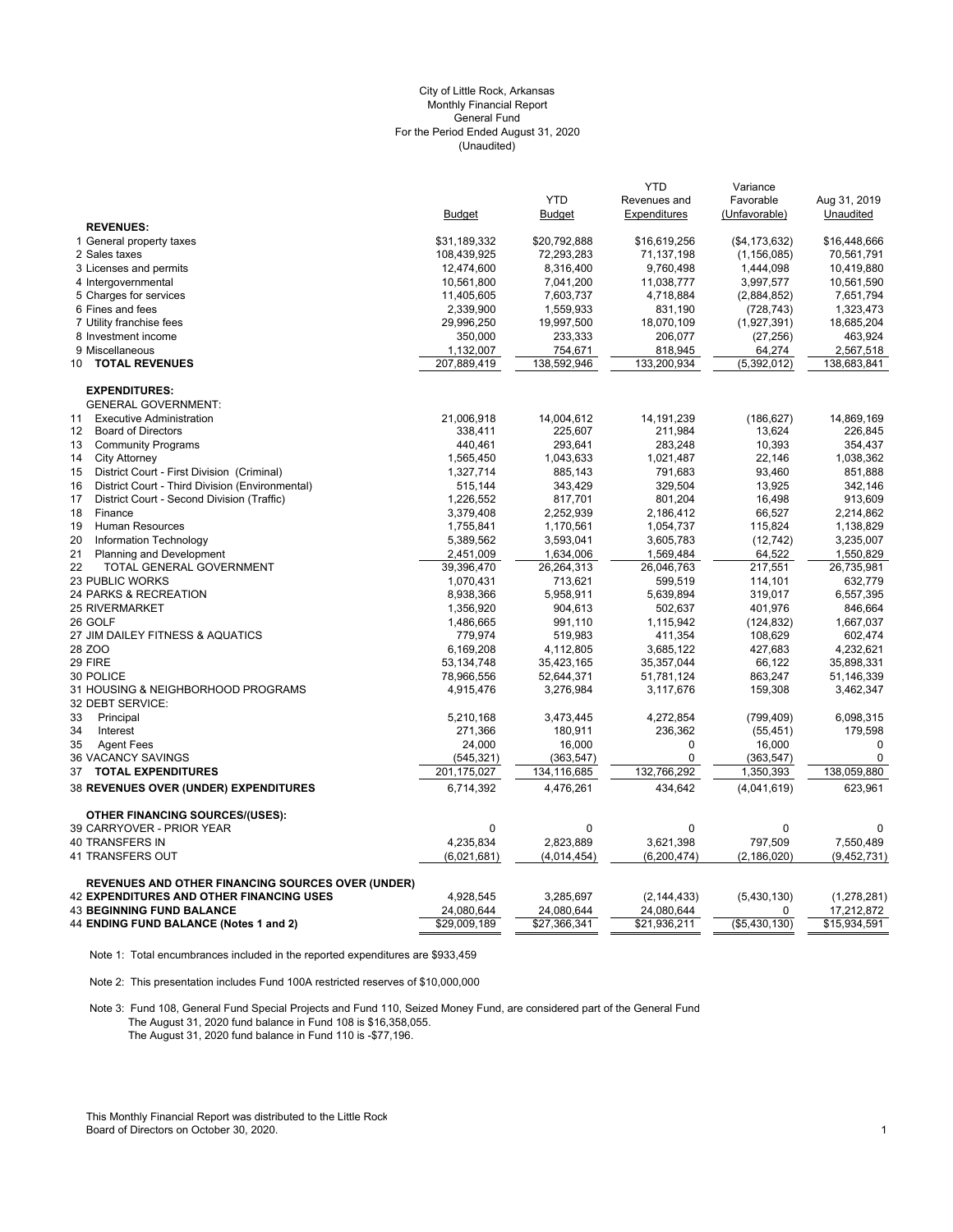## (Unaudited) City of Little Rock, Arkansas Monthly Financial Report General Fund Special Projects Fund For the Period Ended August 31, 2020

| <b>YTD</b><br>Favorable<br>Revenues and<br><b>Budget</b><br>Expenditures<br>(Unfavorable)<br><b>Budget</b><br><b>REVENUES:</b><br>1 Charges for services<br>\$0<br>\$0<br>\$82,539<br>\$82,539<br>2 Fines and fees<br>26,363<br>26,363<br>$\Omega$<br>0<br>3 Intergovernmental<br>0<br>$\Omega$<br>0<br>0<br>0<br>$\Omega$<br>$\Omega$<br>4 Interest income<br>$\Omega$<br>5 Miscellaneous<br>621,319<br>0<br>0<br>621,319<br>$\Omega$<br>$\Omega$<br><b>TOTAL REVENUES</b><br>730.221<br>730.221<br>6<br><b>EXPENDITURES:</b><br>$\mathbf 0$<br>7 Executive Administration<br>0<br>2,022,026<br>(2,022,026)<br>8 City Attorney<br>$\Omega$<br>$\Omega$<br>65,092<br>(65,092)<br>9 Finance<br>0<br>1,236<br>(1, 236)<br>0<br>10 Information Technology<br>0<br>260,001<br>0<br>(260, 001)<br>12 Human Resources<br>0<br>21,556<br>(21, 556)<br>n<br>13 Planning<br>14,000<br>(14,000)<br>0<br>0<br>14 Community Programs<br>$\Omega$<br>1,444,929<br>(1,444,929)<br>O<br>15 Public Works<br>$\Omega$<br>319,390<br>(319, 390)<br>U<br>16 Parks and Recreation<br>0<br>156,086<br>(156,086)<br>0<br>72,416<br>17 Jim Dailey Fitness and Aquatics<br>0<br>(72, 416)<br>0 | Aug 31, 2019<br>Unaudited<br>\$213,388 |
|------------------------------------------------------------------------------------------------------------------------------------------------------------------------------------------------------------------------------------------------------------------------------------------------------------------------------------------------------------------------------------------------------------------------------------------------------------------------------------------------------------------------------------------------------------------------------------------------------------------------------------------------------------------------------------------------------------------------------------------------------------------------------------------------------------------------------------------------------------------------------------------------------------------------------------------------------------------------------------------------------------------------------------------------------------------------------------------------------------------------------------------------------------------------|----------------------------------------|
|                                                                                                                                                                                                                                                                                                                                                                                                                                                                                                                                                                                                                                                                                                                                                                                                                                                                                                                                                                                                                                                                                                                                                                        |                                        |
|                                                                                                                                                                                                                                                                                                                                                                                                                                                                                                                                                                                                                                                                                                                                                                                                                                                                                                                                                                                                                                                                                                                                                                        |                                        |
|                                                                                                                                                                                                                                                                                                                                                                                                                                                                                                                                                                                                                                                                                                                                                                                                                                                                                                                                                                                                                                                                                                                                                                        |                                        |
|                                                                                                                                                                                                                                                                                                                                                                                                                                                                                                                                                                                                                                                                                                                                                                                                                                                                                                                                                                                                                                                                                                                                                                        |                                        |
|                                                                                                                                                                                                                                                                                                                                                                                                                                                                                                                                                                                                                                                                                                                                                                                                                                                                                                                                                                                                                                                                                                                                                                        | 27,873                                 |
|                                                                                                                                                                                                                                                                                                                                                                                                                                                                                                                                                                                                                                                                                                                                                                                                                                                                                                                                                                                                                                                                                                                                                                        | 235                                    |
|                                                                                                                                                                                                                                                                                                                                                                                                                                                                                                                                                                                                                                                                                                                                                                                                                                                                                                                                                                                                                                                                                                                                                                        |                                        |
|                                                                                                                                                                                                                                                                                                                                                                                                                                                                                                                                                                                                                                                                                                                                                                                                                                                                                                                                                                                                                                                                                                                                                                        | 255,922                                |
|                                                                                                                                                                                                                                                                                                                                                                                                                                                                                                                                                                                                                                                                                                                                                                                                                                                                                                                                                                                                                                                                                                                                                                        | 497,417                                |
|                                                                                                                                                                                                                                                                                                                                                                                                                                                                                                                                                                                                                                                                                                                                                                                                                                                                                                                                                                                                                                                                                                                                                                        |                                        |
|                                                                                                                                                                                                                                                                                                                                                                                                                                                                                                                                                                                                                                                                                                                                                                                                                                                                                                                                                                                                                                                                                                                                                                        | 643,797                                |
|                                                                                                                                                                                                                                                                                                                                                                                                                                                                                                                                                                                                                                                                                                                                                                                                                                                                                                                                                                                                                                                                                                                                                                        |                                        |
|                                                                                                                                                                                                                                                                                                                                                                                                                                                                                                                                                                                                                                                                                                                                                                                                                                                                                                                                                                                                                                                                                                                                                                        | 4,855                                  |
|                                                                                                                                                                                                                                                                                                                                                                                                                                                                                                                                                                                                                                                                                                                                                                                                                                                                                                                                                                                                                                                                                                                                                                        | 191,184                                |
|                                                                                                                                                                                                                                                                                                                                                                                                                                                                                                                                                                                                                                                                                                                                                                                                                                                                                                                                                                                                                                                                                                                                                                        | 60,081                                 |
|                                                                                                                                                                                                                                                                                                                                                                                                                                                                                                                                                                                                                                                                                                                                                                                                                                                                                                                                                                                                                                                                                                                                                                        | 18,991                                 |
|                                                                                                                                                                                                                                                                                                                                                                                                                                                                                                                                                                                                                                                                                                                                                                                                                                                                                                                                                                                                                                                                                                                                                                        | 3,044,047                              |
|                                                                                                                                                                                                                                                                                                                                                                                                                                                                                                                                                                                                                                                                                                                                                                                                                                                                                                                                                                                                                                                                                                                                                                        | 614,801                                |
|                                                                                                                                                                                                                                                                                                                                                                                                                                                                                                                                                                                                                                                                                                                                                                                                                                                                                                                                                                                                                                                                                                                                                                        | 1,144,991                              |
|                                                                                                                                                                                                                                                                                                                                                                                                                                                                                                                                                                                                                                                                                                                                                                                                                                                                                                                                                                                                                                                                                                                                                                        | $\Omega$                               |
| 18 Fire<br>1,762<br>(1,762)<br>0<br>O                                                                                                                                                                                                                                                                                                                                                                                                                                                                                                                                                                                                                                                                                                                                                                                                                                                                                                                                                                                                                                                                                                                                  | 2,570                                  |
| 19 Police<br>0<br>34,645<br>(34, 645)<br>O                                                                                                                                                                                                                                                                                                                                                                                                                                                                                                                                                                                                                                                                                                                                                                                                                                                                                                                                                                                                                                                                                                                             | 3,693                                  |
| 20 Housing<br>$\Omega$<br>492,249<br>(492, 249)<br>0                                                                                                                                                                                                                                                                                                                                                                                                                                                                                                                                                                                                                                                                                                                                                                                                                                                                                                                                                                                                                                                                                                                   | 706,219                                |
| 0<br>21 Fleet<br>$\Omega$<br>43,997<br>(43,997)                                                                                                                                                                                                                                                                                                                                                                                                                                                                                                                                                                                                                                                                                                                                                                                                                                                                                                                                                                                                                                                                                                                        | 84,820                                 |
| 22 Zoo<br>0<br>114,609<br>(114, 609)<br>0                                                                                                                                                                                                                                                                                                                                                                                                                                                                                                                                                                                                                                                                                                                                                                                                                                                                                                                                                                                                                                                                                                                              | 56,629                                 |
| $\mathbf{0}$<br>$\Omega$<br>5,063,995<br>23 TOTAL EXPENDITURES<br>(5,063,995)                                                                                                                                                                                                                                                                                                                                                                                                                                                                                                                                                                                                                                                                                                                                                                                                                                                                                                                                                                                                                                                                                          | 6,576,678                              |
| 0<br>0<br>24 REVENUES OVER (UNDER) EXPENDITURES<br>(4, 333, 774)<br>(4, 333, 774)                                                                                                                                                                                                                                                                                                                                                                                                                                                                                                                                                                                                                                                                                                                                                                                                                                                                                                                                                                                                                                                                                      | (6,079,261)                            |
| <b>OTHER FINANCING SOURCES (USES):</b>                                                                                                                                                                                                                                                                                                                                                                                                                                                                                                                                                                                                                                                                                                                                                                                                                                                                                                                                                                                                                                                                                                                                 |                                        |
| 25 Transfers In<br>0<br>0<br>6.145.292<br>6,145,292                                                                                                                                                                                                                                                                                                                                                                                                                                                                                                                                                                                                                                                                                                                                                                                                                                                                                                                                                                                                                                                                                                                    | 9,396,231                              |
| 26 Transfers Out<br>0<br>$\Omega$<br>(482, 290)<br>(482, 290)                                                                                                                                                                                                                                                                                                                                                                                                                                                                                                                                                                                                                                                                                                                                                                                                                                                                                                                                                                                                                                                                                                          | (2,465,089)                            |
| <b>REVENUES AND OTHER FINANCING SOURCES OVER (UNDER)</b>                                                                                                                                                                                                                                                                                                                                                                                                                                                                                                                                                                                                                                                                                                                                                                                                                                                                                                                                                                                                                                                                                                               |                                        |
| 27 EXPENDITURES AND OTHER FINANCING USES<br>$\mathbf 0$<br>0<br>1,329,228<br>1,329,228                                                                                                                                                                                                                                                                                                                                                                                                                                                                                                                                                                                                                                                                                                                                                                                                                                                                                                                                                                                                                                                                                 | 851,881                                |
| 0<br>15,028,827<br>15,028,827<br><b>28 BEGINNING FUND BALANCE</b><br>0                                                                                                                                                                                                                                                                                                                                                                                                                                                                                                                                                                                                                                                                                                                                                                                                                                                                                                                                                                                                                                                                                                 | 16,420,899                             |
| \$0<br>29 ENDING FUND BALANCE (Note 1)<br>\$0<br>\$16,358,055<br>\$16,358,055                                                                                                                                                                                                                                                                                                                                                                                                                                                                                                                                                                                                                                                                                                                                                                                                                                                                                                                                                                                                                                                                                          |                                        |

Note 1: As of August 31, 2020, fund balance is composed of 179 projects utilizing full fund balance.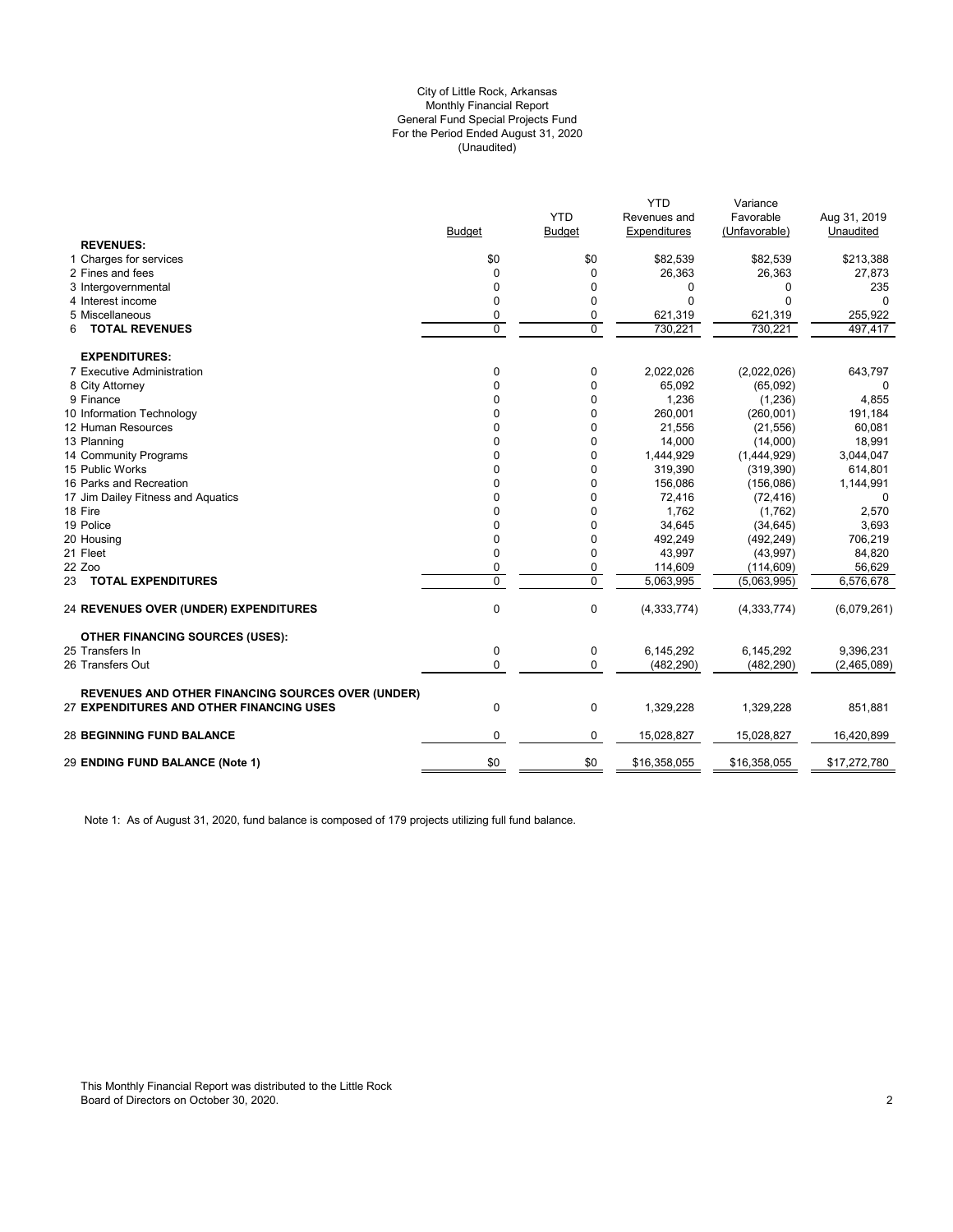#### City of Little Rock, Arkansas Monthly Financial Report Franchise Fee Collection Fund For the Period Ended August 31, 2020 (Unaudited)

|                                                          | <b>Budget</b> | <b>YTD</b><br><b>Budget</b> | <b>YTD</b><br>Revenues and<br>Expenditures | Variance<br>Favorable<br>(Unfavorable) | Aug 31, 2019<br>Unaudited |
|----------------------------------------------------------|---------------|-----------------------------|--------------------------------------------|----------------------------------------|---------------------------|
| <b>REVENUES:</b>                                         |               |                             |                                            |                                        |                           |
| 1 Utility franchise fees                                 | \$0           | \$0                         | \$448,000                                  | \$448,000                              | \$600,000                 |
| 2 Interest income                                        |               | ŋ                           |                                            |                                        |                           |
| 3 Miscellaneous                                          |               | 0                           |                                            |                                        |                           |
| <b>TOTAL REVENUES</b>                                    | $\Omega$      | 0                           | 448,000                                    | 448,000                                | 600,000                   |
| <b>EXPENDITURES:</b>                                     |               |                             |                                            |                                        |                           |
| 5 General Government                                     | 0             | 0                           | 0                                          | 0                                      | 0                         |
| <b>TOTAL EXPENDITURES</b><br>6.                          | $\Omega$      | 0                           | $\Omega$                                   | $\Omega$                               | 0                         |
| 7 REVENUES OVER (UNDER) EXPENDITURES                     | 0             | 0                           | 448,000                                    | 448,000                                | 600,000                   |
| OTHER FINANCING SOURCES (USES):                          |               |                             |                                            |                                        |                           |
| 8 Transfers In                                           | 0             | 0                           | $\Omega$                                   | $\Omega$                               | 0                         |
| 9 Transfers Out                                          | $\Omega$      | 0                           | $\Omega$                                   | 0                                      | 0                         |
| <b>REVENUES AND OTHER FINANCING SOURCES OVER (UNDER)</b> |               |                             |                                            |                                        |                           |
| <b>10 EXPENDITURES AND OTHER FINANCING USES</b>          | 0             | 0                           | 448,000                                    | 448,000                                | 600,000                   |
| <b>11 BEGINNING FUND BALANCE</b>                         | 0             | 0                           | (1)                                        | (1)                                    | (1)                       |
| <b>12 ENDING FUND BALANCE</b>                            | \$0           | \$0                         | \$447,999                                  | \$447,999                              | \$599,999                 |

NOTE: Franchise revenues pledged to the 2017 Capital Improvement Revenue Refunding Bonds are initially deposited into the Franchise Fee Collection Fund. The debt service requirement is transferred on a monthly basis to the Trustee for deposit in the 2017 Capital Improvement Revenue Refunding Bond Debt Service Fund. After the monthly debt service requirement is met, franchise revenues are transferred into the General Fund.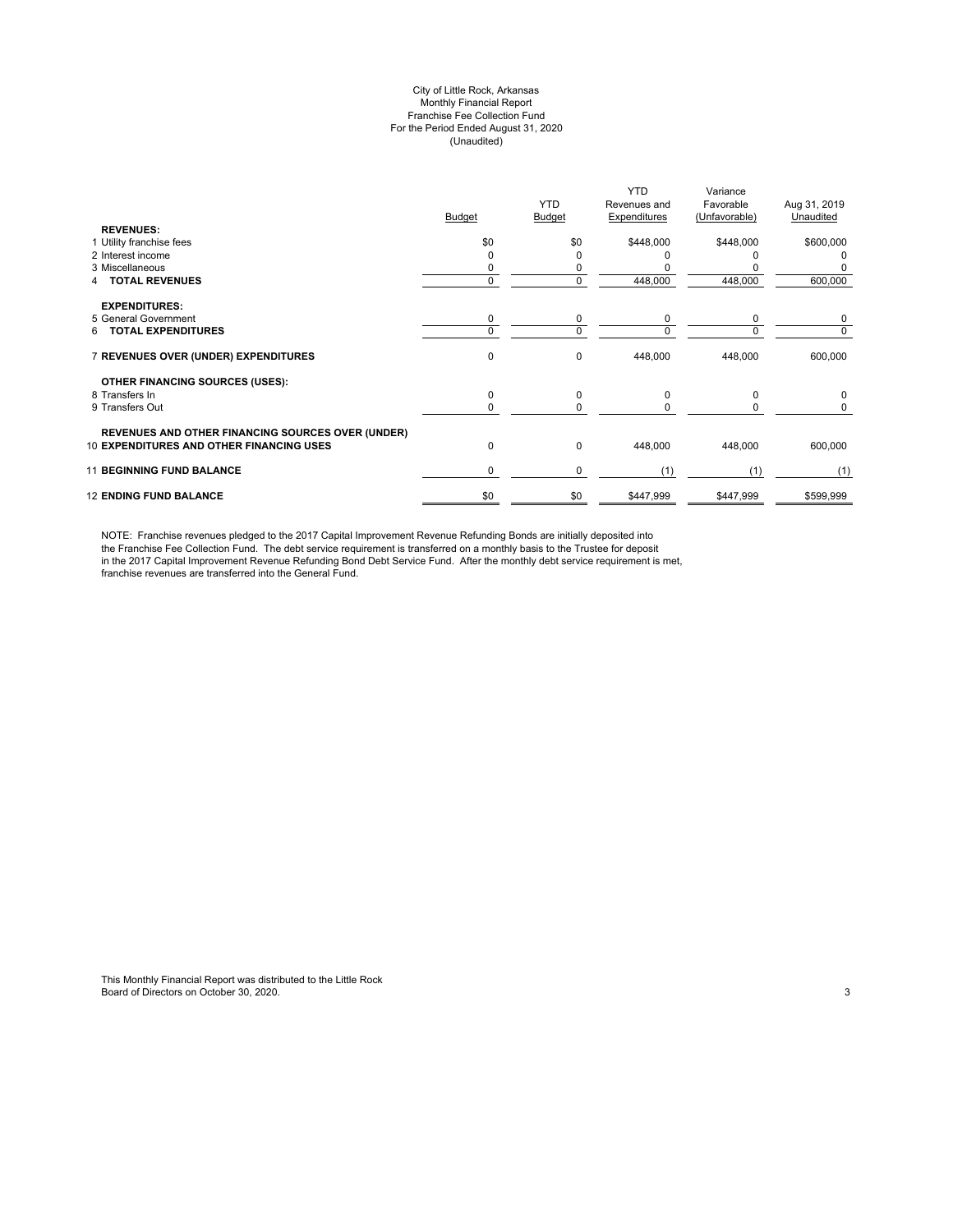## City of Little Rock, Arkansas (Unaudited) For the Period Ended August 31, 2020 Seized Money Fund Monthly Financial Report

| <b>REVENUES:</b>                                                                                            | <b>Budget</b> | <b>YTD</b><br><b>Budget</b> | <b>YTD</b><br>Revenues and<br>Expenditures | Variance<br>Favorable<br>(Unfavorable) | Aug 31, 2019<br>Unaudited |
|-------------------------------------------------------------------------------------------------------------|---------------|-----------------------------|--------------------------------------------|----------------------------------------|---------------------------|
| 1 Charges for services                                                                                      | \$0           | \$0                         | \$0                                        | \$0                                    | \$0                       |
| 2 Interest income                                                                                           |               | 0                           | 2,454                                      | 2,454                                  | 4,893                     |
| 3 Miscellaneous                                                                                             |               | 0                           | 21,432                                     | 21,432                                 | 35,601                    |
| <b>4 TOTAL REVENUES</b>                                                                                     | 0             | 0                           | 23,886                                     | 23,886                                 | 40,494                    |
| <b>EXPENDITURES:</b>                                                                                        |               |                             |                                            |                                        |                           |
| 5 Police                                                                                                    | 0             | 0                           | 171,589                                    | (171, 589)                             | 148,104                   |
| 6 TOTAL EXPENDITURES                                                                                        |               | 0                           | 171,589                                    | (171, 589)                             | 148,104                   |
| 7 REVENUES OVER (UNDER) EXPENDITURES                                                                        | 0             | 0                           | (147, 703)                                 | (147, 703)                             | (107, 610)                |
| <b>OTHER FINANCING SOURCES (USES):</b>                                                                      |               |                             |                                            |                                        |                           |
| 8 Transfers In                                                                                              | $\mathbf 0$   | 0                           | 0                                          | $\mathbf 0$                            | 0                         |
| 9 Transfers Out                                                                                             |               | 0                           | $\Omega$                                   | 0                                      | 0                         |
| <b>REVENUES AND OTHER FINANCING SOURCES OVER (UNDER)</b><br><b>10 EXPENDITURES AND OTHER FINANCING USES</b> | 0             | 0                           | (147, 703)                                 |                                        |                           |
|                                                                                                             |               |                             |                                            | (147, 703)                             | (107, 610)                |
| <b>11 BEGINNING FUND BALANCE</b>                                                                            | $\Omega$      | 0                           | 70,507                                     | 70,507                                 | 115,726                   |
| <b>12 ENDING FUND BALANCE</b>                                                                               | \$0           | \$0                         | (\$77,196)                                 | (\$77,196)                             | \$8,116                   |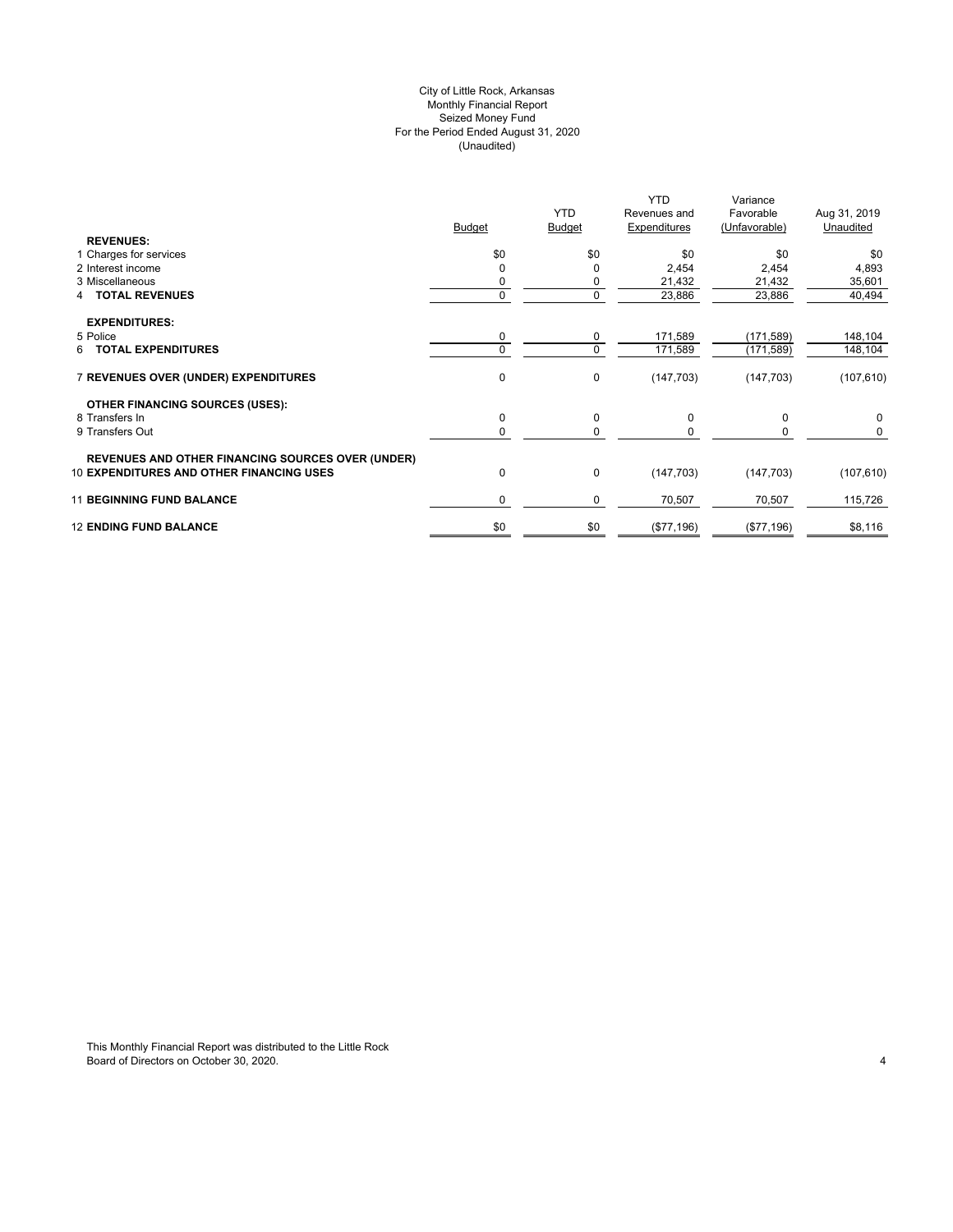#### (Unaudited) City of Little Rock, Arkansas Monthly Financial Report Street Fund For the Period Ended August 31, 2020

|                                                                                                                  |               |               | <b>YTD</b>   | Variance      |              |
|------------------------------------------------------------------------------------------------------------------|---------------|---------------|--------------|---------------|--------------|
|                                                                                                                  |               | <b>YTD</b>    | Revenues and | Favorable     | Aug 31, 2019 |
|                                                                                                                  | <b>Budget</b> | <b>Budget</b> | Expenditures | (Unfavorable) | Unaudited    |
| <b>REVENUES:</b>                                                                                                 |               |               |              |               |              |
| 1 General property taxes                                                                                         | \$6,446,103   | \$4,297,402   | \$3,434,194  | (\$863,208)   | \$3,397,644  |
| 2 Licenses and permits                                                                                           | 14,400        | 9,600         | 21,860       | 12,260        | 14,330       |
| 3 Intergovernmental                                                                                              | 14,113,000    | 9,408,667     | 9,568,061    | 159,394       | 9,445,632    |
| 4 Charges for services                                                                                           | 16,700        | 11,133        | 15,124       | 3,990         | 11,843       |
| 5 Investment income                                                                                              | 250,000       | 166,667       | 191,982      | 25,315        | 473,186      |
| 6 Miscellaneous                                                                                                  | 32,000        | 21,333        | 35,616       | 14,283        | 38,490       |
| <b>TOTAL REVENUES</b>                                                                                            | 20,872,203    | 13,914,802    | 13,266,836   | (647, 966)    | 13,381,124   |
| <b>EXPENDITURES:</b>                                                                                             |               |               |              |               |              |
| Public Works:                                                                                                    |               |               |              |               |              |
| <b>General Administration</b><br>8                                                                               | 2,907,100     | 1,938,067     | 1,807,021    | 131,045       | 1,546,226    |
| 9<br><b>Operations Administration</b>                                                                            | 678,202       | 452,135       | 366,508      | 85,626        | 366,392      |
| Street & Drainage Maintenance<br>10                                                                              | 7,075,285     | 4,716,857     | 3,878,157    | 838,700       | 4,055,222    |
| Storm Drainage Maintenance<br>11                                                                                 | 1,093,075     | 728,717       | 589,341      | 139,375       | 563,506      |
| <b>Work Pool</b><br>$12 \overline{ }$                                                                            | 149,173       | 99,449        | 61,940       | 37,509        | 62,746       |
| Resource Control & Scheduling<br>13                                                                              | 402,039       | 268,026       | 246,915      | 21,111        | 257,456      |
| 14<br><b>Control Devices</b>                                                                                     | 937,607       | 625,071       | 580,175      | 44,897        | 601,884      |
| Signals<br>15                                                                                                    | 959,897       | 639,931       | 508,868      | 131,064       | 556,839      |
| 16<br><b>Parking Meters</b>                                                                                      | 118,363       | 78,909        | 76,208       | 2,701         | 77,278       |
| 17<br><b>Civil Engineering</b>                                                                                   | 1,611,030     | 1,074,020     | 980,822      | 93,198        | 1,153,658    |
| 18<br><b>Traffic Engineering</b>                                                                                 | 3,149,259     | 2,099,506     | 2,106,737    | (7, 231)      | 2,138,416    |
| 19<br>Parking Enforcement                                                                                        | 311,656       | 207,771       | 157,981      | 49,790        | 174,556      |
| 20<br><b>TOTAL EXPENDITURES</b>                                                                                  | 19,392,686    | 12,928,457    | 11,360,673   | 1,567,784     | 11,554,180   |
| 21 REVENUES OVER (UNDER) EXPENDITURES                                                                            | 1,479,517     | 986,345       | 1,906,163    | 919,819       | 1,826,944    |
| <b>OTHER FINANCING SOURCES (USES):</b>                                                                           |               |               |              |               |              |
| 22 Transfers In                                                                                                  | 467.700       | 311.800       | 467.700      | 155,900       | 467.700      |
| 23 Transfers Out                                                                                                 | (1,947,217)   | (1, 298, 145) | (1,947,217)  | (649, 072)    | (2,803,717)  |
| <b>REVENUES AND OTHER FINANCING SOURCES OVER (UNDER)</b><br>+<br><b>24 EXPENDITURES AND OTHER FINANCING USES</b> | $\mathbf{0}$  | $\mathbf 0$   | 426,646      | 426,646       | (509, 073)   |
| <b>25 BEGINNING FUND BALANCE</b>                                                                                 | 19,853,242    | 19,853,242    | 19,853,242   | 0             | 18,310,719   |
| 26 ENDING FUND BALANCE (Note 1)                                                                                  | \$19,853,242  | \$19,853,242  | \$20,279,889 | \$426,646     | \$17,801,646 |

Note 1: Fund 205, Street Special Projects Fund, is considered part of the Street Fund. The August 31, 2020 fund balance in Fund 205 is \$2,934,485.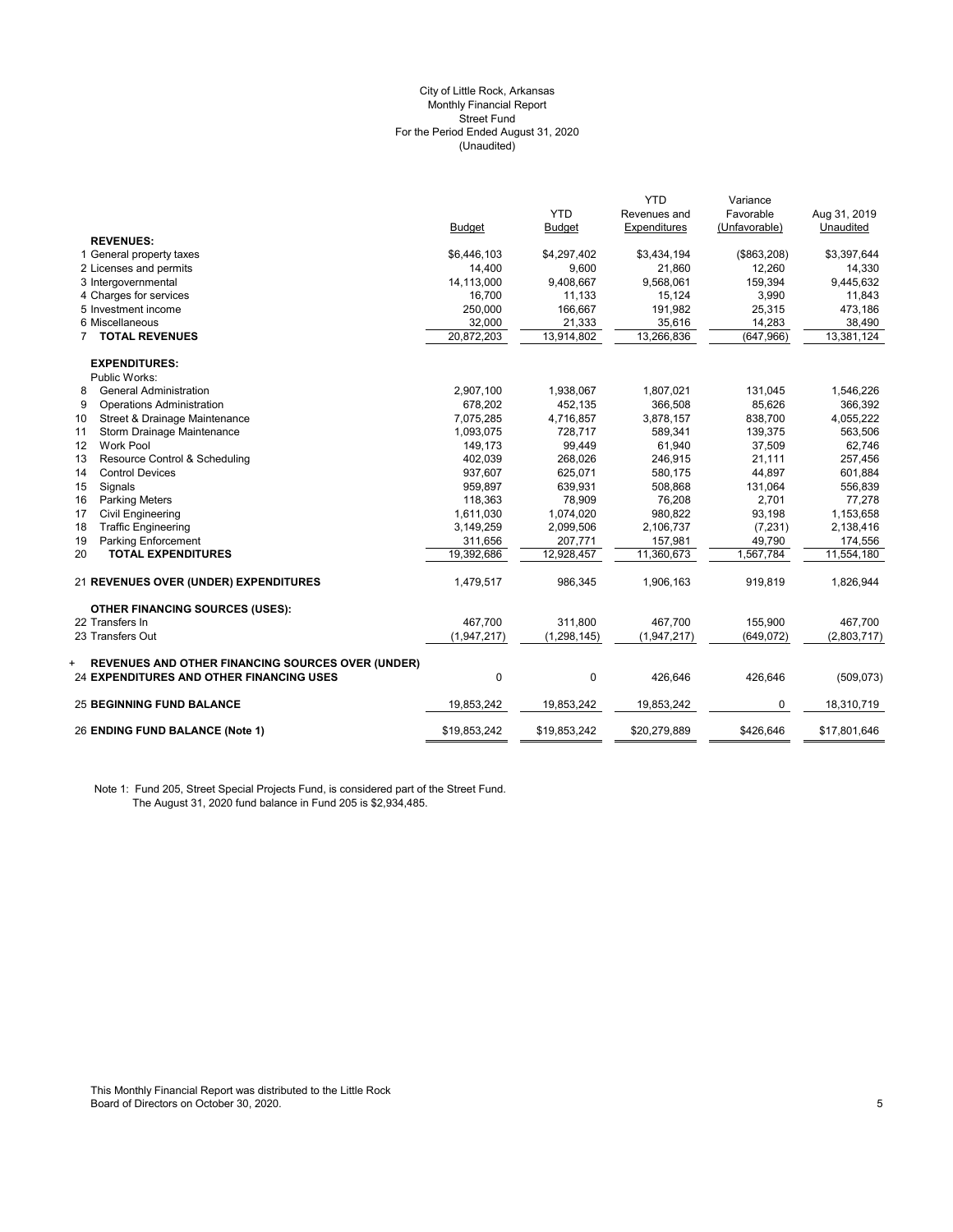## (Unaudited) City of Little Rock, Arkansas Monthly Financial Report Street Fund Special Projects Fund For the Period Ended August 31, 2020

| <b>YTD</b><br>Favorable<br>Revenues and<br><b>Budget</b><br><b>Budget</b><br>Expenditures<br>(Unfavorable)<br><b>REVENUES:</b><br>\$0<br>\$0<br>\$0<br>1 Charges for services<br>\$0<br>2 Interest income<br>0<br>3 Miscellaneous | Aug 31, 2019<br>Unaudited<br>\$0<br>0<br>6,400 |
|-----------------------------------------------------------------------------------------------------------------------------------------------------------------------------------------------------------------------------------|------------------------------------------------|
|                                                                                                                                                                                                                                   |                                                |
|                                                                                                                                                                                                                                   |                                                |
|                                                                                                                                                                                                                                   |                                                |
|                                                                                                                                                                                                                                   |                                                |
| 72,401<br>72,401<br>0                                                                                                                                                                                                             |                                                |
| 0<br>0<br>72,401<br><b>TOTAL REVENUES</b><br>72,401<br>4                                                                                                                                                                          | 6,400                                          |
| <b>EXPENDITURES:</b>                                                                                                                                                                                                              |                                                |
| 5 Public Works<br>2,093,266<br>(2,093,266)<br>0<br>0                                                                                                                                                                              | 3,358,336                                      |
| 0<br>0<br>2,093,266<br><b>TOTAL EXPENDITURES</b><br>(2,093,266)<br>6                                                                                                                                                              | 3,358,336                                      |
| <b>7 REVENUES OVER (UNDER) EXPENDITURES</b><br>0<br>0<br>(2,020,865)<br>(2,020,865)                                                                                                                                               | (3,351,936)                                    |
| <b>OTHER FINANCING SOURCES (USES):</b>                                                                                                                                                                                            |                                                |
| 0<br>1,479,345<br>1,479,345<br>8 Transfers In<br>0                                                                                                                                                                                | 2,310,000                                      |
| 0<br>9 Transfers Out<br>0<br>(1,318)<br>(1,318)                                                                                                                                                                                   |                                                |
| <b>REVENUES AND OTHER FINANCING SOURCES OVER (UNDER)</b>                                                                                                                                                                          |                                                |
| <b>10 EXPENDITURES AND OTHER FINANCING USES</b><br>0<br>0<br>(542, 838)<br>(542, 838)                                                                                                                                             | (1,041,936)                                    |
| <b>11 BEGINNING FUND BALANCE</b><br>0<br>3,477,323<br>0<br>3,477,323                                                                                                                                                              | 4,193,257                                      |
| \$0<br>12 ENDING FUND BALANCE (Note 1)<br>\$0<br>\$2,934,485<br>\$2,934,485                                                                                                                                                       | \$3,151,322                                    |

Note 1: As of August 31, 2020, special project commitments for 27 projects utilizing full fund balance.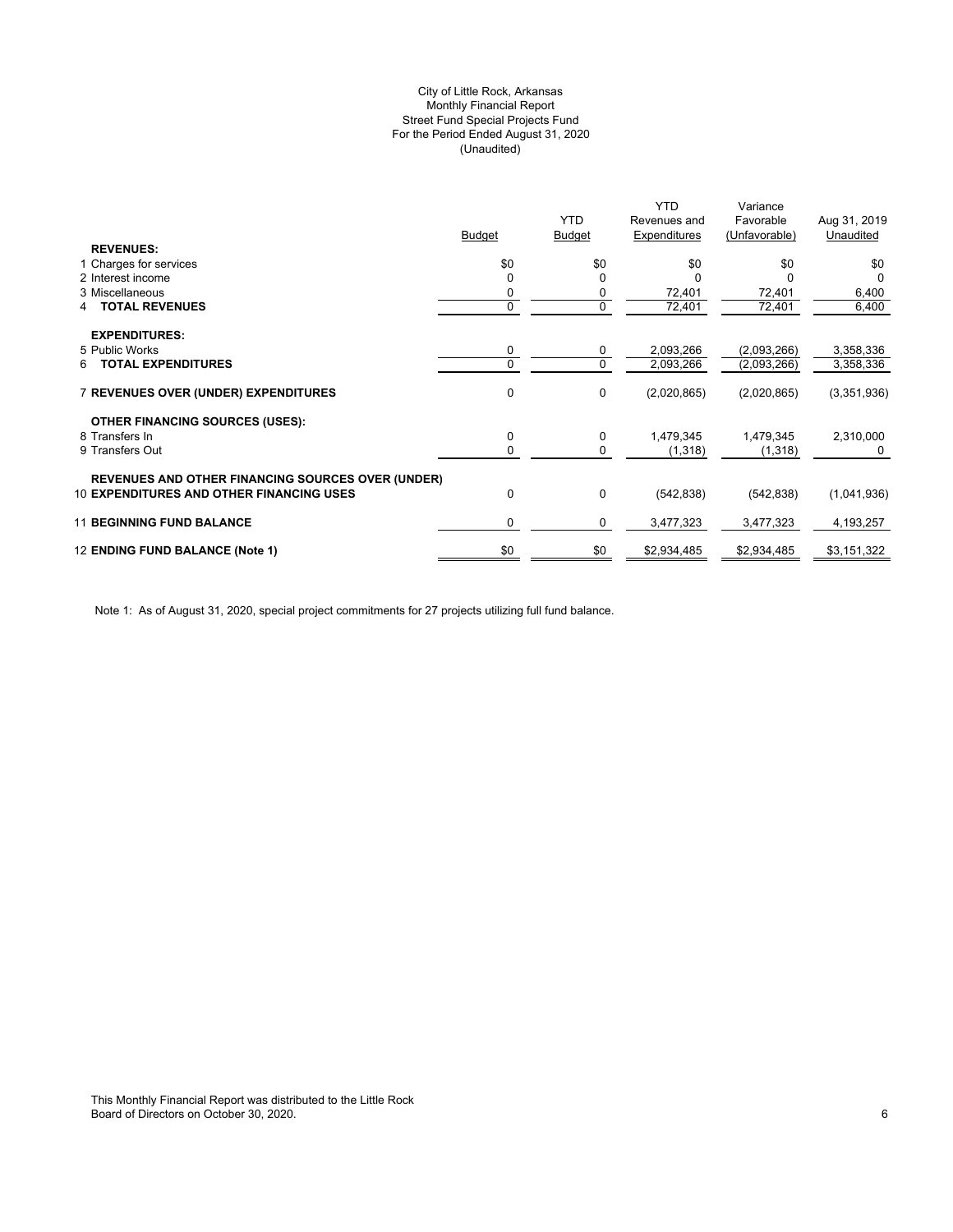## City of Little Rock, Arkansas (Unaudited) For the Period Ended August 31, 2020 Special Projects Fund Monthly Financial Report

|                                                                                                             |                             |                | <b>YTD</b>   | Variance                |                   |
|-------------------------------------------------------------------------------------------------------------|-----------------------------|----------------|--------------|-------------------------|-------------------|
|                                                                                                             |                             | <b>YTD</b>     | Revenues and | Favorable               | Aug 31, 2019      |
|                                                                                                             | <b>Budget</b>               | <b>Budget</b>  | Expenditures | (Unfavorable)           | Unaudited         |
| <b>REVENUES:</b>                                                                                            |                             |                |              |                         |                   |
| 1 Licenses and permits                                                                                      | \$0                         | \$0            | \$53,243     | \$53,243                | \$68,492          |
| 2 Intergovernmental                                                                                         | 0                           | 0              | 418,924      | 418,924                 | 415,409           |
| 3 Charges for services                                                                                      | 0                           | 0              | 515,811      | 515,811                 | 886,079           |
| 4 Fines and fees                                                                                            | 0                           | 0              | 343,414      | 343,414                 | 483,930           |
| 5 Interest income                                                                                           | 0                           | 0              | 11,018       | 11,018                  | 40,410            |
| 6 Miscellaneous                                                                                             | 0                           | 0              | 1,148,860    | 1,148,860               | 915,918           |
| <b>7 TOTAL REVENUES</b>                                                                                     | $\overline{0}$              | $\Omega$       | 2,491,271    | 2,491,271               | 2,810,239         |
| <b>EXPENDITURES:</b>                                                                                        |                             |                |              |                         |                   |
| 8 Executive Administration                                                                                  | 0                           | 0              | 87,828       | (87, 828)               | 29,414            |
| 9 Community Programs                                                                                        | $\Omega$                    | 0              | 0            | 0                       | $\Omega$          |
| 10 City Attorney                                                                                            | $\Omega$                    | 0              | $\Omega$     | $\Omega$                | $\Omega$          |
| 11 District Court - First Division (Criminal)                                                               | 0                           | 0              | 1,417        | (1, 417)                | 9,436             |
| 12 District Court - Second Division (Traffic)                                                               | 0                           | 0              | 21,890       | (21, 890)               | 2,962             |
| 13 District Court - Third Division (Environmental)                                                          | $\Omega$                    | 0              | 327          | (327)                   | 0                 |
| 14 Finance                                                                                                  | $\Omega$                    | 0              | 266,456      | (266, 456)              | 266,917           |
| 15 Human Resources                                                                                          | 0                           | 0              | (100, 844)   | 100,844                 | 115,989           |
| 16 Information Technology                                                                                   | $\Omega$                    | 0              | 0            | 0                       |                   |
| 17 Planning                                                                                                 | 0                           | 0              | 49,948       | (49, 948)               | 50,632            |
| 18 Fleet                                                                                                    | 0                           | 0              | 647,307      | (647, 307)              | 241,664           |
| 19 Public Works                                                                                             | $\Omega$                    | $\Omega$       | 7,990        | (7,990)                 | 22,588            |
| 20 Parks and Recreation                                                                                     | 0                           | 0              | 929,060      | (929,060)               | 1,127,475         |
| 21 Jim Dailey Fitness & Aquatics                                                                            | 0                           | 0              | $\mathbf 0$  | 0                       | 0                 |
| 22 Fire                                                                                                     | $\Omega$                    | $\Omega$       | 257,239      | (257, 239)              | 477,668           |
| 23 Police                                                                                                   | 0                           | 0              | 54,598       |                         |                   |
|                                                                                                             | $\mathbf 0$                 | 0              | 107,221      | (54, 598)<br>(107, 221) | 61,554<br>174,697 |
| 24 Housing<br>25 Zoo                                                                                        |                             | 0              | 0            |                         |                   |
|                                                                                                             | $\pmb{0}$<br>$\overline{0}$ | $\overline{0}$ |              | 0<br>(2, 330, 436)      | 4,069             |
| <b>26 TOTAL EXPENDITURES</b>                                                                                |                             |                | 2,330,436    |                         | 2,585,064         |
| 27 REVENUES OVER (UNDER) EXPENDITURES                                                                       | $\pmb{0}$                   | 0              | 160,835      | 160,835                 | 225,175           |
| <b>OTHER FINANCING SOURCES (USES):</b>                                                                      |                             |                |              |                         |                   |
| 28 Transfers In                                                                                             | $\pmb{0}$                   | 0              | 0            | $\Omega$                | $\Omega$          |
| 29 Transfers Out                                                                                            | $\mathbf 0$                 | 0              | (9, 345)     | (9, 345)                | (272, 238)        |
|                                                                                                             |                             |                |              |                         |                   |
| <b>REVENUES AND OTHER FINANCING SOURCES OVER (UNDER)</b><br><b>30 EXPENDITURES AND OTHER FINANCING USES</b> | $\pmb{0}$                   | 0              | 151,490      | 151,490                 | (47,063)          |
|                                                                                                             |                             |                |              |                         |                   |
| 31 BEGINNING FUND BALANCE                                                                                   | $\pmb{0}$                   | 0              | 3,852,264    | 3,852,264               | 3,635,419         |
| 32 ENDING FUND BALANCE (Note 1)                                                                             | \$0                         | \$0            | \$4,003,753  | \$4,003,753             | \$3,588,356       |

Note 1: Fund balance is comprised of 105 special projects with appropriations totaling \$6,306,393 and 12 special projects with negative balances of \$2,302,640.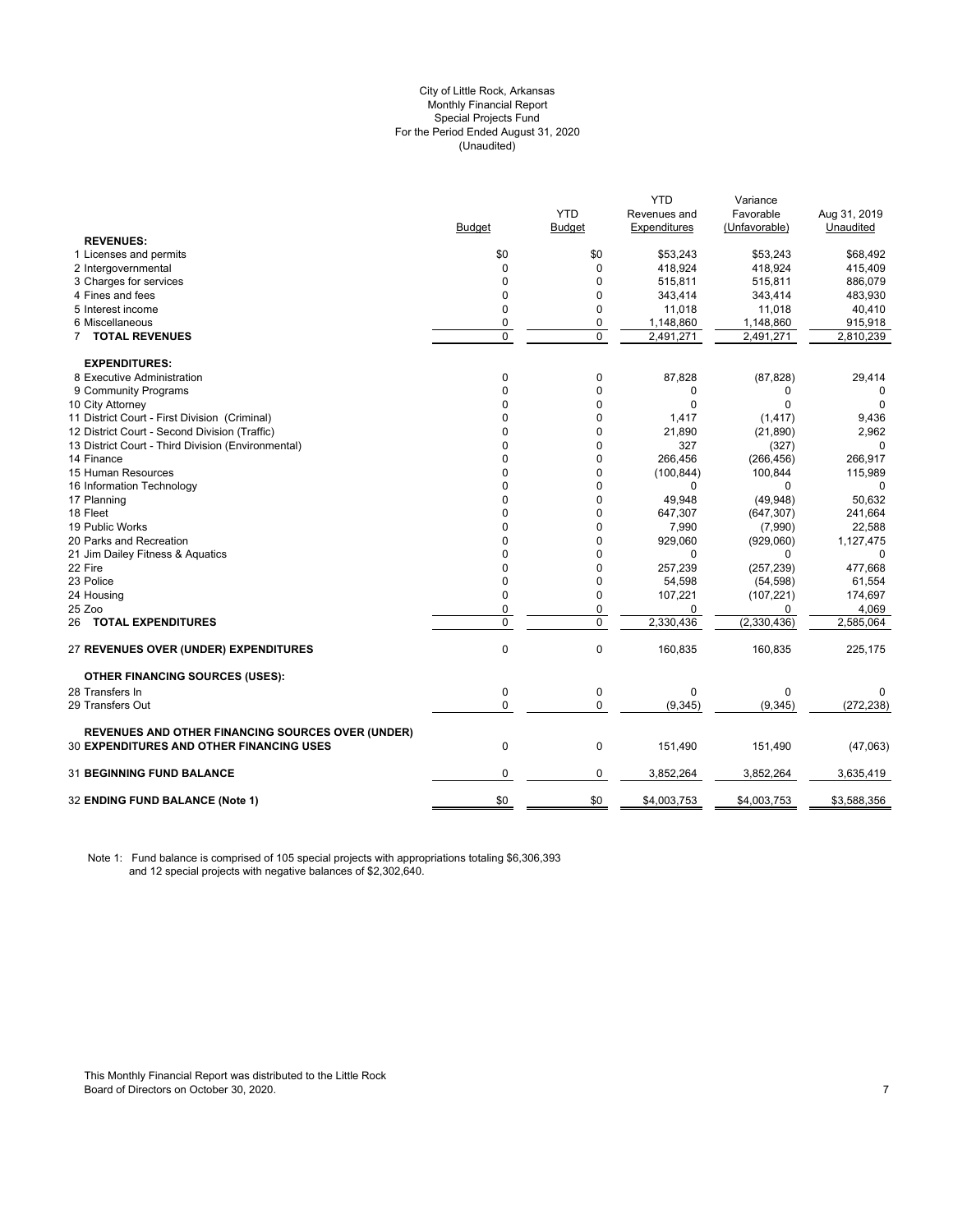## (Unaudited) City of Little Rock, Arkansas Monthly Financial Report Grant Fund For the Period Ended August 31, 2020

| Revenues and<br>Expenditures<br>\$0<br>\$4,446,296<br>0<br><sup>0</sup><br>6,266<br>0<br>0<br>U<br>0<br>173,571<br>$\Omega$<br>4,626,133<br>0<br>1,027,608<br>4,041,697<br>0<br>490,689<br>0<br>0<br>0<br>634,008<br>0<br>0<br>28,779<br>$\mathbf 0$<br>6,222,781 | Favorable<br>(Unfavorable)<br>\$4,446,296<br>0<br>6,266<br>$\Omega$<br>173,571<br>4,626,133<br>(1,027,608)<br>(4,041,697)<br>(490, 689)<br>0<br>(634,008)<br>(28, 779) | Aug 31, 2019<br>Unaudited<br>\$3,972,334<br>0<br>9,103<br>(102, 273)<br>3,879,164<br>893,815<br>6,835,489<br>702,589<br>0<br>47,854<br>696,418<br>118,362 |
|-------------------------------------------------------------------------------------------------------------------------------------------------------------------------------------------------------------------------------------------------------------------|------------------------------------------------------------------------------------------------------------------------------------------------------------------------|-----------------------------------------------------------------------------------------------------------------------------------------------------------|
|                                                                                                                                                                                                                                                                   |                                                                                                                                                                        |                                                                                                                                                           |
|                                                                                                                                                                                                                                                                   |                                                                                                                                                                        |                                                                                                                                                           |
|                                                                                                                                                                                                                                                                   |                                                                                                                                                                        |                                                                                                                                                           |
|                                                                                                                                                                                                                                                                   |                                                                                                                                                                        |                                                                                                                                                           |
|                                                                                                                                                                                                                                                                   |                                                                                                                                                                        |                                                                                                                                                           |
|                                                                                                                                                                                                                                                                   |                                                                                                                                                                        |                                                                                                                                                           |
|                                                                                                                                                                                                                                                                   |                                                                                                                                                                        |                                                                                                                                                           |
|                                                                                                                                                                                                                                                                   |                                                                                                                                                                        |                                                                                                                                                           |
|                                                                                                                                                                                                                                                                   |                                                                                                                                                                        |                                                                                                                                                           |
|                                                                                                                                                                                                                                                                   |                                                                                                                                                                        |                                                                                                                                                           |
|                                                                                                                                                                                                                                                                   |                                                                                                                                                                        |                                                                                                                                                           |
|                                                                                                                                                                                                                                                                   |                                                                                                                                                                        |                                                                                                                                                           |
|                                                                                                                                                                                                                                                                   |                                                                                                                                                                        |                                                                                                                                                           |
|                                                                                                                                                                                                                                                                   |                                                                                                                                                                        |                                                                                                                                                           |
|                                                                                                                                                                                                                                                                   |                                                                                                                                                                        |                                                                                                                                                           |
|                                                                                                                                                                                                                                                                   |                                                                                                                                                                        |                                                                                                                                                           |
|                                                                                                                                                                                                                                                                   |                                                                                                                                                                        |                                                                                                                                                           |
|                                                                                                                                                                                                                                                                   | (6, 222, 781)                                                                                                                                                          | 9,294,527                                                                                                                                                 |
| 0<br>(1,596,648)                                                                                                                                                                                                                                                  | (1,596,648)                                                                                                                                                            | (5,415,363)                                                                                                                                               |
|                                                                                                                                                                                                                                                                   |                                                                                                                                                                        |                                                                                                                                                           |
| 0                                                                                                                                                                                                                                                                 | 0                                                                                                                                                                      | 0                                                                                                                                                         |
| 0                                                                                                                                                                                                                                                                 | 0                                                                                                                                                                      | $\Omega$                                                                                                                                                  |
|                                                                                                                                                                                                                                                                   |                                                                                                                                                                        |                                                                                                                                                           |
| 0                                                                                                                                                                                                                                                                 | (1,596,648)                                                                                                                                                            | (5,415,363)                                                                                                                                               |
| $\mathbf 0$                                                                                                                                                                                                                                                       | 99,534                                                                                                                                                                 | 98,014                                                                                                                                                    |
| \$0                                                                                                                                                                                                                                                               | (\$1,497,114)                                                                                                                                                          | (\$5,317,349)                                                                                                                                             |
|                                                                                                                                                                                                                                                                   |                                                                                                                                                                        | 0<br>$\Omega$<br>(1,596,648)<br>99,534<br>(\$1,497,114)                                                                                                   |

Expenditures include: Expended \$4,354,771 Encumbered 1,868,010

\$6,222,781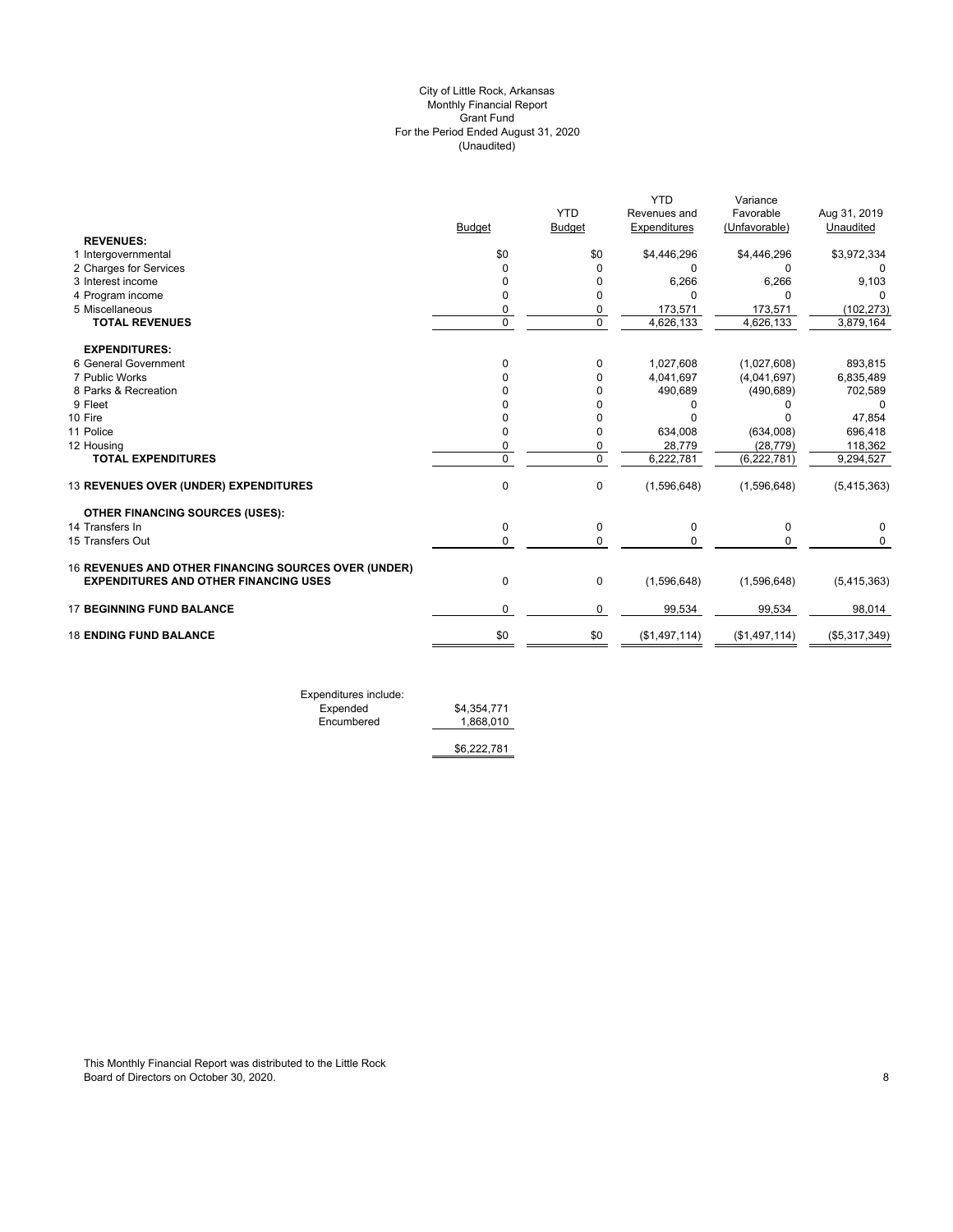## (Unaudited) City of Little Rock, Arkansas Monthly Financial Report Emergency 911 Fund For the Period Ended August 31, 2020

| <b>REVENUES:</b>                                         | <b>Budget</b> | <b>YTD</b><br><b>Budget</b> | <b>YTD</b><br>Revenues and<br>Expenditures | Variance<br>Favorable<br>(Unfavorable) | Aug 31, 2019<br>Unaudited |
|----------------------------------------------------------|---------------|-----------------------------|--------------------------------------------|----------------------------------------|---------------------------|
| 1 Charges for services                                   | \$0           | \$0                         | \$1,625,697                                | \$1,625,697                            | \$724,777                 |
| 2 Interest income                                        | $\Omega$      |                             | 9,311                                      | 9,311                                  | 8,596                     |
| 3 Miscellaneous                                          | 0             | 0                           |                                            |                                        |                           |
| <b>TOTAL REVENUES</b><br>4                               | $\Omega$      | $\mathbf 0$                 | 1,635,008                                  | 1,635,008                              | 733,373                   |
| <b>EXPENDITURES:</b>                                     |               |                             |                                            |                                        |                           |
| 5 Police                                                 | 0             | 0                           | 643,859                                    | (643, 859)                             | 487,306                   |
| <b>TOTAL EXPENDITURES</b><br>6.                          | $\Omega$      | $\mathbf 0$                 | 643,859                                    | (643, 859)                             | 487,306                   |
| 7 REVENUES OVER (UNDER) EXPENDITURES                     | 0             | 0                           | 991,149                                    | 991,149                                | 246,066                   |
| <b>OTHER FINANCING SOURCES (USES):</b>                   |               |                             |                                            |                                        |                           |
| 8 Transfers In                                           | 0             | 0                           | 0                                          | 0                                      | $\mathbf 0$               |
| 9 Transfers Out                                          | 0             | $\Omega$                    |                                            |                                        | 0                         |
| <b>REVENUES AND OTHER FINANCING SOURCES OVER (UNDER)</b> |               |                             |                                            |                                        |                           |
| <b>10 EXPENDITURES AND OTHER FINANCING USES</b>          | 0             | 0                           | 991,149                                    | 991,149                                | 246,066                   |
| <b>11 BEGINNING FUND BALANCE</b>                         | 0             | 0                           | 1,007,531                                  | 1,007,531                              | 411,620                   |
| <b>12 ENDING FUND BALANCE</b>                            | \$0           | \$0                         | \$1,998,679                                | \$1,998,679                            | \$657,686                 |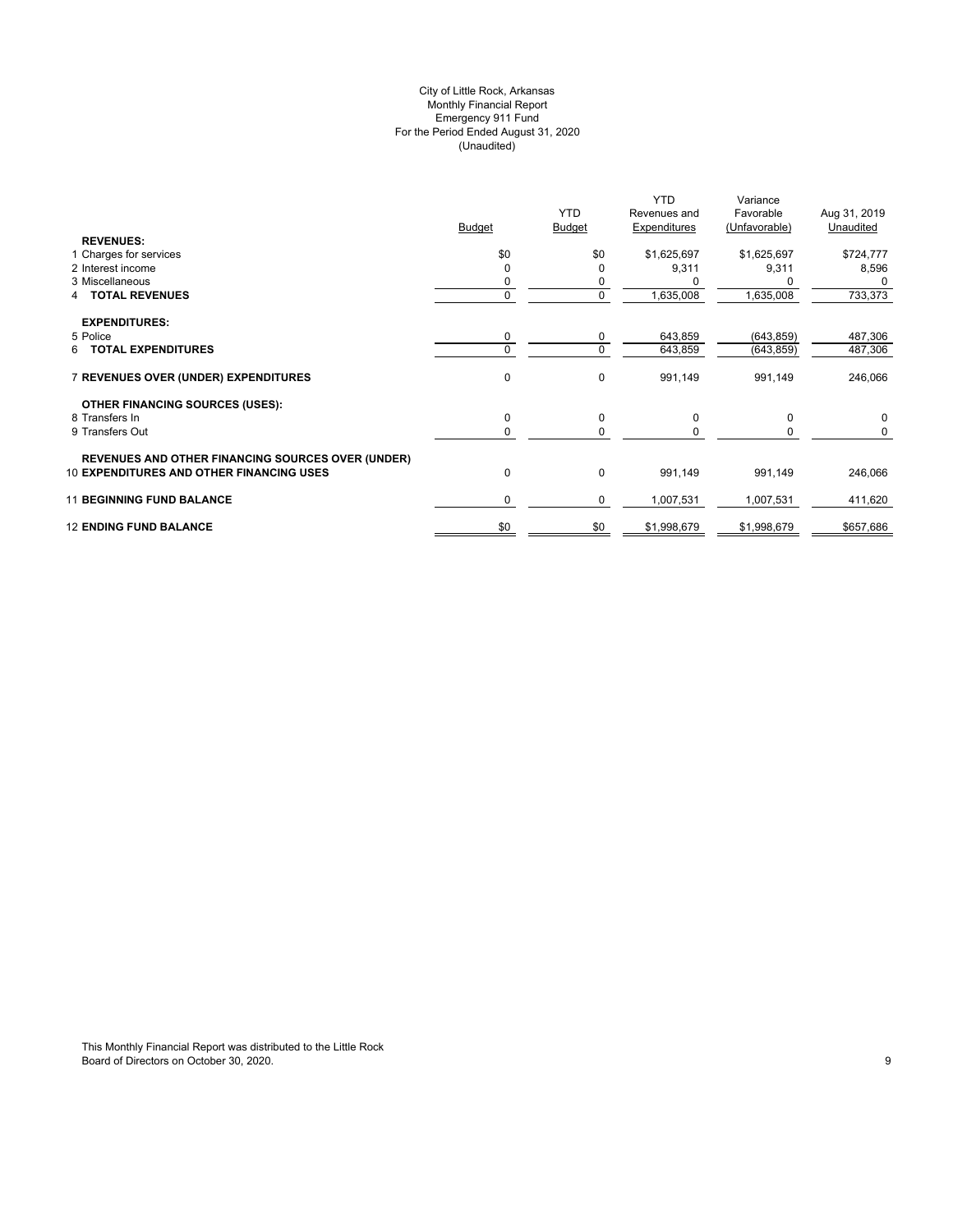## (Unaudited) City of Little Rock, Arkansas Monthly Financial Report Community Development Block Grant Fund For the Period Ended August 31, 2020

| <b>Budget</b><br><b>REVENUES:</b><br>\$0<br>1 Intergovernmental | <b>YTD</b><br><b>Budget</b><br>\$0<br>O<br>0 | Revenues and<br>Expenditures<br>\$318,389 | Favorable<br>(Unfavorable)<br>\$318,389 | Aug 31, 2019<br>Unaudited<br>\$1,083,021 |
|-----------------------------------------------------------------|----------------------------------------------|-------------------------------------------|-----------------------------------------|------------------------------------------|
|                                                                 |                                              |                                           |                                         |                                          |
|                                                                 |                                              |                                           |                                         |                                          |
|                                                                 |                                              |                                           |                                         |                                          |
|                                                                 |                                              |                                           |                                         |                                          |
| 2 Charges for Services<br>$\Omega$<br>3 Miscellaneous           |                                              |                                           |                                         |                                          |
| 0                                                               |                                              |                                           |                                         | 64                                       |
| $\mathbf 0$<br><b>TOTAL REVENUES</b>                            | 0                                            | 318,389                                   | 318,389                                 | 1,083,084                                |
| <b>EXPENDITURES:</b>                                            |                                              |                                           |                                         |                                          |
| 5 General Government<br>0                                       | $\Omega$                                     | $\Omega$                                  | O                                       |                                          |
| 6 Housing<br>0                                                  | 0                                            | 838,302                                   | (838, 302)                              | 1,108,078                                |
| <b>TOTAL EXPENDITURES</b><br>0                                  | $\Omega$                                     | 838,302                                   | (838, 302)                              | 1,108,078                                |
| 8 REVENUES OVER (UNDER) EXPENDITURES<br>0                       | 0                                            | (519, 913)                                | (519, 913)                              | (24, 994)                                |
| <b>OTHER FINANCING SOURCES (USES):</b>                          |                                              |                                           |                                         |                                          |
| 9 Transfers In<br>0                                             | 0                                            | 0                                         | $\Omega$                                | 0                                        |
| 0<br>10 Transfers Out                                           | 0                                            |                                           | 0                                       | 0                                        |
| <b>REVENUES AND OTHER FINANCING SOURCES OVER (UNDER)</b>        |                                              |                                           |                                         |                                          |
| $\pmb{0}$<br><b>11 EXPENDITURES AND OTHER FINANCING USES</b>    | 0                                            | (519, 913)                                | (519, 913)                              | (24, 994)                                |
| <b>12 BEGINNING FUND BALANCE</b><br>0                           | 0                                            | 889,273                                   | 889,273                                 | 878,767                                  |
| <b>13 ENDING FUND BALANCE</b><br>\$0                            | \$0                                          | \$369,360                                 | \$369,360                               | \$853,773                                |
|                                                                 |                                              |                                           |                                         |                                          |

| Expenditures include: |           |
|-----------------------|-----------|
| Expended              | \$674,352 |
| Encumbered            | 163.950   |
|                       | \$838,302 |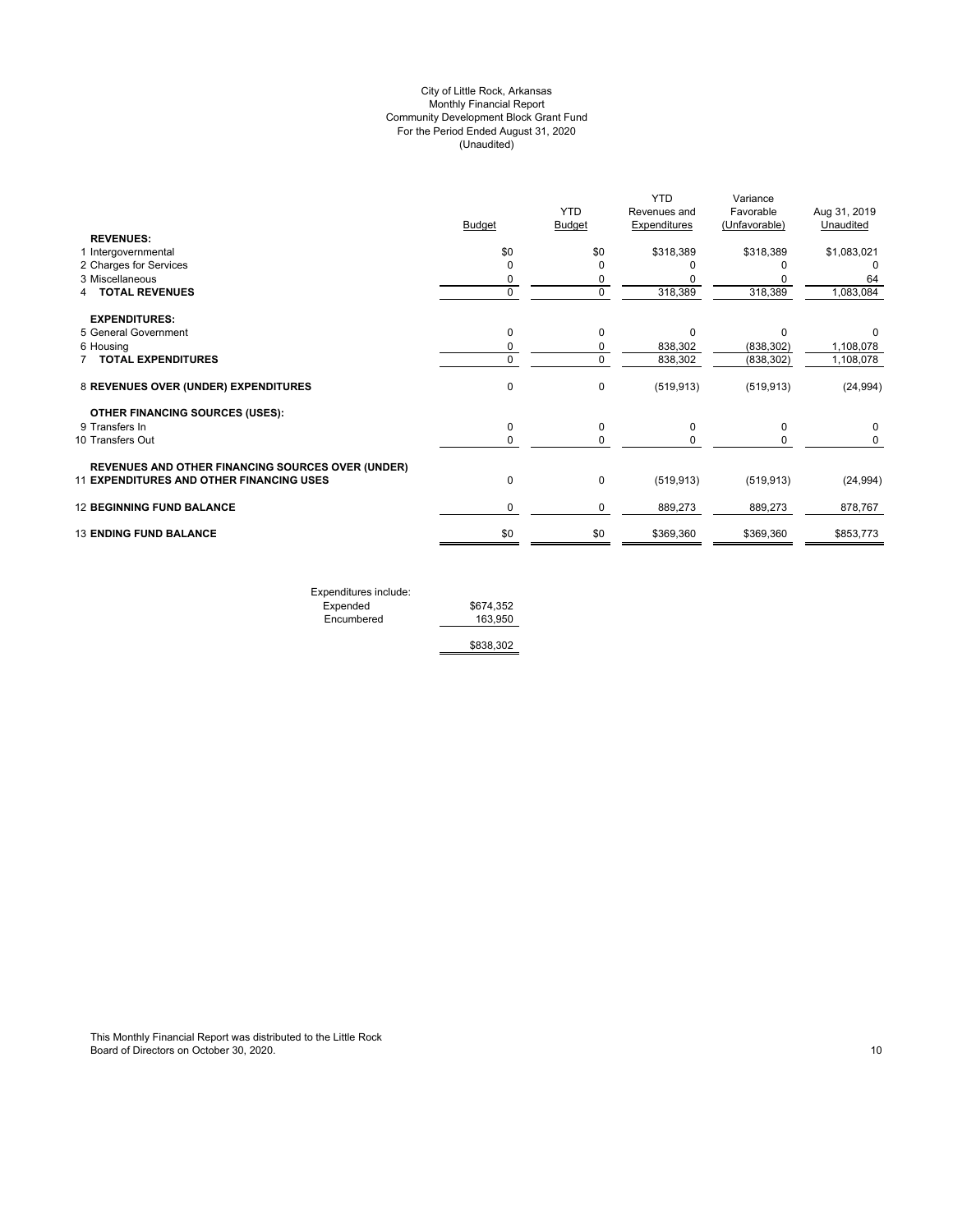#### (Unaudited) City of Little Rock, Arkansas Monthly Financial Report HIPP Fund For the Period Ended August 31, 2020

|                                                          | <b>Budget</b> | <b>YTD</b><br>Budget | <b>YTD</b><br>Revenues and<br><b>Expenditures</b> | Variance<br>Favorable<br>(Unfavorable) | Aug 31, 2019<br>Unaudited |
|----------------------------------------------------------|---------------|----------------------|---------------------------------------------------|----------------------------------------|---------------------------|
| <b>REVENUES:</b>                                         |               |                      |                                                   |                                        |                           |
| 1 Intergovernmental                                      | \$0           | \$0                  | \$721,842                                         | \$721,842                              | \$1,197,934               |
| 2 Charges for Services                                   | 0             | $\Omega$             | O                                                 |                                        |                           |
| 3 Miscellaneous                                          | 0             | 0                    | (391)                                             | (391)                                  |                           |
| <b>TOTAL REVENUES</b>                                    | $\mathbf 0$   | $\mathbf 0$          | 721,451                                           | 721,451                                | 1,197,934                 |
| <b>EXPENDITURES:</b>                                     |               |                      |                                                   |                                        |                           |
| 5 General Government                                     | $\mathbf 0$   | $\Omega$             | $\Omega$                                          | $\Omega$                               | 0                         |
| 6 Housing                                                | 0             | 0                    | 644,884                                           | (644, 884)                             | 918,608                   |
| <b>TOTAL EXPENDITURES</b>                                | $\mathbf 0$   | 0                    | 644,884                                           | (644, 884)                             | 918,608                   |
| 8 REVENUES OVER (UNDER) EXPENDITURES                     | $\mathbf 0$   | 0                    | 76,567                                            | 76,567                                 | 279,326<br>\$             |
| <b>OTHER FINANCING SOURCES (USES):</b>                   |               |                      |                                                   |                                        |                           |
| 9 Transfers In                                           | 0             | 0                    | 0                                                 | $\Omega$                               | 0                         |
| 10 Transfers Out                                         | 0             | $\Omega$             | ŋ                                                 | O                                      | 0                         |
| <b>REVENUES AND OTHER FINANCING SOURCES OVER (UNDER)</b> |               |                      |                                                   |                                        |                           |
| 11 EXPENDITURES AND OTHER FINANCING USES                 | $\mathbf 0$   | $\mathbf 0$          | 76,567                                            | 76,567                                 | 279,326                   |
| <b>12 BEGINNING FUND BALANCE</b>                         | 0             | 0                    | 1,245,703                                         | 1,245,703                              | 901,811                   |
| <b>13 ENDING FUND BALANCE</b>                            | \$0           | \$0                  | \$1,322,270                                       | \$1,322,270                            | \$1,181,137               |
|                                                          |               |                      |                                                   |                                        |                           |

| Expenditures include: |           |
|-----------------------|-----------|
| Expended              | \$512,921 |
| Encumbered            | 131.963   |
|                       | \$644.884 |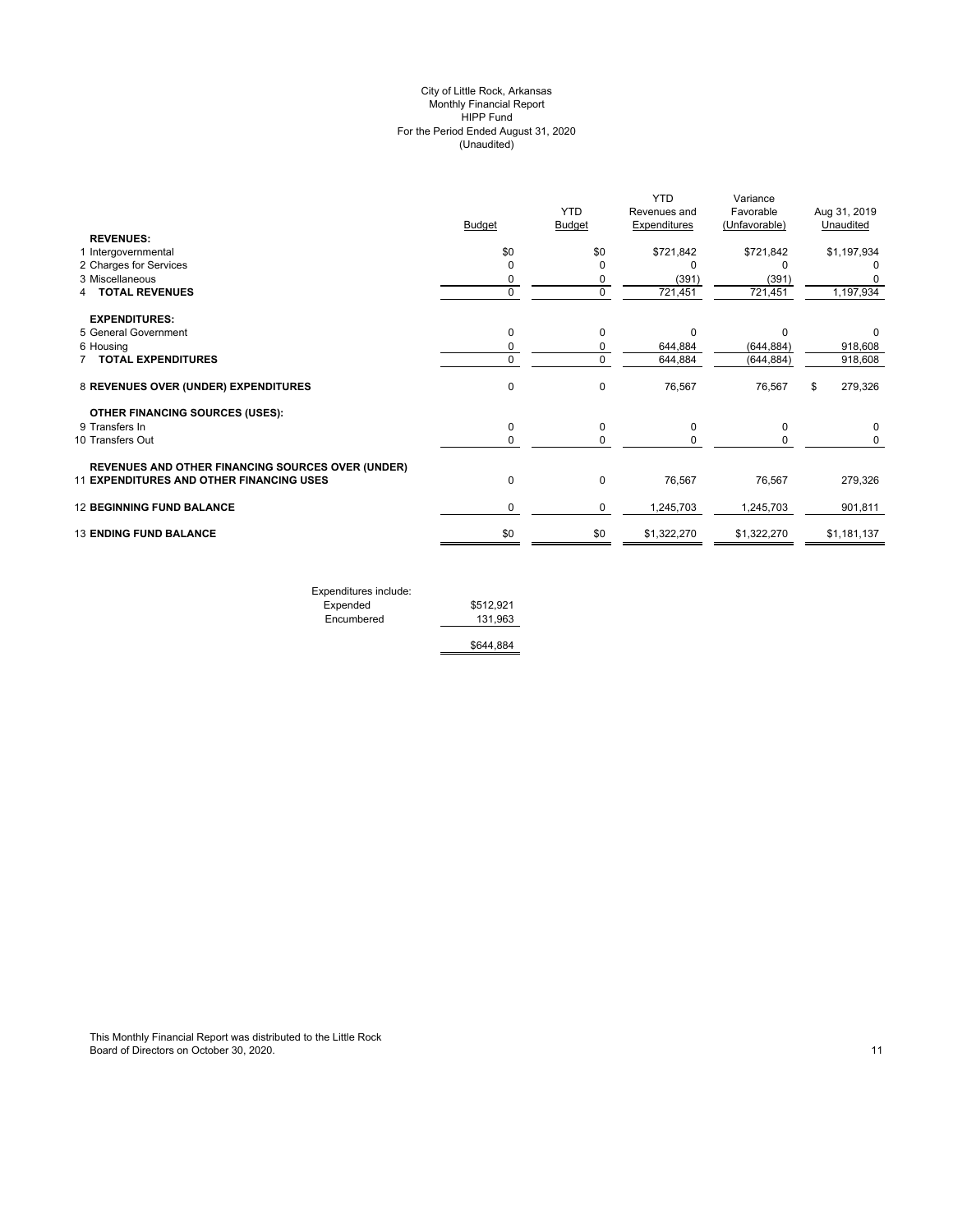## (Unaudited) City of Little Rock, Arkansas Monthly Financial Report NHSP Fund For the Period Ended August 31, 2020

| Budget<br><b>Budget</b><br>Unaudited<br><b>Expenditures</b><br>(Unfavorable)<br><b>REVENUES:</b><br>\$0<br>\$0<br>\$59,863<br>\$59,863<br>1 Intergovernmental<br>2 Charges for Services<br>$\mathbf 0$<br>3 Miscellaneous<br>0<br>$\mathbf 0$<br>59,863<br>59,863<br><b>TOTAL REVENUES</b><br>0<br>4<br><b>EXPENDITURES:</b><br>5 General Government<br>0<br>0<br>$\Omega$<br>$\Omega$<br>0<br>67,351<br>(67, 351)<br>6 Housing<br>0<br>67,351<br>$\pmb{0}$<br>$\mathbf 0$<br>(67, 351)<br>7 TOTAL EXPENDITURES<br>8 REVENUES OVER (UNDER) EXPENDITURES<br>$\mathbf 0$<br>$\mathbf 0$<br>(7, 487)<br>(7, 487)<br><b>OTHER FINANCING SOURCES (USES):</b><br>9 Loan Proceeds<br>$\mathbf 0$<br>$\Omega$<br>O<br>10 Transfers In<br>0<br>$\Omega$<br>11 Transfers Out<br>0<br><b>REVENUES AND OTHER FINANCING SOURCES OVER (UNDER)</b><br><b>12 EXPENDITURES AND OTHER FINANCING USES</b><br>0<br>$\mathbf 0$<br>(7, 487)<br>(7, 487)<br><b>13 BEGINNING FUND BALANCE</b><br>0<br>0<br>17,086<br>17,086<br><b>14 ENDING FUND BALANCE</b><br>\$0<br>\$0<br>\$9,598<br>\$9,598 |  |            | <b>YTD</b>   | Variance  |              |
|---------------------------------------------------------------------------------------------------------------------------------------------------------------------------------------------------------------------------------------------------------------------------------------------------------------------------------------------------------------------------------------------------------------------------------------------------------------------------------------------------------------------------------------------------------------------------------------------------------------------------------------------------------------------------------------------------------------------------------------------------------------------------------------------------------------------------------------------------------------------------------------------------------------------------------------------------------------------------------------------------------------------------------------------------------------------------|--|------------|--------------|-----------|--------------|
|                                                                                                                                                                                                                                                                                                                                                                                                                                                                                                                                                                                                                                                                                                                                                                                                                                                                                                                                                                                                                                                                           |  | <b>YTD</b> | Revenues and | Favorable | Aug 31, 2019 |
|                                                                                                                                                                                                                                                                                                                                                                                                                                                                                                                                                                                                                                                                                                                                                                                                                                                                                                                                                                                                                                                                           |  |            |              |           |              |
|                                                                                                                                                                                                                                                                                                                                                                                                                                                                                                                                                                                                                                                                                                                                                                                                                                                                                                                                                                                                                                                                           |  |            |              |           |              |
|                                                                                                                                                                                                                                                                                                                                                                                                                                                                                                                                                                                                                                                                                                                                                                                                                                                                                                                                                                                                                                                                           |  |            |              |           | \$205        |
|                                                                                                                                                                                                                                                                                                                                                                                                                                                                                                                                                                                                                                                                                                                                                                                                                                                                                                                                                                                                                                                                           |  |            |              |           | $\Omega$     |
|                                                                                                                                                                                                                                                                                                                                                                                                                                                                                                                                                                                                                                                                                                                                                                                                                                                                                                                                                                                                                                                                           |  |            |              |           | 41           |
|                                                                                                                                                                                                                                                                                                                                                                                                                                                                                                                                                                                                                                                                                                                                                                                                                                                                                                                                                                                                                                                                           |  |            |              |           | 246          |
|                                                                                                                                                                                                                                                                                                                                                                                                                                                                                                                                                                                                                                                                                                                                                                                                                                                                                                                                                                                                                                                                           |  |            |              |           |              |
|                                                                                                                                                                                                                                                                                                                                                                                                                                                                                                                                                                                                                                                                                                                                                                                                                                                                                                                                                                                                                                                                           |  |            |              |           | $\Omega$     |
|                                                                                                                                                                                                                                                                                                                                                                                                                                                                                                                                                                                                                                                                                                                                                                                                                                                                                                                                                                                                                                                                           |  |            |              |           | 7,985        |
|                                                                                                                                                                                                                                                                                                                                                                                                                                                                                                                                                                                                                                                                                                                                                                                                                                                                                                                                                                                                                                                                           |  |            |              |           | 7,985        |
|                                                                                                                                                                                                                                                                                                                                                                                                                                                                                                                                                                                                                                                                                                                                                                                                                                                                                                                                                                                                                                                                           |  |            |              |           | (7, 739)     |
|                                                                                                                                                                                                                                                                                                                                                                                                                                                                                                                                                                                                                                                                                                                                                                                                                                                                                                                                                                                                                                                                           |  |            |              |           |              |
|                                                                                                                                                                                                                                                                                                                                                                                                                                                                                                                                                                                                                                                                                                                                                                                                                                                                                                                                                                                                                                                                           |  |            |              |           | 0            |
|                                                                                                                                                                                                                                                                                                                                                                                                                                                                                                                                                                                                                                                                                                                                                                                                                                                                                                                                                                                                                                                                           |  |            |              |           | $\Omega$     |
|                                                                                                                                                                                                                                                                                                                                                                                                                                                                                                                                                                                                                                                                                                                                                                                                                                                                                                                                                                                                                                                                           |  |            |              |           | 0            |
|                                                                                                                                                                                                                                                                                                                                                                                                                                                                                                                                                                                                                                                                                                                                                                                                                                                                                                                                                                                                                                                                           |  |            |              |           |              |
|                                                                                                                                                                                                                                                                                                                                                                                                                                                                                                                                                                                                                                                                                                                                                                                                                                                                                                                                                                                                                                                                           |  |            |              |           | (7, 739)     |
|                                                                                                                                                                                                                                                                                                                                                                                                                                                                                                                                                                                                                                                                                                                                                                                                                                                                                                                                                                                                                                                                           |  |            |              |           | 28,379       |
|                                                                                                                                                                                                                                                                                                                                                                                                                                                                                                                                                                                                                                                                                                                                                                                                                                                                                                                                                                                                                                                                           |  |            |              |           | \$20,640     |

| Expenditures include: |          |
|-----------------------|----------|
| Expended              | \$59,700 |
| Encumbered            | 7.651    |
|                       |          |
|                       | \$67,351 |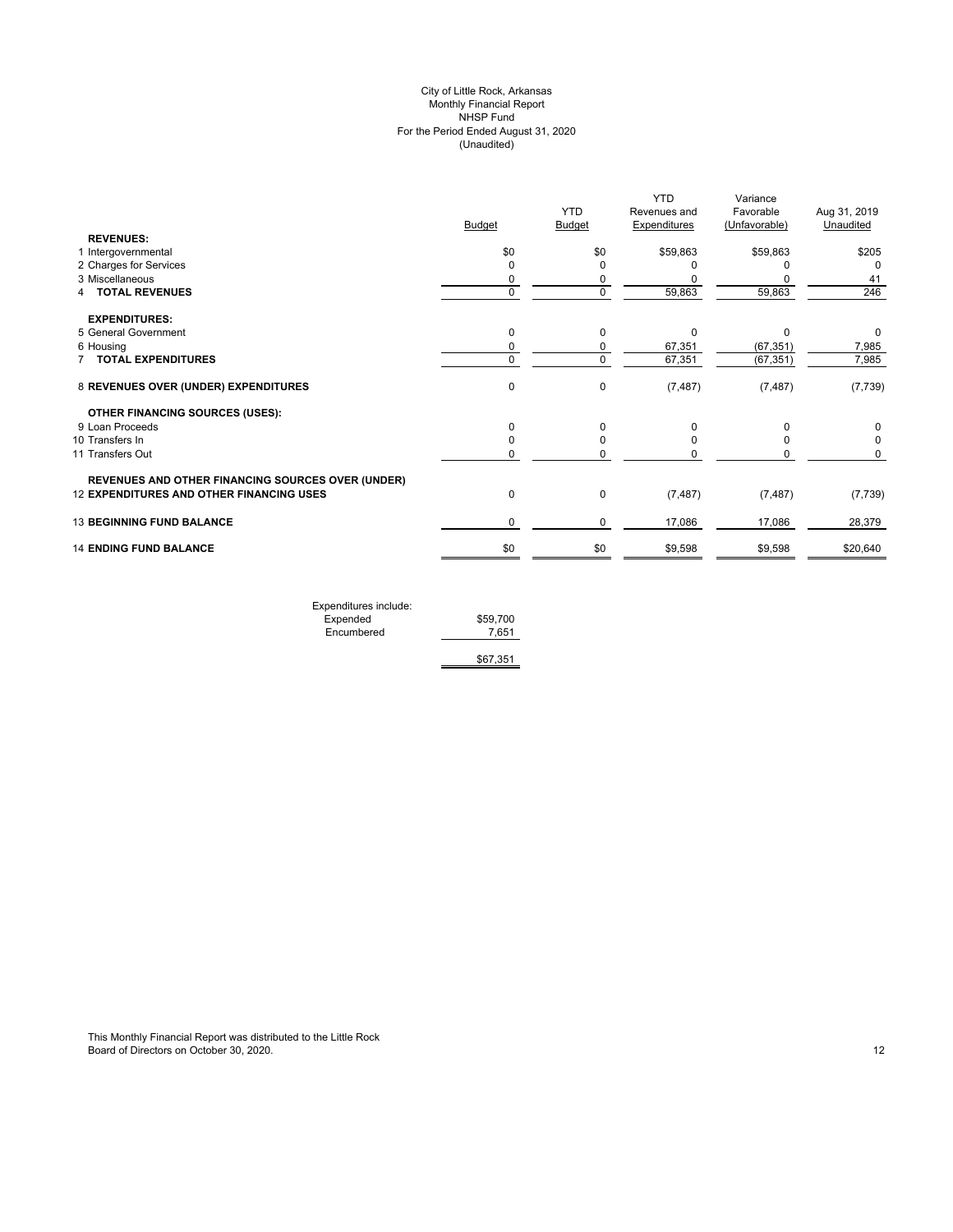#### For the Period Ended August 31, 2020 (Unaudited) City of Little Rock, Arkansas Monthly Financial Report Short Term Capital Fund

|                                                          |               |               | <b>YTD</b>   | Variance      |              |
|----------------------------------------------------------|---------------|---------------|--------------|---------------|--------------|
|                                                          |               | <b>YTD</b>    | Revenues and | Favorable     | Aug 31, 2019 |
|                                                          | <b>Budget</b> | <b>Budget</b> | Expenditures | (Unfavorable) | Unaudited    |
| <b>REVENUES:</b>                                         |               |               |              |               |              |
| 1 Charges for Services                                   | \$0           | \$0           | \$0          | \$0           | \$0          |
| 2 Interest income                                        | 0             | $\mathbf 0$   | 27,863       | 27,863        | 11,102       |
| 3 Donations                                              | 0             | 0             | 0            | ი             | $\Omega$     |
| <b>4 TOTAL REVENUES</b>                                  | $\mathbf 0$   | $\mathbf 0$   | 27,863       | 27,863        | 11,102       |
| <b>EXPENDITURES:</b>                                     |               |               |              |               |              |
| 5 General Government                                     | $\Omega$      | $\Omega$      | 2,416        | (2, 416)      | 6,416        |
| 6 Public Works                                           |               | 0             | $\Omega$     |               |              |
| 7 Parks and Recreation                                   |               |               | n            |               |              |
| 8 Fire                                                   |               |               | 609,880      | (609, 880)    | O            |
| 9 Police                                                 |               | O             | 2,045,518    | (2,045,518)   | 2,915,128    |
| 10 Fleet                                                 | 0             | $\mathbf 0$   | 1,309,435    | (1,309,435)   | $\Omega$     |
| 11 TOTAL EXPENDITURES                                    | $\Omega$      | $\Omega$      | 3,967,250    | (3,967,250)   | 2,921,544    |
| 12 REVENUES OVER (UNDER) EXPENDITURES                    | $\mathbf 0$   | 0             | (3,939,386)  | (3,939,386)   | (2,910,441)  |
| OTHER FINANCING SOURCES (USES):                          |               |               |              |               |              |
| 13 Temporary Note Proceeds                               | $\Omega$      | 0             | $\Omega$     | 0             | 5,650,000    |
| 14 Capital Lease                                         | 0             | 0             | 1,309,435    | 1,309,435     | 0            |
| 15 Transfers Out                                         | $\Omega$      | $\mathbf 0$   | $\Omega$     | 0             | $\Omega$     |
| <b>REVENUES AND OTHER FINANCING SOURCES OVER (UNDER)</b> |               |               |              |               |              |
| <b>16 EXPENDITURES AND OTHER FINANCING USES</b>          | 0             | 0             | (2,629,951)  | (2,629,951)   | 2,739,559    |
| <b>17 BEGINNING FUND BALANCE</b>                         | 0             | 0             | 3,285,177    | 3,285,177     | 252,858      |
| <b>18 ENDING FUND BALANCE</b>                            | \$0           | \$0           | \$655,225    | \$655,225     | \$2,992,416  |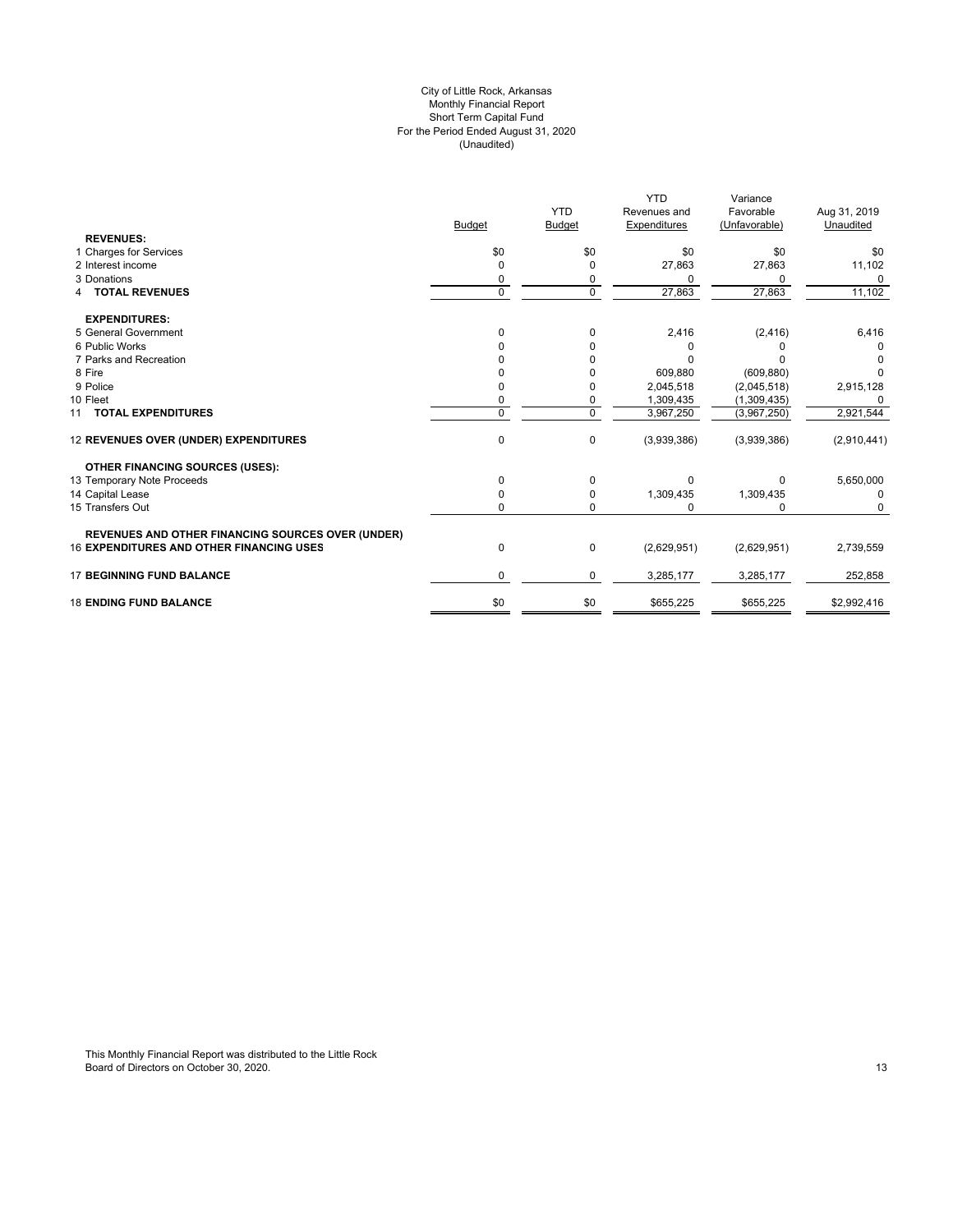## For the Period Ended August 31, 2020 (Unaudited) City of Little Rock, Arkansas Monthly Financial Report 2012-2021 Capital Project Fund

|                                                          |                |               | <b>YTD</b>    | Variance       |               |
|----------------------------------------------------------|----------------|---------------|---------------|----------------|---------------|
|                                                          |                | <b>YTD</b>    | Revenues and  | Favorable      | Aug 31, 2019  |
|                                                          | Budget         | <b>Budget</b> | Expenditures  | (Unfavorable)  | Unaudited     |
| <b>REVENUES:</b>                                         |                |               |               |                |               |
| 1 3/8 Cent Sales Tax                                     | \$0            | \$0           | \$13,065,718  | \$13,065,718   | \$13,136,761  |
| 2 Interest income                                        | 0              | $\Omega$      | 250,757       | 250,757        | 636,127       |
| 3 Miscellaneous Income                                   | 0              | 0             | <sup>0</sup>  | 0              | 0             |
| <b>TOTAL REVENUES</b><br>4                               | $\Omega$       | $\Omega$      | 13,316,475    | 13,316,475     | 13,772,887    |
| <b>EXPENDITURES:</b>                                     |                |               |               |                |               |
| 5 General Government                                     | $\Omega$       | 0             | 2,828,183     | (2,828,183)    | 2,544,425     |
| 6 Housing                                                | O              | $\Omega$      | 0             | $\Omega$       | 64,746        |
| 7 Public Works                                           | O              | 0             | 3,428,227     | (3,428,227)    | 9,419,949     |
| 8 Parks and Recreation                                   |                | $\Omega$      | 1,225,919     | (1,225,919)    | 1,199,988     |
| 9 Fire                                                   |                | $\Omega$      | 335,471       | (335, 471)     | 3,430,320     |
| 10 Police                                                | O              | $\mathbf 0$   | 1,165,128     | (1, 165, 128)  | 112,211       |
| 11 Fleet                                                 | 0              | 0             | 1,011,777     | (1,011,777)    | 831,360       |
| 12 Zoo                                                   | 0              | 0             | 899,445       | (899, 445)     | 963,180       |
| 13 TOTAL EXPENDITURES                                    | $\overline{0}$ | $\mathbf 0$   | 10,894,152    | (10, 894, 152) | 18,566,178    |
| 14 REVENUES OVER (UNDER) EXPENDITURES                    | $\mathbf 0$    | $\Omega$      | 2,422,324     | 2,422,324      | (4,793,290)   |
| <b>OTHER FINANCING SOURCES (USES):</b>                   |                |               |               |                |               |
| 15 Temporary Note Proceeds                               | 0              | 0             | 0             | 0              | 0             |
| 16 Transfers In                                          | $\Omega$       | 0             | O             | $\Omega$       | n             |
| 17 Transfers Out                                         | $\Omega$       | $\Omega$      | (1, 228, 880) | (1,228,880)    | (1,998,648)   |
| <b>REVENUES AND OTHER FINANCING SOURCES OVER (UNDER)</b> |                |               |               |                |               |
| <b>18 EXPENDITURES AND OTHER FINANCING USES</b>          | $\mathbf 0$    | $\mathbf 0$   | 1,193,444     | 1,193,444      | (6, 791, 938) |
| <b>19 BEGINNING FUND BALANCE</b>                         | 0              | 0             | 30,194,882    | 30,194,882     | 28,874,214    |
| <b>20 ENDING FUND BALANCE</b>                            | \$0            | \$0           | \$31,388,326  | \$31,388,326   | \$22,082,276  |

| Exponditures include.<br>Expended | \$7.745.247  |
|-----------------------------------|--------------|
| Encumbered                        | 3.148.904    |
|                                   |              |
| Total                             | \$10.894.152 |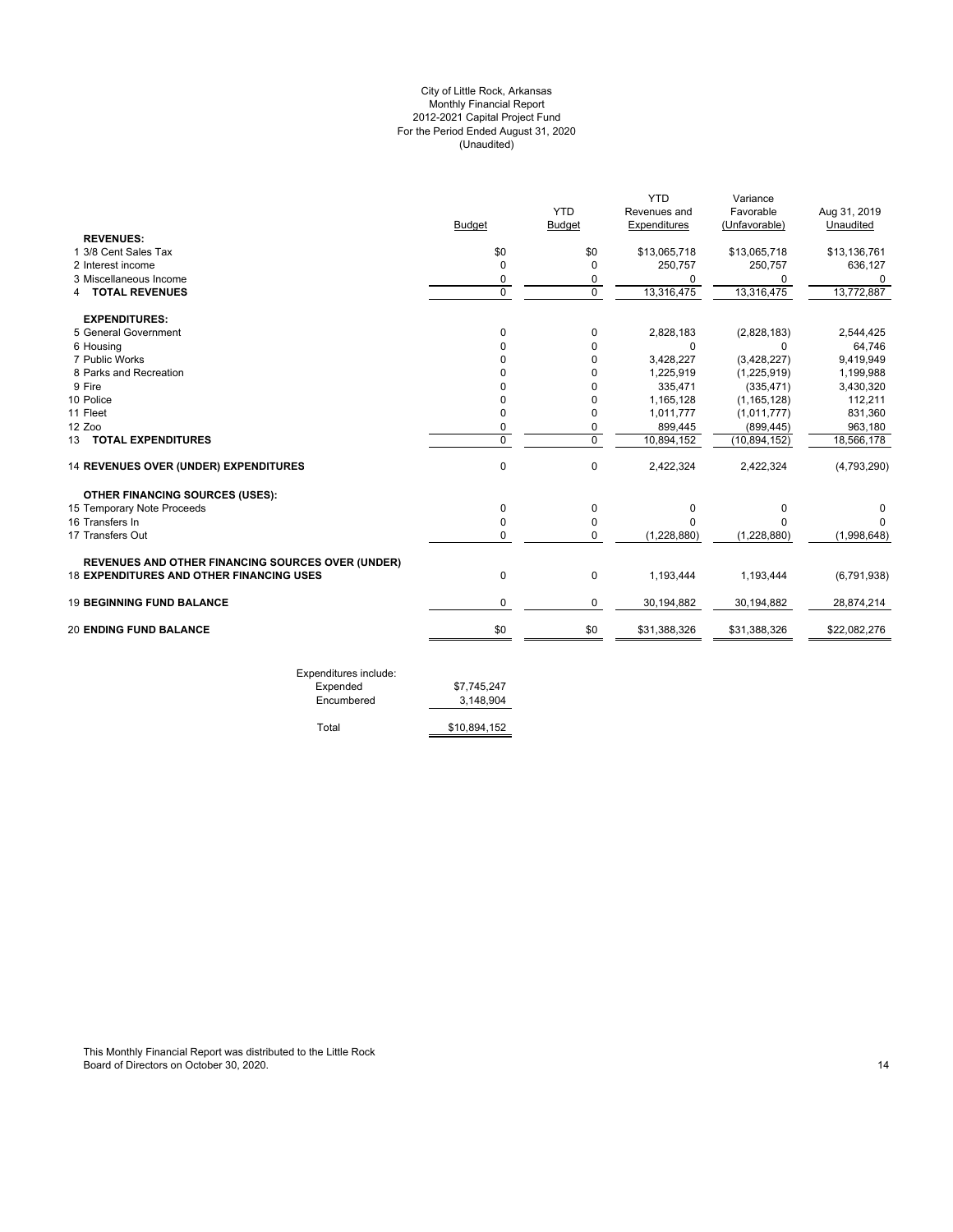## City of Little Rock, Arkansas Monthly Financial Report 2015 Library Improvement Bond For the Period Ended August 31, 2020 (Unaudited)

|                                                          |               |             | <b>YTD</b>          | Variance      |               |
|----------------------------------------------------------|---------------|-------------|---------------------|---------------|---------------|
|                                                          |               | <b>YTD</b>  | Revenues and        | Favorable     | Aug 31, 2019  |
|                                                          | <b>Budget</b> | Budget      | <b>Expenditures</b> | (Unfavorable) | <b>Actual</b> |
| <b>REVENUES:</b>                                         |               |             |                     |               |               |
| 1 Interest income                                        | \$0           | \$0         | \$2,786             | \$2,786       | \$12,869      |
| 2 Miscellaneous                                          | 0             | 0           | 0                   | 0             | $\Omega$      |
| <b>TOTAL REVENUES</b><br>3                               | $\mathbf 0$   | $\mathbf 0$ | 2,786               | 2,786         | 12,869        |
| <b>EXPENDITURES:</b>                                     |               |             |                     |               |               |
| 4 General Government                                     | 0             | 0           | 0                   | 0             | 719,315       |
| 5 TOTAL EXPENDITURES                                     | $\mathbf 0$   | $\Omega$    | $\Omega$            | $\Omega$      | 719,315       |
| <b>6 REVENUES OVER (UNDER) EXPENDITURES</b>              | 0             | 0           | 2,786               | 2,786         | (706, 446)    |
| <b>OTHER FINANCING SOURCES (USES):</b>                   |               |             |                     |               |               |
| 7 Bond Proceeds                                          | $\Omega$      | $\Omega$    | $\Omega$            |               | 0             |
| 8 Discount on Bonds Issued                               | O             | n           | O                   |               | 0             |
| 9 Bond Reoffering Premium                                |               |             |                     |               | 0             |
| 10 Other, net                                            |               |             |                     |               | 0             |
| 11 Transfers In                                          | 0             |             |                     |               | 0             |
| 12 Transfers Out                                         | 0             | 0           |                     |               | 0             |
| <b>REVENUES AND OTHER FINANCING SOURCES OVER (UNDER)</b> |               |             |                     |               |               |
| <b>13 EXPENDITURES AND OTHER FINANCING USES</b>          | $\mathbf 0$   | 0           | 2,786               | 2,786         | (706, 446)    |
| <b>14 BEGINNING FUND BALANCE</b>                         | 0             | $\Omega$    | 428,233             | 428,233       | 1,176,642     |
| <b>15 ENDING FUND BALANCE</b>                            | \$0           | \$0         | \$431,019           | \$431,019     | \$470,196     |
|                                                          |               |             |                     |               |               |

Note 1: This fund reflects bond proceeds and interest earnings dedicated to Library improvements.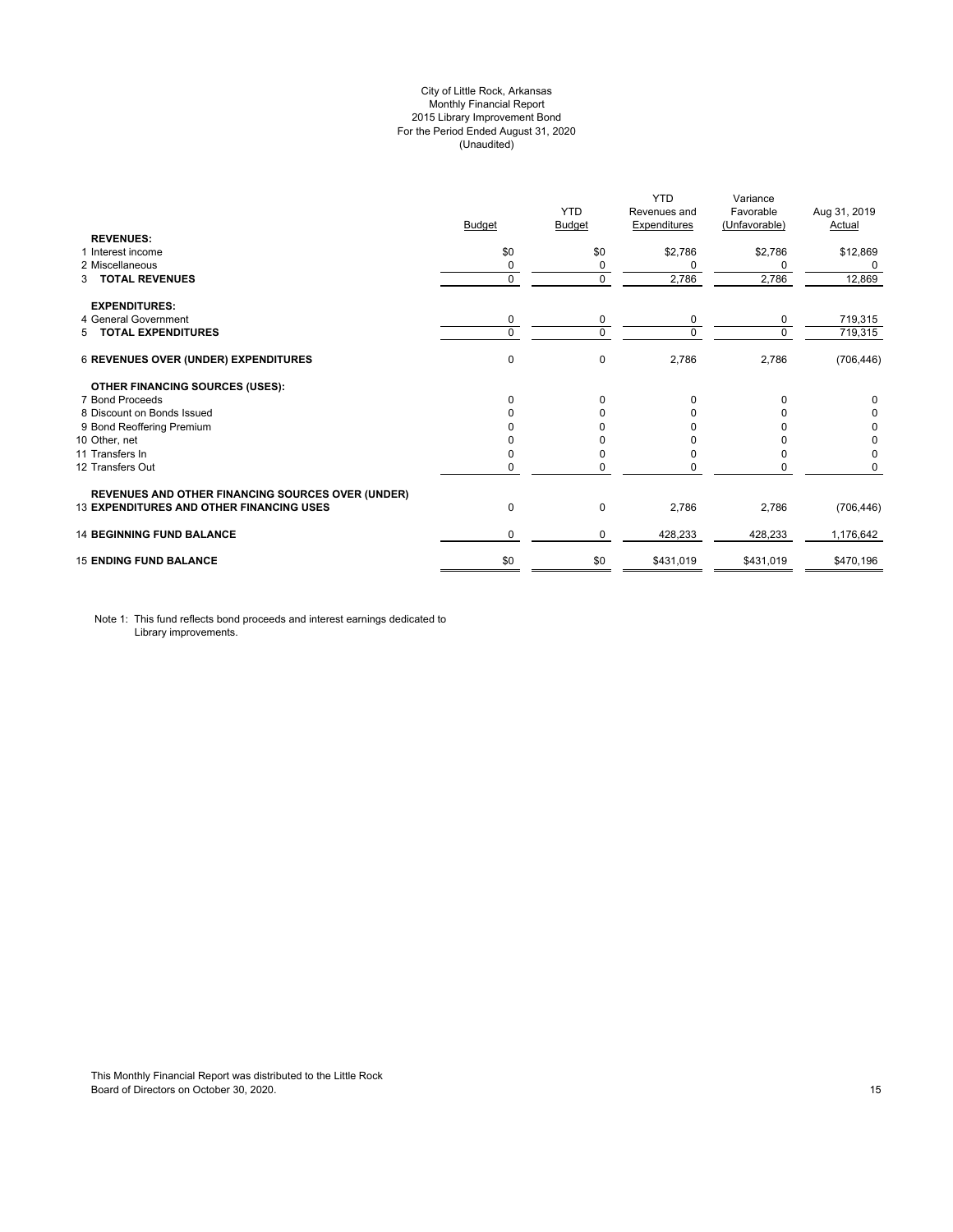## City of Little Rock, Arkansas Monthly Financial Report 2013 Capital Improvement Bonds For the Period Ended August 31, 2020 (Unaudited)

| <b>Budget</b> | <b>YTD</b><br><b>Budget</b> | <b>YTD</b><br>Revenues and<br><b>Expenditures</b> | Favorable<br>(Unfavorable)          | Aug 31, 2019<br>Unaudited  |
|---------------|-----------------------------|---------------------------------------------------|-------------------------------------|----------------------------|
|               |                             |                                                   |                                     | \$5,615                    |
|               |                             |                                                   |                                     | 0                          |
| $\mathbf 0$   | 0                           | 0                                                 | $\mathbf 0$                         | 5,615                      |
|               |                             |                                                   |                                     |                            |
| 0             | 0                           | 0                                                 | 0                                   | 259,445                    |
| $\Omega$      | $\Omega$                    | $\Omega$                                          | $\Omega$                            | 259,445                    |
| $\mathbf 0$   | 0                           | 0                                                 | $\mathbf 0$                         | (253, 830)                 |
|               |                             |                                                   |                                     |                            |
| $\Omega$      | 0                           | $\Omega$                                          | $\Omega$                            | 0                          |
| $\Omega$      | 0                           |                                                   |                                     |                            |
| $\Omega$      | 0                           | (1,485)                                           | (1,485)                             | 0                          |
|               |                             |                                                   |                                     |                            |
| $\mathbf 0$   | 0                           |                                                   |                                     | (253, 830)                 |
| 0             | 0                           | 1,485                                             | 1,485                               | 255,160                    |
|               |                             |                                                   | \$0                                 | \$1,330                    |
|               | \$0<br>0                    | \$0                                               | \$0<br>(1,485)<br>\$0<br>\$0<br>\$0 | Variance<br>\$0<br>(1,485) |

| Expenditures include: |     |
|-----------------------|-----|
| Expended              | \$0 |
| Encumbered            |     |
| Total                 |     |

Note 1: As of August 31, 2020, the fund balance has been allocated to special projects.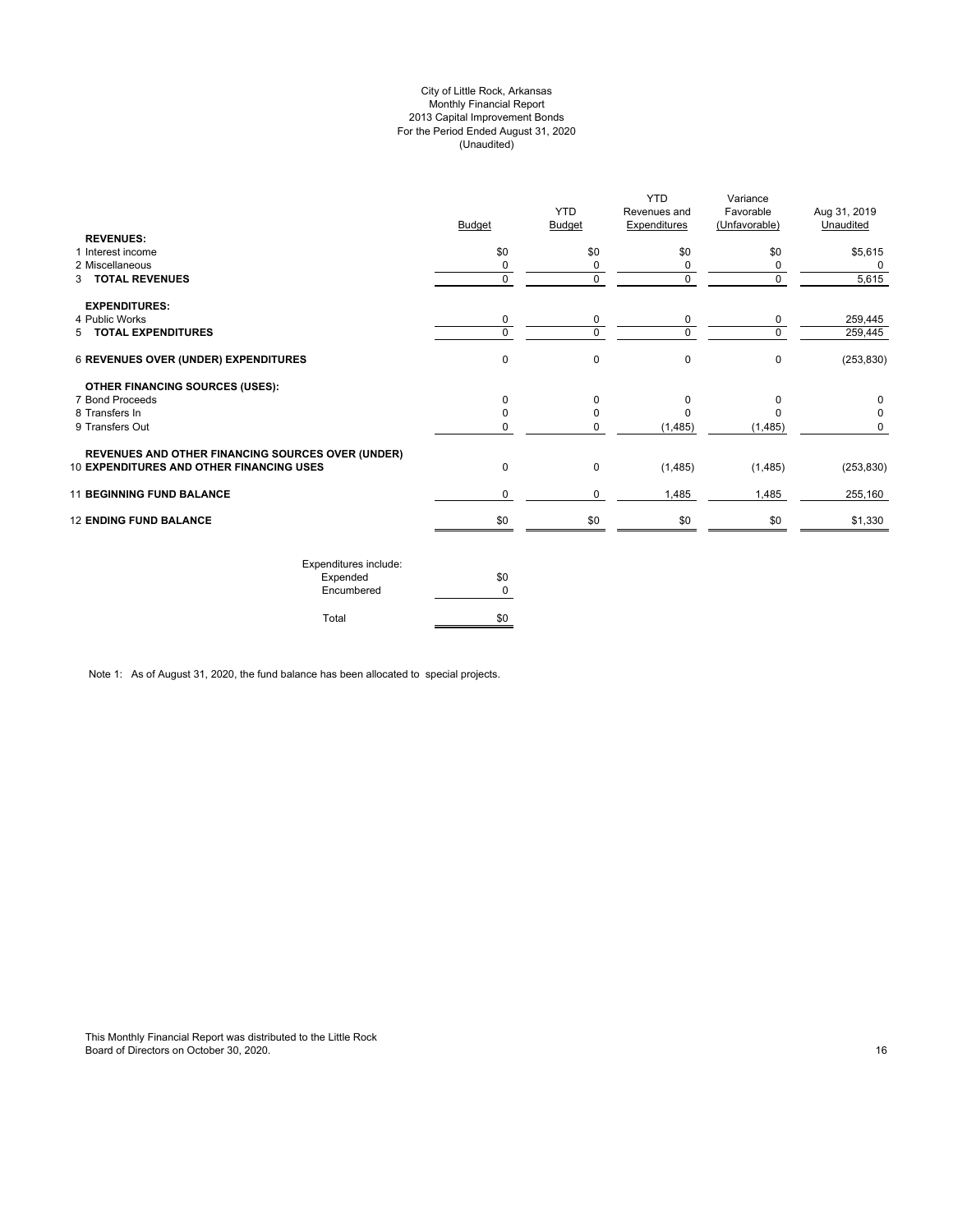#### City of Little Rock, Arkansas Monthly Financial Report 2018 Capital Improvement Bonds For the Period Ended August 31, 2020 (Unaudited)

|                                                          |               | <b>YTD</b>    | <b>YTD</b><br>Revenues and | Variance<br>Favorable | Aug 31, 2019 |
|----------------------------------------------------------|---------------|---------------|----------------------------|-----------------------|--------------|
|                                                          | <b>Budget</b> | <b>Budget</b> | Expenditures               | (Unfavorable)         | Unaudited    |
| <b>REVENUES:</b>                                         |               |               |                            |                       |              |
| 1 Interest income                                        | \$0           | \$0           | \$399,209                  | \$399,209             | \$966,486    |
| 2 Miscellaneous                                          | 0             | 0             | 35,991                     | 35,991                | 0            |
| <b>3 TOTAL REVENUES</b>                                  | $\Omega$      | $\mathbf 0$   | 435,200                    | 435,200               | 966,486      |
| <b>EXPENDITURES:</b>                                     |               |               |                            |                       |              |
| 4 Public Works                                           | 0             | 0             | 20,650,989                 | (20, 650, 989)        | 12,063,675   |
| 5 TOTAL EXPENDITURES                                     | $\Omega$      | $\Omega$      | 20,650,989                 | (20, 650, 989)        | 12,063,675   |
| <b>6 REVENUES OVER (UNDER) EXPENDITURES</b>              | $\mathbf 0$   | $\mathbf 0$   | (20, 215, 789)             | (20, 215, 789)        | (11,097,189) |
| <b>OTHER FINANCING SOURCES (USES):</b>                   |               |               |                            |                       |              |
| 7 Bond Proceeds                                          | <sup>0</sup>  | $\Omega$      |                            | <sup>0</sup>          | 0            |
| 8 Bond Reoffering Premium                                |               |               |                            |                       | 0            |
| 9 Discount on Bonds Issued                               |               |               |                            | ŋ                     | 0            |
| 10 Cost of Issuance                                      |               | n             |                            | <sup>0</sup>          | 0            |
| 11 Transfers In                                          |               | 0             | 1,485                      | 1,485                 | $\Omega$     |
| 12 Transfers Out                                         | 0             | 0             | 0                          | $\mathbf 0$           | 0            |
| <b>REVENUES AND OTHER FINANCING SOURCES OVER (UNDER)</b> |               |               |                            |                       |              |
| <b>13 EXPENDITURES AND OTHER FINANCING USES</b>          | 0             | $\mathbf 0$   | (20, 214, 304)             | (20, 214, 304)        | (11,097,189) |
| <b>14 BEGINNING FUND BALANCE</b>                         | $\Omega$      | 0             | 36,490,617                 | 36,490,617            | 42,827,022   |
| <b>15 ENDING FUND BALANCE</b>                            | \$0           | \$0           | \$16,276,314               | \$16,276,314          | \$31,729,833 |
|                                                          |               |               |                            |                       |              |

| Expenditures include: |              |
|-----------------------|--------------|
| Expended              | \$8,575,282  |
| Encumbered            | 12.075.707   |
|                       |              |
| Total                 | \$20,650,989 |

Note 1: As of August 31, 2020, the fund balance has been allocated to 80 special projects.

This Monthly Financial Report was distributed to the Little Rock Board of Directors on October 30, 2020. 17 Australian 1996 and the United States of Directors on October 30, 2020.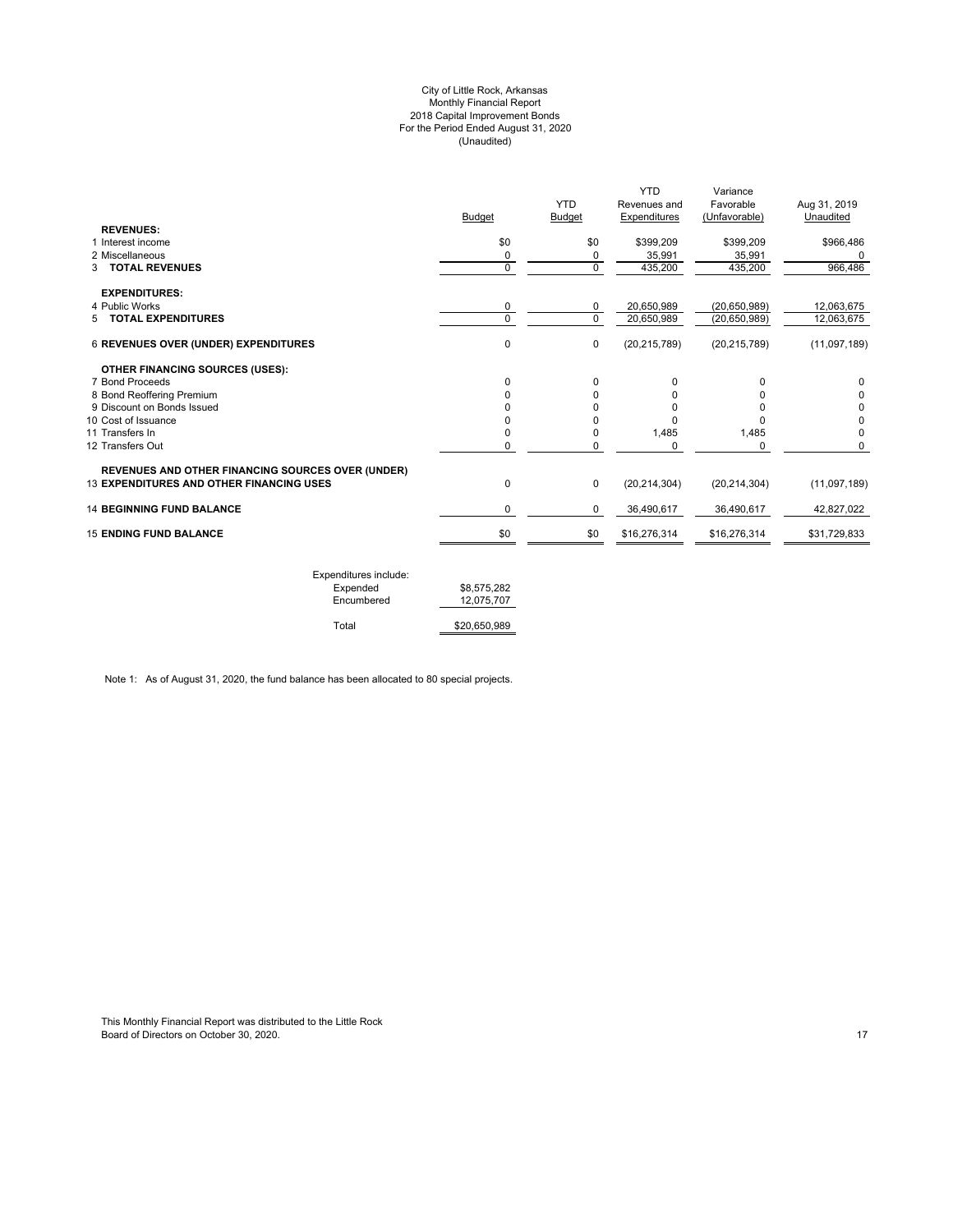#### City of Little Rock, Arkansas Monthly Financial Report TIF - Port Authority Fund For the Period Ended August 31, 2020 (Unaudited)

|                                                          |               | <b>YTD</b>  | <b>YTD</b><br>Revenues and | Variance<br>Favorable | Aug 31, 2019 |
|----------------------------------------------------------|---------------|-------------|----------------------------|-----------------------|--------------|
| <b>REVENUES:</b>                                         | <b>Budget</b> | Budget      | <b>Expenditures</b>        | (Unfavorable)         | Unaudited    |
| 1 General Property Taxes                                 | \$0           | \$0         | \$70,690                   | \$70,690              | \$40,117     |
| 2 Interest income                                        | $\Omega$      |             | 10,730                     | 10,730                | 5,908        |
| 3 Miscellaneous                                          | 0             | 0           |                            | 0                     | 0            |
| 4 TOTAL REVENUES                                         | $\pmb{0}$     | $\mathbf 0$ | 81,419                     | 81,419                | 46,026       |
| <b>EXPENDITURES:</b>                                     |               |             |                            |                       |              |
| 5 Street & Drainage                                      | 0             | 0           | 200,000                    | (200,000)             | 0            |
| 6 TOTAL EXPENDITURES                                     | $\mathbf 0$   | $\Omega$    | 200,000                    | (200,000)             | 0            |
| 7 REVENUES OVER (UNDER) EXPENDITURES                     | $\pmb{0}$     | 0           | (118, 581)                 | (118, 581)            | 46,026       |
| <b>OTHER FINANCING SOURCES (USES):</b>                   |               |             |                            |                       |              |
| 8 Bond Proceeds                                          | $\Omega$      | $\Omega$    | 0                          | O                     | 0            |
| 9 Transfers In                                           | 0             | O           |                            |                       | 0            |
| 10 Transfers Out                                         | $\mathbf 0$   | $\Omega$    | <sup>0</sup>               | 0                     | 0            |
| <b>REVENUES AND OTHER FINANCING SOURCES OVER (UNDER)</b> |               |             |                            |                       |              |
| <b>11 EXPENDITURES AND OTHER FINANCING USES</b>          | 0             | $\mathbf 0$ | (118, 581)                 | (118, 581)            | 46,026       |
| <b>12 BEGINNING FUND BALANCE</b>                         | $\mathbf 0$   | 0           | 258,684                    | 258,684               | 243,237      |
| <b>13 ENDING FUND BALANCE</b>                            | \$0           | \$0         | \$140,103                  | \$140,103             | \$289,263    |
|                                                          |               |             |                            |                       |              |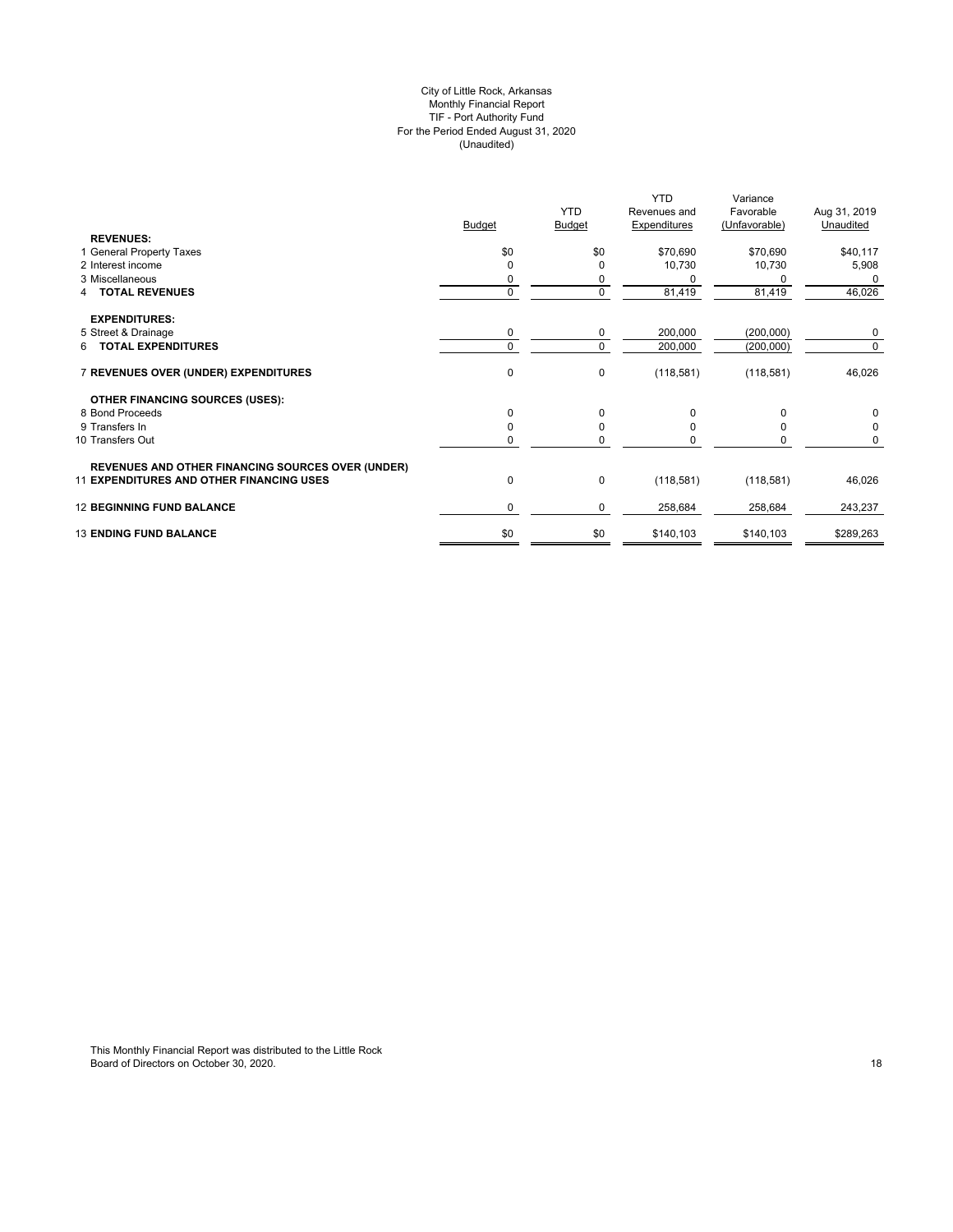#### City of Little Rock, Arkansas Monthly Financial Report 2018 Hotel Gross Receipts Tax For the Period Ended August 31, 2020 (Unaudited)

| <b>YTD</b><br><b>Budget</b><br>\$0<br>0<br>$\mathbf 0$<br>0<br>0<br>$\Omega$<br>0 | Revenues and<br>Expenditures<br>\$125,035<br>$\Omega$<br>125,035<br>$\Omega$<br>27,265,166<br>27,265,166<br>(27, 140, 131) | Favorable<br>(Unfavorable)<br>\$125,035<br>125,035<br>$\Omega$<br>(27, 265, 166)<br>(27, 265, 166)<br>(27, 140, 131) | Aug 31, 2019<br>Unaudited<br>\$465,827<br>465,827<br>2,052,584<br>2,052,584<br>(1,586,757) |
|-----------------------------------------------------------------------------------|----------------------------------------------------------------------------------------------------------------------------|----------------------------------------------------------------------------------------------------------------------|--------------------------------------------------------------------------------------------|
|                                                                                   |                                                                                                                            |                                                                                                                      |                                                                                            |
|                                                                                   |                                                                                                                            |                                                                                                                      |                                                                                            |
|                                                                                   |                                                                                                                            |                                                                                                                      |                                                                                            |
|                                                                                   |                                                                                                                            |                                                                                                                      |                                                                                            |
|                                                                                   |                                                                                                                            |                                                                                                                      |                                                                                            |
|                                                                                   |                                                                                                                            |                                                                                                                      |                                                                                            |
|                                                                                   |                                                                                                                            |                                                                                                                      |                                                                                            |
|                                                                                   |                                                                                                                            |                                                                                                                      |                                                                                            |
|                                                                                   |                                                                                                                            |                                                                                                                      |                                                                                            |
|                                                                                   |                                                                                                                            |                                                                                                                      |                                                                                            |
|                                                                                   |                                                                                                                            |                                                                                                                      |                                                                                            |
|                                                                                   |                                                                                                                            |                                                                                                                      |                                                                                            |
| 0                                                                                 | $\Omega$                                                                                                                   |                                                                                                                      | <sup>0</sup>                                                                               |
| n                                                                                 |                                                                                                                            |                                                                                                                      | 0                                                                                          |
|                                                                                   |                                                                                                                            |                                                                                                                      | 0                                                                                          |
| n                                                                                 |                                                                                                                            |                                                                                                                      | 0                                                                                          |
| 0                                                                                 |                                                                                                                            |                                                                                                                      | 0                                                                                          |
| 0                                                                                 | 0                                                                                                                          |                                                                                                                      | 0                                                                                          |
|                                                                                   |                                                                                                                            |                                                                                                                      |                                                                                            |
| 0                                                                                 | (27, 140, 131)                                                                                                             | (27, 140, 131)                                                                                                       | (1,586,757)                                                                                |
| 0                                                                                 | 28,996,536                                                                                                                 | 28,996,536                                                                                                           | 31,239,980                                                                                 |
|                                                                                   |                                                                                                                            |                                                                                                                      | \$29,653,223                                                                               |
|                                                                                   |                                                                                                                            |                                                                                                                      | \$0<br>\$1,856,405<br>\$1,856,405                                                          |

Expenditures include: Expended \$27,265,166 Encumbered 0

Total \$27,265,166

This Monthly Financial Report was distributed to the Little Rock Board of Directors on October 30, 2020. 19 Australian 19 Australian 19 Australian 19 Australian 19 Australian 19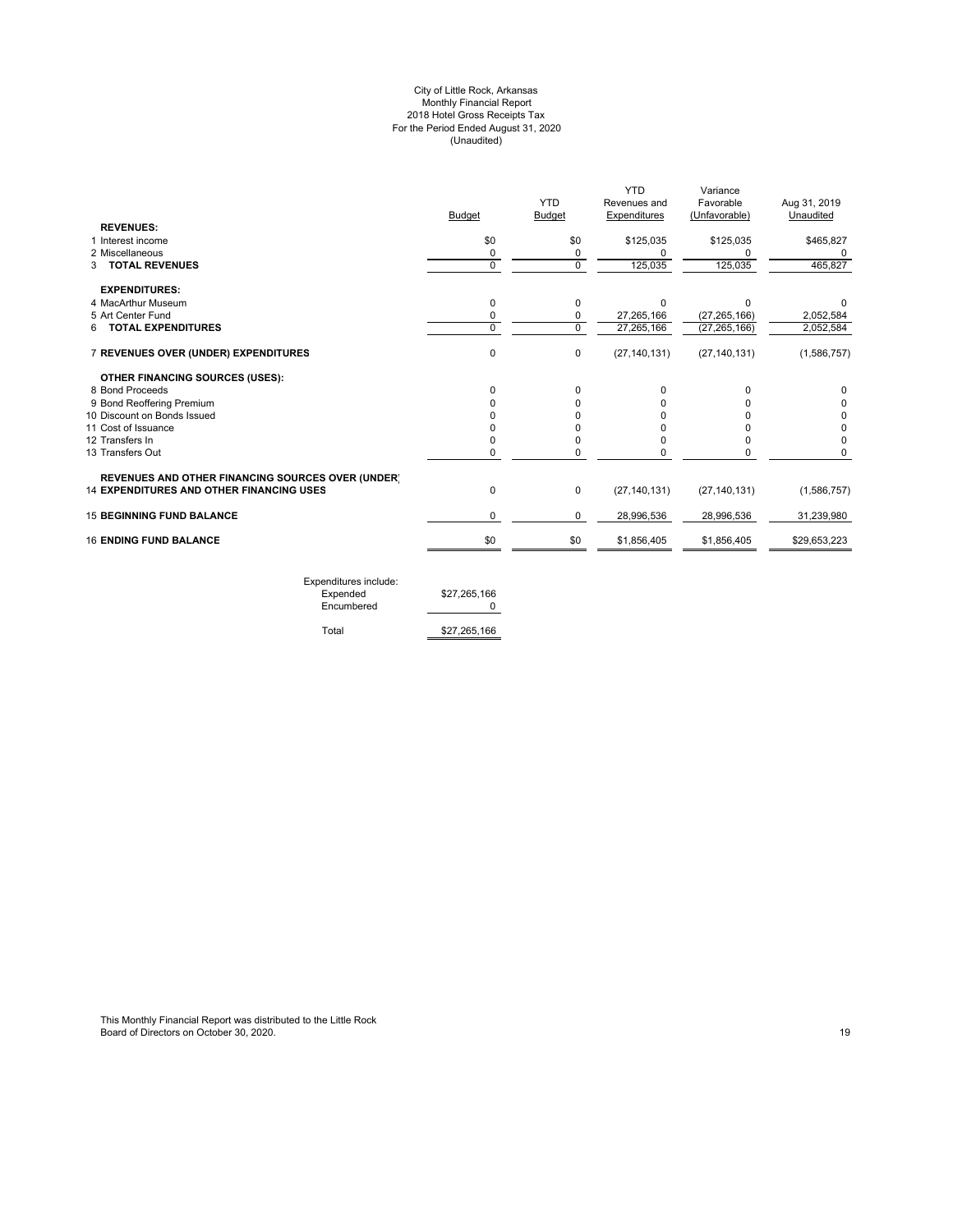## City of Little Rock, Arkansas Monthly Financial Report 2015 Library Improvement Bonds Debt Service Fund For the Period Ended August 31, 2020 (Unaudited)

|                                                                                                             | <b>Budget</b> | <b>YTD</b><br><b>Budget</b> | <b>YTD</b><br>Revenues and<br>Expenditures | Variance<br>Favorable<br>(Unfavorable) | Aug 31, 2019<br>Unaudited |
|-------------------------------------------------------------------------------------------------------------|---------------|-----------------------------|--------------------------------------------|----------------------------------------|---------------------------|
| <b>REVENUES:</b><br>1 Property Tax                                                                          | \$0           | \$0                         | \$2,144,599                                | \$2,144,599                            | \$2,122,663               |
| 2 Interest Income                                                                                           | 0             | 0                           | 14,123                                     | 14,123                                 | 31,918                    |
| 3 TOTAL REVENUES                                                                                            | 0             | 0                           | 2,158,723                                  | 2,158,723                              | 2,154,581                 |
| <b>EXPENDITURES:</b>                                                                                        |               |                             |                                            |                                        |                           |
| 4 Debt Service                                                                                              | 0             | 0                           | 3,283,506                                  | (3,283,506)                            | 3,117,556                 |
| 5 TOTAL EXPENDITURES                                                                                        | $\Omega$      | 0                           | 3,283,506                                  | (3,283,506)                            | 3,117,556                 |
| <b>6 REVENUES OVER (UNDER) EXPENDITURES</b>                                                                 | 0             | $\mathbf 0$                 | (1, 124, 784)                              | (1, 124, 784)                          | (962, 975)                |
| <b>OTHER FINANCING SOURCES (USES):</b>                                                                      |               |                             |                                            |                                        |                           |
| 7 Bond Proceeds                                                                                             | $\Omega$      | $\Omega$                    | 0                                          |                                        | 0                         |
| 8 Transfers In                                                                                              | 0             | 0                           |                                            |                                        | 0                         |
| 9 Transfers Out                                                                                             | 0             | 0                           |                                            |                                        | 0                         |
| <b>REVENUES AND OTHER FINANCING SOURCES OVER (UNDER)</b><br><b>10 EXPENDITURES AND OTHER FINANCING USES</b> | 0             | $\mathbf 0$                 | (1, 124, 784)                              | (1, 124, 784)                          | (962, 975)                |
| <b>11 BEGINNING FUND BALANCE</b>                                                                            | $\Omega$      | 0                           | 4,124,874                                  | 4,124,874                              | 3,785,867                 |
| <b>12 ENDING FUND BALANCE</b>                                                                               | \$0           | \$0                         | \$3,000,090                                | \$3,000,090                            | \$2,822,892               |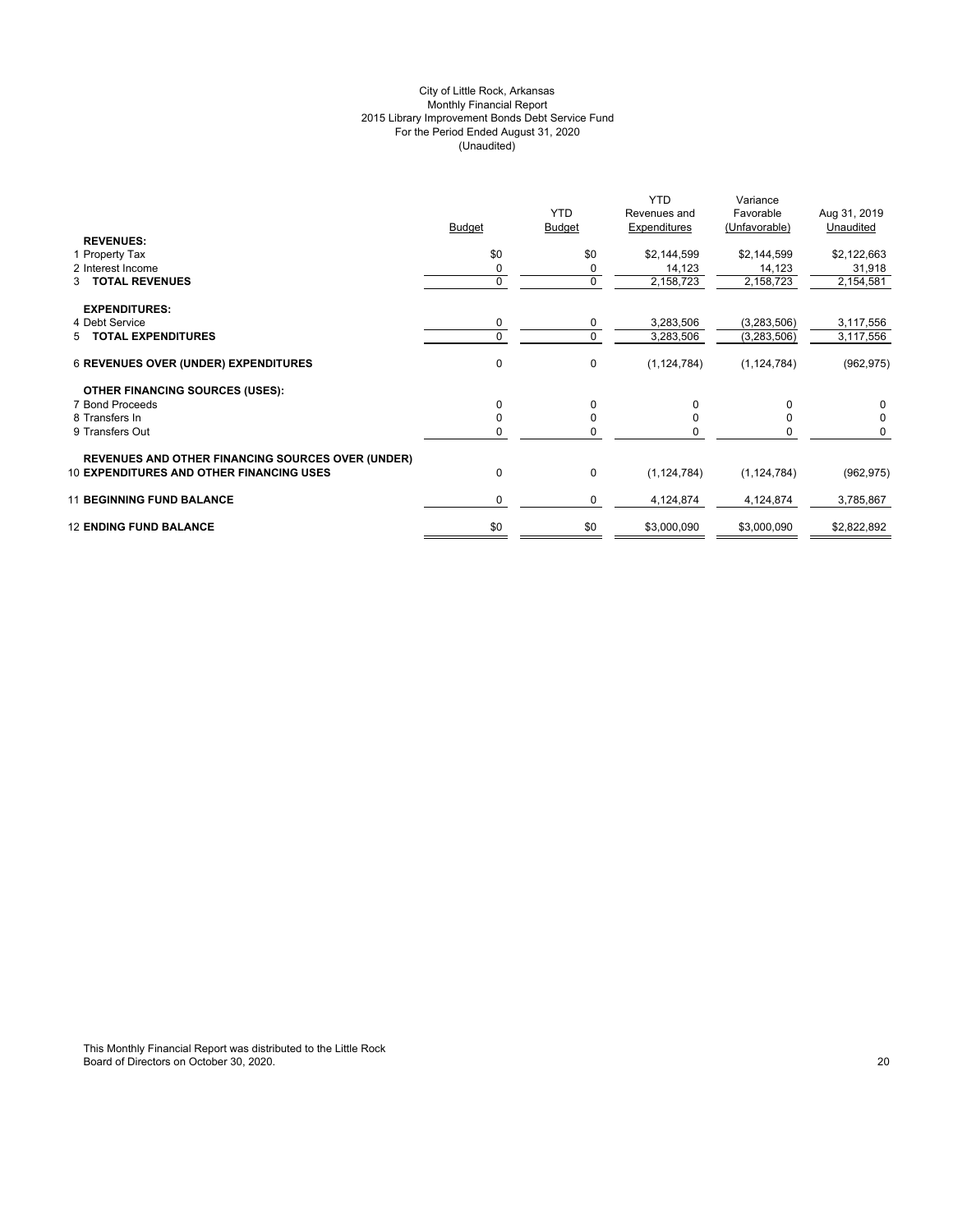## City of Little Rock, Arkansas Monthly Financial Report 2013 & 2018 Capital Improvement Bonds Debt Service Fund For the Period Ended August 31, 2020 (Unaudited)

|                                                          | <b>Budget</b> | <b>YTD</b><br><b>Budget</b> | <b>YTD</b><br>Revenues and<br>Expenditures | Variance<br>Favorable<br>(Unfavorable) | Aug 31, 2019<br>Unaudited |
|----------------------------------------------------------|---------------|-----------------------------|--------------------------------------------|----------------------------------------|---------------------------|
| <b>REVENUES:</b>                                         |               |                             |                                            |                                        |                           |
| 1 Property Tax                                           | \$0           | \$0                         | \$7,148,665                                | \$7,148,665                            | \$7,373,286               |
| 2 Interest Income                                        | O             | 0                           | 67,204                                     | 67,204                                 | 164,626                   |
| 3 Miscellaneous                                          | 0             | 0                           |                                            |                                        |                           |
| <b>TOTAL REVENUES</b>                                    | $\mathbf{0}$  | 0                           | 7,215,869                                  | 7,215,869                              | 7,537,912                 |
| <b>EXPENDITURES:</b>                                     |               |                             |                                            |                                        |                           |
| 5 Debt Service                                           | 0             | 0                           | 12,215,963                                 | (12, 215, 963)                         | 12,013,699                |
| <b>TOTAL EXPENDITURES</b><br>6.                          | $\Omega$      | $\mathbf 0$                 | 12,215,963                                 | (12, 215, 963)                         | 12,013,699                |
| 7 REVENUES OVER (UNDER) EXPENDITURES                     | 0             | 0                           | (5,000,093)                                | (5,000,093)                            | (4, 475, 787)             |
| <b>OTHER FINANCING SOURCES (USES):</b>                   |               |                             |                                            |                                        |                           |
| 8 Bond Proceeds                                          | $\Omega$      | 0                           | 0                                          | 0                                      | 0                         |
| 9 Transfers In                                           | $\Omega$      | 0                           | <sup>0</sup>                               | $\Omega$                               | 0                         |
| 10 Transfers Out                                         | 0             | $\mathbf 0$                 | O                                          | 0                                      | $\Omega$                  |
| <b>REVENUES AND OTHER FINANCING SOURCES OVER (UNDER)</b> |               |                             |                                            |                                        |                           |
| <b>11 EXPENDITURES AND OTHER FINANCING USES</b>          | 0             | 0                           | (5,000,093)                                | (5,000,093)                            | (4, 475, 787)             |
| <b>12 BEGINNING FUND BALANCE</b>                         | $\mathbf 0$   | 0                           | 14,079,717                                 | 14,079,717                             | 13,546,739                |
| <b>13 ENDING FUND BALANCE</b>                            | \$0           | \$0                         | \$9,079,624                                | \$9,079,624                            | \$9,070,952               |
|                                                          |               |                             |                                            |                                        |                           |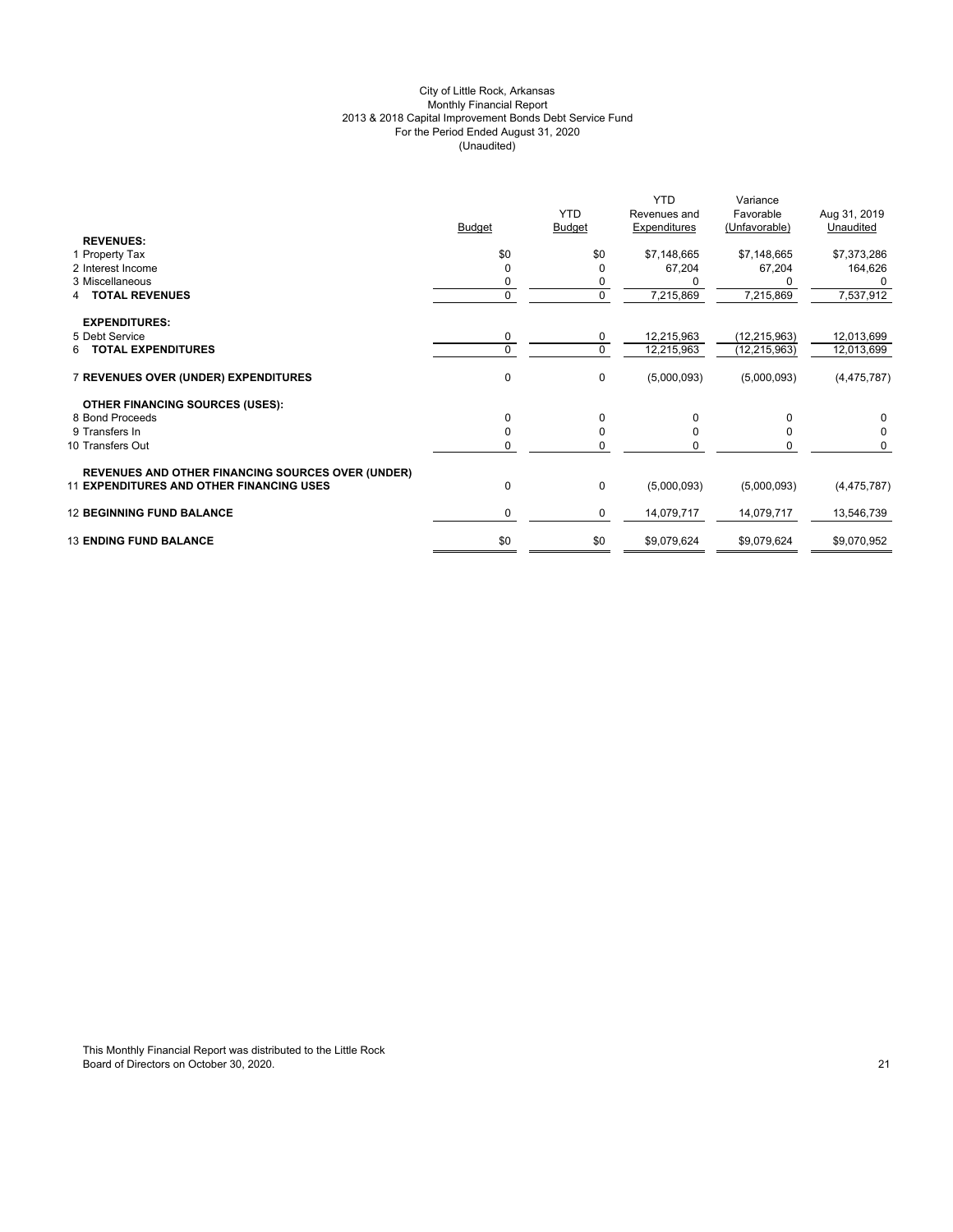#### City of Little Rock, Arkansas Monthly Financial Report 2017 Capital Improvement Refunding Revenue Bond For the Period Ended August 31, 2020 (Unaudited)

|                                                          |               |                | <b>YTD</b>   | Variance      |              |
|----------------------------------------------------------|---------------|----------------|--------------|---------------|--------------|
|                                                          |               | <b>YTD</b>     | Revenues and | Favorable     | Aug 31, 2019 |
|                                                          | <b>Budget</b> | <b>Budget</b>  | Expenditures | (Unfavorable) | Unaudited    |
| <b>REVENUES:</b>                                         |               |                |              |               |              |
| 1 Franchise Fees                                         | \$0           | \$0            | \$1,354,493  | \$1,354,493   | \$1,356,196  |
| 2 Charges for Services                                   | O             | 0              | <sup>0</sup> | O             | $\Omega$     |
| 3 Interest income                                        | 0             | 0              | 1,215        | 1,215         | 4,799        |
| 4 Miscellaneous Revenue                                  | 0             | 0              |              | O             | 569          |
| <b>TOTAL REVENUES</b><br>5                               | $\Omega$      | $\overline{0}$ | 1,355,708    | 1,355,708     | 1,361,564    |
| <b>EXPENDITURES:</b>                                     |               |                |              |               |              |
| 6 Issuance Cost                                          | $\Omega$      | 0              | $\Omega$     | $\Omega$      |              |
| 7 Debt Service                                           | 0             | 0              | 306,375      | (306, 375)    | 319,425      |
| <b>TOTAL EXPENDITURES</b><br>8                           | $\Omega$      | $\mathbf 0$    | 306,375      | (306, 375)    | 319,425      |
| 9 REVENUES OVER (UNDER) EXPENDITURES                     | $\mathbf 0$   | $\mathbf 0$    | 1,049,333    | 1,049,333     | 1,042,139    |
| <b>OTHER FINANCING SOURCES (USES):</b>                   |               |                |              |               |              |
| 10 Bond Proceeds                                         | 0             | 0              | 0            | 0             | $\Omega$     |
| 11 Bond Reoffering Premium                               |               | <sup>0</sup>   |              |               | 0            |
| 12 Discount on Bonds Issued                              |               |                |              |               | 0            |
| 13 Payment to Refunded Bond Escrow Agent                 |               |                |              |               | 0            |
| 14 Transfer In                                           |               | 0              |              |               | $\Omega$     |
| 15 Transfers Out                                         | U             | $\Omega$       |              |               | $\Omega$     |
| <b>REVENUES AND OTHER FINANCING SOURCES OVER (UNDER)</b> |               |                |              |               |              |
| <b>16 EXPENDITURES AND OTHER FINANCING USES</b>          | $\mathbf 0$   | 0              | 1,049,333    | 1,049,333     | 1,042,139    |
| <b>17 BEGINNING FUND BALANCE</b>                         | 0             | 0              | 20,909       | 20,909        | 15,072       |
| <b>18 ENDING FUND BALANCE</b>                            | \$0           | \$0            | \$1,070,241  | \$1,070,241   | \$1,057,211  |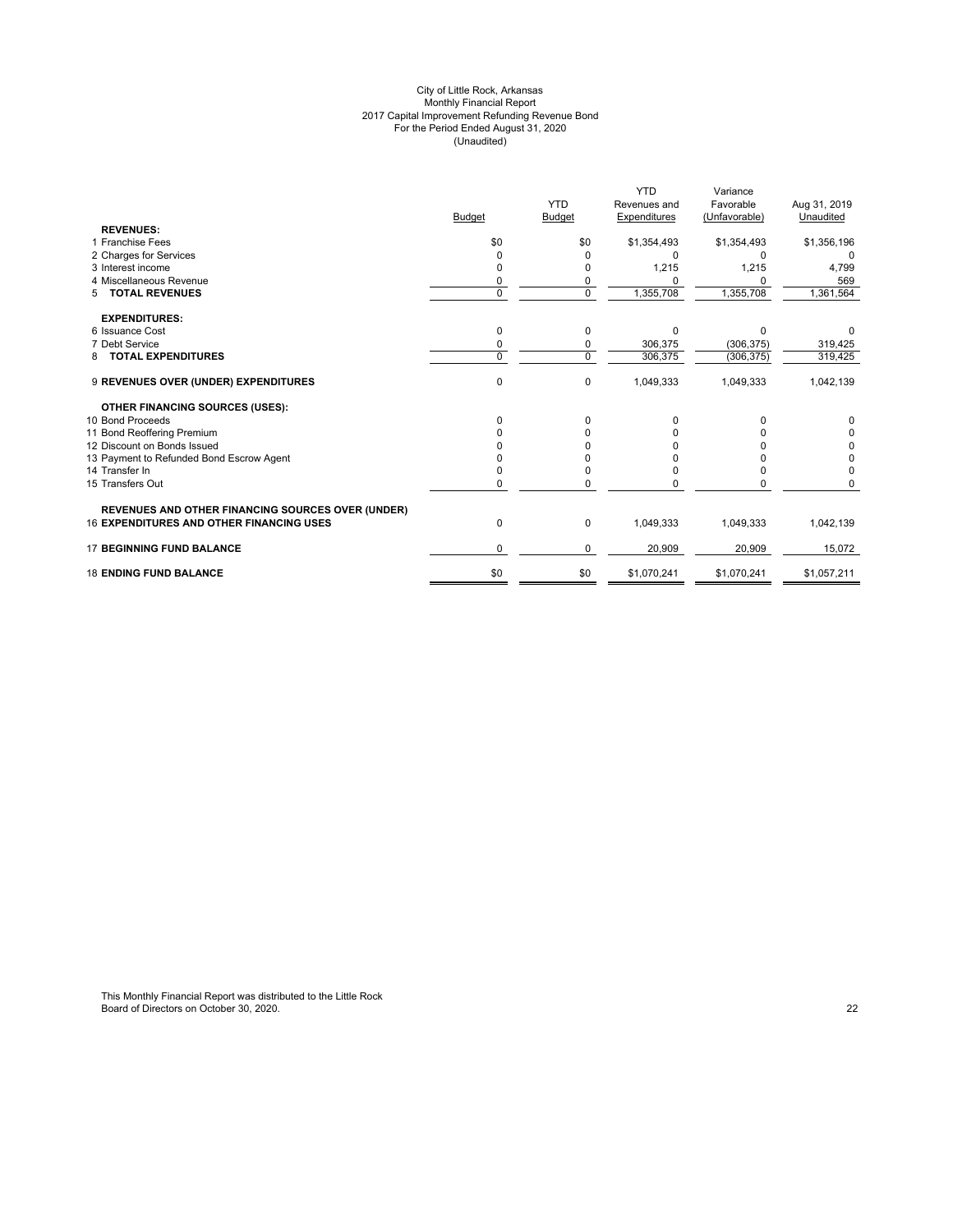## City of Little Rock, Arkansas Monthly Financial Report 2014 TIF #1 Capital Improvement Bonds Debt Service Fund For the Period Ended August 31, 2020 (Unaudited)

|                                                          | <b>Budget</b> | <b>YTD</b><br><b>Budget</b> | <b>YTD</b><br>Revenues and<br>Expenditures | Variance<br>Favorable<br>(Unfavorable) | Aug 31, 2019<br>Unaudited |
|----------------------------------------------------------|---------------|-----------------------------|--------------------------------------------|----------------------------------------|---------------------------|
| <b>REVENUES:</b>                                         |               |                             |                                            |                                        |                           |
| 1 Property Tax                                           | \$0           | \$0                         | \$243,324                                  | \$243,324                              | \$219,996                 |
| 2 Interest Income                                        | $\Omega$      | 0                           | 2,698                                      | 2,698                                  | 7,174                     |
| 3 Miscellaneous                                          | 0             | 0                           |                                            |                                        | 0                         |
| <b>TOTAL REVENUES</b><br>4                               | $\mathbf{0}$  | 0                           | 246,022                                    | 246,022                                | 227,170                   |
| <b>EXPENDITURES:</b>                                     |               |                             |                                            |                                        |                           |
| 5 Debt Service                                           | 0             | 0                           | 328,850                                    | (328, 850)                             | 248,450                   |
| <b>6 TOTAL EXPENDITURES</b>                              | $\Omega$      | $\mathbf 0$                 | 328,850                                    | (328, 850)                             | 248,450                   |
| 7 REVENUES OVER (UNDER) EXPENDITURES                     | 0             | $\pmb{0}$                   | (82, 828)                                  | (82, 828)                              | (21, 280)                 |
| <b>OTHER FINANCING SOURCES (USES):</b>                   |               |                             |                                            |                                        |                           |
| 8 Bond Proceeds                                          | $\Omega$      | 0                           | 0                                          | $\Omega$                               | 0                         |
| 9 Transfers In                                           | $\Omega$      | $\mathbf 0$                 | $\Omega$                                   | $\Omega$                               | $\mathbf 0$               |
| 10 Transfers Out                                         | 0             | 0                           | O                                          | O                                      | $\Omega$                  |
| <b>REVENUES AND OTHER FINANCING SOURCES OVER (UNDER)</b> |               |                             |                                            |                                        |                           |
| <b>11 EXPENDITURES AND OTHER FINANCING USES</b>          | 0             | $\pmb{0}$                   | (82, 828)                                  | (82, 828)                              | (21, 280)                 |
| <b>12 BEGINNING FUND BALANCE</b>                         | $\mathbf 0$   | 0                           | 713,562                                    | 713,562                                | 627,629                   |
| <b>13 ENDING FUND BALANCE</b>                            | \$0           | \$0                         | \$630,734                                  | \$630,734                              | \$606,349                 |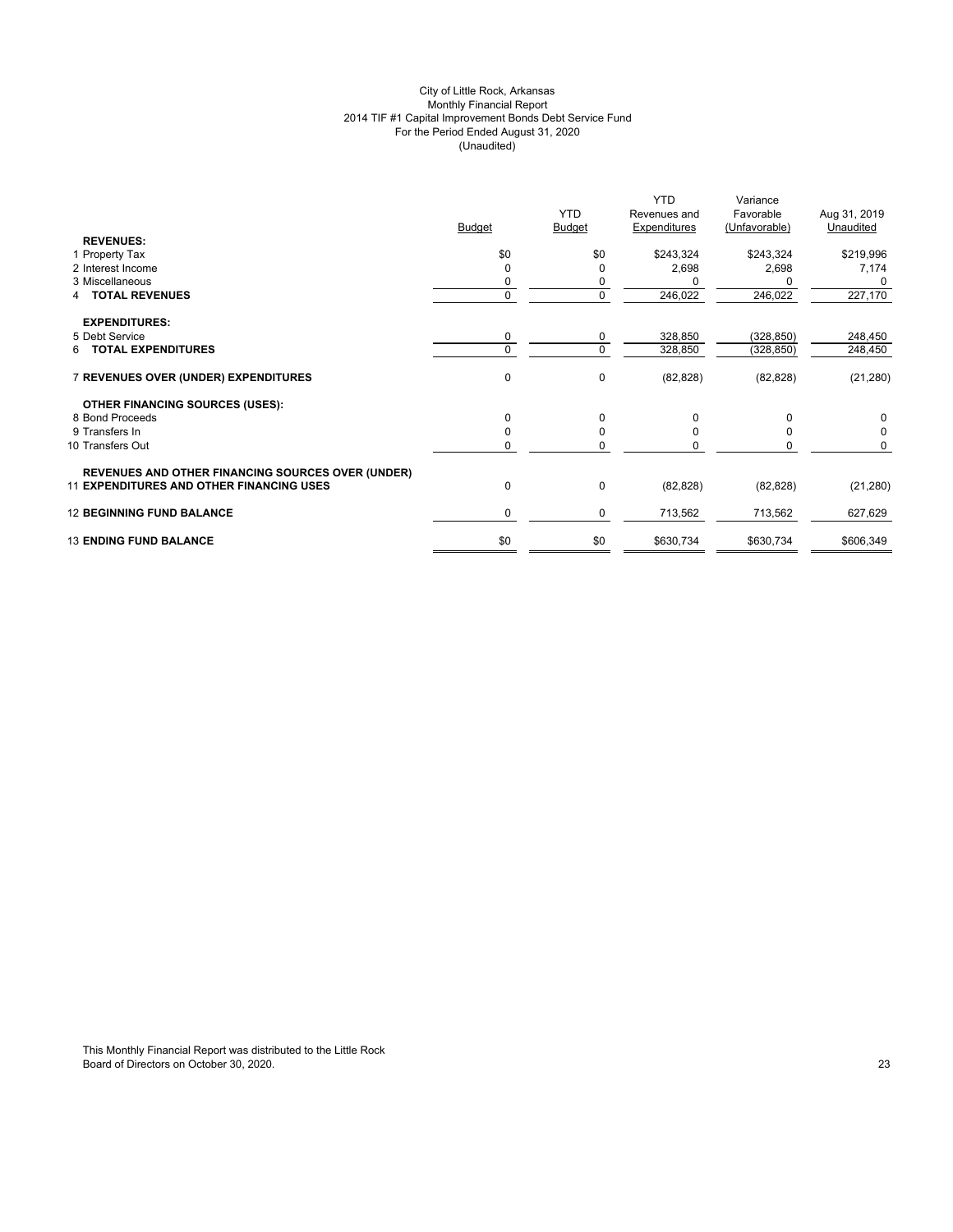#### City of Little Rock, Arkansas Monthly Financial Report 2017 Library Refunding Bond Fund For the Period Ended August 31, 2020 (Unaudited)

|                                                          |               |               | <b>YTD</b>   | Variance      |              |
|----------------------------------------------------------|---------------|---------------|--------------|---------------|--------------|
|                                                          |               | <b>YTD</b>    | Revenues and | Favorable     | Aug 31, 2019 |
|                                                          | <b>Budget</b> | <b>Budget</b> | Expenditures | (Unfavorable) | Unaudited    |
| <b>REVENUES:</b>                                         |               |               |              |               |              |
| 1 Property Tax                                           | \$0           | \$0           | \$2,144,599  | \$2,144,599   | \$2,122,663  |
| 2 Interest income                                        |               |               | 17,243       | 17,243        | 37,087       |
| 3 Miscellaneous                                          |               |               |              |               |              |
| <b>TOTAL REVENUES</b>                                    | 0             | 0             | 2,161,843    | 2,161,843     | 2,159,750    |
| <b>EXPENDITURES:</b>                                     |               |               |              |               |              |
| 5 Issuance Cost                                          | $\Omega$      | 0             | $\Omega$     | U             |              |
| 6 Debt Service                                           |               | 0             | 3,579,569    | (3,579,569)   | 3,209,581    |
| 7 TOTAL EXPENDITURES                                     | 0             | 0             | 3,579,569    | (3,579,569)   | 3,209,581    |
| 8 REVENUES OVER (UNDER) EXPENDITURES                     | 0             | 0             | (1,417,726)  | (1,417,726)   | (1,049,831)  |
| <b>OTHER FINANCING SOURCES (USES):</b>                   |               |               |              |               |              |
| 9 Transfer In                                            | $\Omega$      | 0             | $\Omega$     | $\Omega$      | $\Omega$     |
| 10 Transfers Out                                         | $\Omega$      | <sup>0</sup>  |              |               |              |
| <b>REVENUES AND OTHER FINANCING SOURCES OVER (UNDER)</b> |               |               |              |               |              |
| <b>11 EXPENDITURES AND OTHER FINANCING USES</b>          | $\mathbf 0$   | 0             | (1,417,726)  | (1,417,726)   | (1,049,831)  |
| <b>12 BEGINNING FUND BALANCE</b>                         | 0             | 0             | 4,436,100    | 4,436,100     | 3,909,049    |
| <b>13 ENDING FUND BALANCE</b>                            | \$0           | \$0           | \$3,018,374  | \$3,018,374   | \$2,859,218  |
|                                                          |               |               |              |               |              |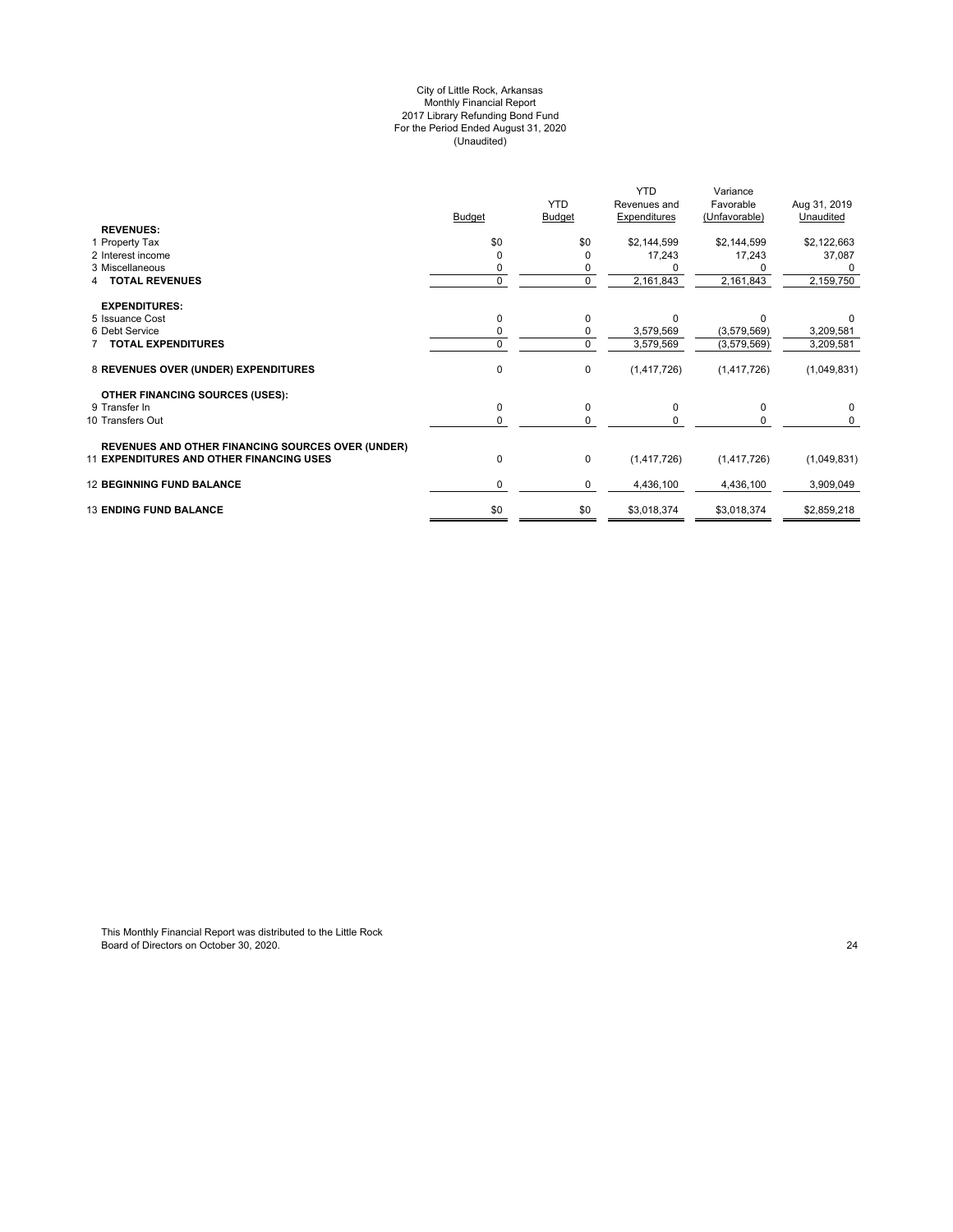## City of Little Rock, Arkansas Monthly Financial Report Hotel Tax Revenue For the Period Ended August 31, 2020 (Unaudited)

|                                                          |               |               | <b>YTD</b>   | Variance      |              |
|----------------------------------------------------------|---------------|---------------|--------------|---------------|--------------|
|                                                          |               | <b>YTD</b>    | Revenues and | Favorable     | Aug 31, 2019 |
|                                                          | <b>Budget</b> | <b>Budget</b> | Expenditures | (Unfavorable) | Unaudited    |
| <b>REVENUES:</b>                                         |               |               |              |               |              |
| 1 Hotel Gross Receipts Tax                               | \$0           | \$0           | \$475,091    | \$475,091     | \$1,652,595  |
| 2 Interest Income                                        | $\Omega$      |               | 2,186        | 2,186         | 5,537        |
| 3 Miscellaneous                                          | 0             |               | 172,809      | 172,809       |              |
| <b>TOTAL REVENUES</b>                                    | $\mathbf 0$   | 0             | 650,086      | 650,086       | 1,658,132    |
| <b>EXPENDITURES:</b>                                     |               |               |              |               |              |
| 5 Interest Expense                                       | 0             | 0             | 686,072      | (686, 072)    | 646,284      |
| 6 TOTAL EXPENDITURES                                     | $\Omega$      | $\Omega$      | 686,072      | (686, 072)    | 646,284      |
|                                                          |               |               |              |               |              |
| 7 REVENUES OVER (UNDER) EXPENDITURES                     | $\mathbf 0$   | 0             | (35,986)     | (35,986)      | 1,011,848    |
|                                                          |               |               |              |               |              |
| OTHER FINANCING SOURCES (USES):                          |               |               |              |               |              |
| 8 Bond Proceeds                                          | $\Omega$      | 0             | 0            | 0             | 0            |
| 9 Payment to Refunded Bond Escrow Agent                  | $\Omega$      |               |              |               |              |
| 10 Transfers In                                          | $\Omega$      |               | 0            |               | 0            |
| 11 Transfers Out                                         |               |               |              |               | O            |
|                                                          |               |               |              |               |              |
| <b>REVENUES AND OTHER FINANCING SOURCES OVER (UNDER)</b> |               |               |              |               |              |
| <b>11 EXPENDITURES AND OTHER FINANCING USES</b>          | $\mathbf 0$   | 0             | (35,986)     | (35,986)      | 1,011,848    |
| <b>12 BEGINNING FUND BALANCE</b>                         | $\Omega$      | 0             | 617,919      | 617,919       | $\Omega$     |
|                                                          |               |               |              |               |              |
| <b>13 ENDING FUND BALANCE</b>                            | \$0           | \$0           | \$581,933    | \$581,933     | \$1,011,848  |
|                                                          |               |               |              |               |              |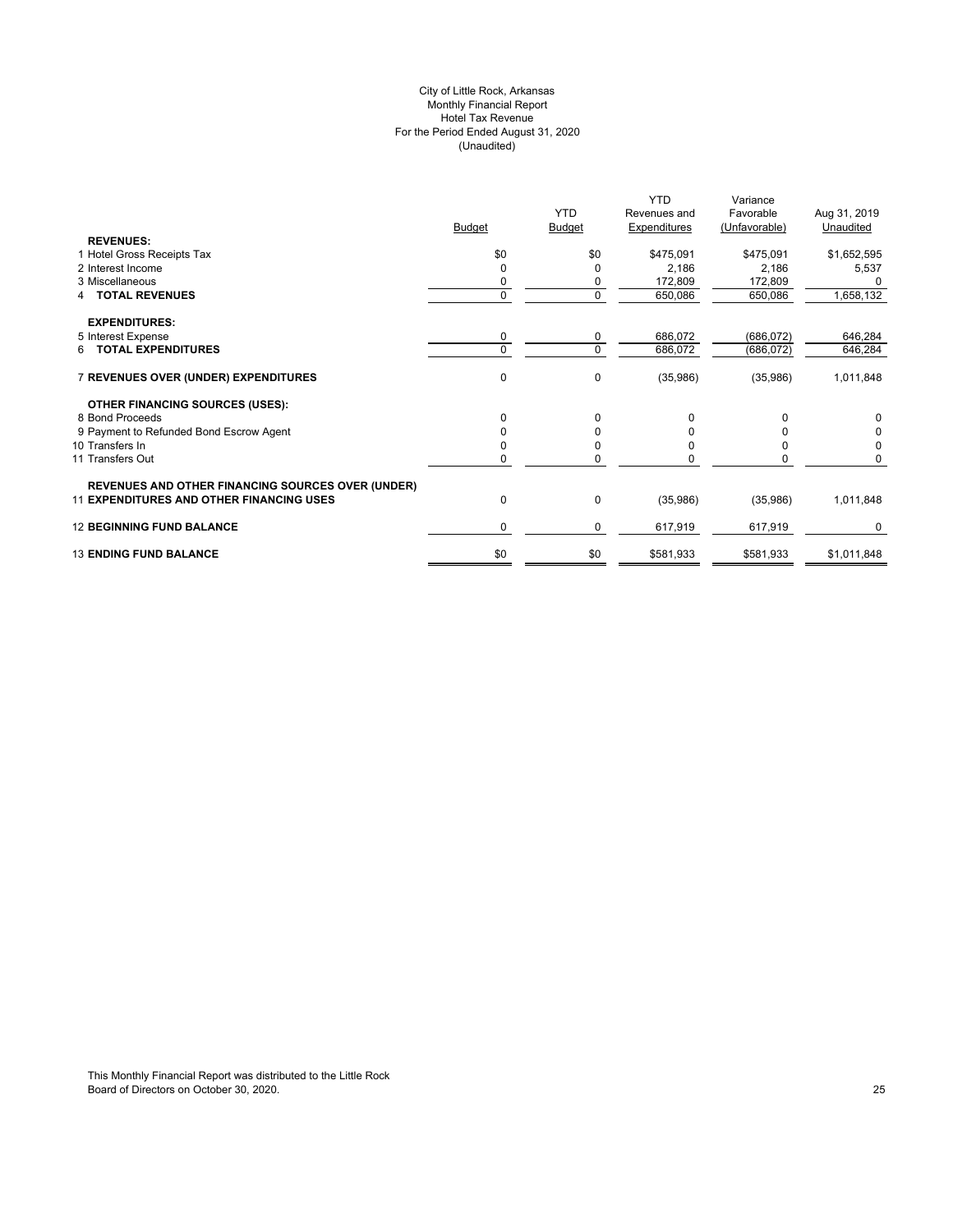## (Unaudited) City of Little Rock, Arkansas Monthly Financial Report Fleet Services Fund For the Period Ended August 31, 2020

|                                                    |               | <b>YTD</b>    | <b>YTD</b><br>Revenues and | Variance<br>Favorable | Aug 31, 2019 |
|----------------------------------------------------|---------------|---------------|----------------------------|-----------------------|--------------|
|                                                    | <b>Budget</b> | <b>Budget</b> | Expenditures               | (Unfavorable)         | Unaudited    |
| <b>OPERATING REVENUES:</b>                         |               |               |                            |                       |              |
| 1 Charges for services                             | \$14,322,291  | 9,548,194     | \$7,780,310                | (\$1,767,884)         | \$8,420,490  |
| 2 Interest Income                                  | 10,750        | 7,167         | 15,479                     | 8,312                 | 25,516       |
| <b>TOTAL OPERATING REVENUES</b><br>3               | 14,333,041    | 9,555,361     | 7,795,789                  | (1,759,572)           | 8,446,006    |
| <b>OPERATING EXPENSES:</b>                         |               |               |                            |                       |              |
| 4 Personnel Services                               | 3,953,191     | 2,635,461     | 2,304,308                  | 331,152               | 2,288,764    |
| 5 Supplies and materials                           | 5,316,365     | 3,544,243     | 2,238,323                  | 1,305,921             | 3,027,532    |
| 6 Services and other expenses                      | 3,759,817     | 2,506,545     | 1,969,955                  | 536,590               | 2,006,560    |
| 7 Repairs and maintenance                          | 973.365       | 648.910       | 600.179                    | 48.731                | 346,822      |
| 8 Depreciation and amortization                    | 330,303       | 220,202       | 236.761                    | (16, 559)             | 219,803      |
| <b>TOTAL OPERATING EXPENSES</b><br>9               | 14,333,041    | 9,555,361     | 7,349,526                  | 2,205,835             | 7,889,480    |
| 10 OPERATING INCOME/(LOSS)                         | $\Omega$      | $\Omega$      | 446,263                    | 446,263               | 556,525      |
| <b>NONOPERATING REVENUES/(EXPENSES):</b>           |               |               |                            |                       |              |
| 11 Investment income                               | 0             | 0             | 2,896                      | 2,896                 | 0            |
| 12 Gain (loss) on disposal of fixed assets         | 0             | 0             | 0                          | 0                     | 0            |
| 13 Other, net                                      | 0             | 0             | ŋ                          | 0                     | $\Omega$     |
| <b>14 INCOME (LOSS) BEFORE OPERATING TRANSFERS</b> | 0             | $\Omega$      | 449,159                    | 449,159               | 556,525      |
| <b>OPERATING TRANSFERS:</b>                        |               |               |                            |                       |              |
| 15 Operating transfers in                          | 0             | 0             | $\mathbf 0$                | 0                     | U            |
| 16 Operating transfers out                         | 0             | 0             | O                          | 0                     | (750,000)    |
| 17 NET INCOME/(LOSS)                               | $\Omega$      | $\Omega$      | 449,159                    | 449,159               | (193, 475)   |
| <b>18 BEGINNING NET POSITION</b>                   | 5,622,697     | 5,622,697     | 5,622,697                  | 0                     | 5,628,689    |
| <b>19 ENDING NET POSITION</b>                      | \$5,622,697   | \$5,622,697   | \$6,071,855                | \$449,159             | \$5,435,214  |

| Analysis of Net Position |             |
|--------------------------|-------------|
| Cash                     | \$2,843,184 |
| Receivable               | 9.317       |
| Inventory                | 395,352     |
| Capital Assets, net      | 3,211,477   |
| <b>Other Assets</b>      | 286,803     |
| <b>Deferred Outflows</b> | 54.001      |
| Liabilities              | (569, 715)  |
| Deferred Inflows         | (158,563)   |
| <b>Net Position</b>      | \$6,071,855 |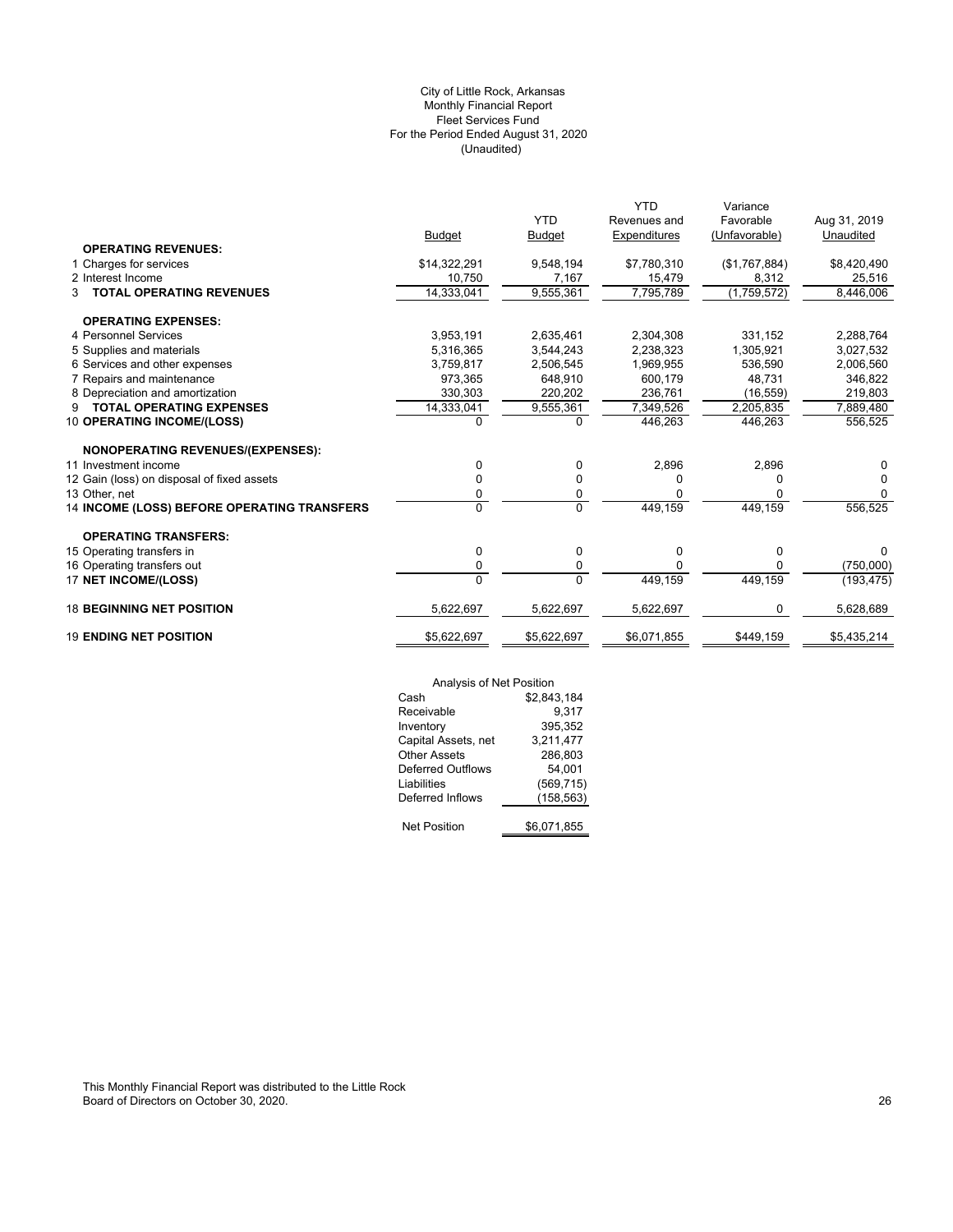## (Unaudited) City of Little Rock, Arkansas Monthly Financial Report Vehicle Storage Facility Fund For the Period Ended August 31, 2020

|                                             |               |               | <b>YTD</b>   | Variance      |              |
|---------------------------------------------|---------------|---------------|--------------|---------------|--------------|
|                                             |               | <b>YTD</b>    | Revenues and | Favorable     | Aug 31, 2019 |
|                                             | <b>Budget</b> | <b>Budget</b> | Expenditures | (Unfavorable) | Unaudited    |
| <b>OPERATING REVENUES:</b>                  |               |               |              |               |              |
| 1 Licenses and permits                      | \$16,600      | \$11,067      | \$12,150     | \$1,083       | \$15,400     |
| 2 Charges for services                      | 2,049,400     | 1,366,267     | 1,217,800    | (148, 467)    | 1,382,030    |
| 3 Other                                     | 0             | 0             | 0            | 0             | 0            |
| <b>TOTAL OPERATING REVENUES</b>             | 2,066,000     | 1,377,333     | 1,229,950    | (147, 384)    | 1,397,430    |
| <b>OPERATING EXPENSES:</b>                  |               |               |              |               |              |
| 5 Personnel Services                        | 731,400       | 487,600       | 468,032      | 19,568        | 493,547      |
| 6 Supplies and materials                    | 56.770        | 37,847        | 28,313       | 9,534         | 27,317       |
| 7 Services and other expenses               | 858.017       | 572,011       | 381,739      | 190,272       | 438,835      |
| 8 Repairs and maintenance                   | 67,641        | 45,094        | 20,440       | 24,654        | 15,215       |
| 9 Depreciation and amortization             | 21,799        | 14,533        | 10,620       | 3,912         | 10,620       |
| 10 Refunds                                  |               | <sup>0</sup>  | 2,362        | (2, 362)      | 23,011       |
| <b>TOTAL OPERATING EXPENSES</b><br>11       | 1,735,627     | 1,157,085     | 911,506      | 247,941       | 1,008,546    |
| <b>12 OPERATING INCOME/(LOSS)</b>           | 330,373       | 220,249       | 318,443      | 100,557       | 388,883      |
| <b>NONOPERATING REVENUES/(EXPENSES):</b>    |               |               |              |               |              |
| 13 Investment income                        | 800           | 533           | 1,257        | (724)         | 554          |
| 14 Gain (loss) on disposal of fixed assets  | 0             | 0             | 0            | O             |              |
| 15 Other, net                               | O             | <sup>0</sup>  |              |               | $\Omega$     |
| 16 INCOME (LOSS) BEFORE OPERATING TRANSFERS | 331,173       | 220,782       | 319,700      | 99,833        | 389,437      |
| <b>OPERATING TRANSFERS:</b>                 |               |               |              |               |              |
| 17 Operating transfers in                   | 0             | 0             | 0            | 0             | 0            |
| 18 Operating transfers out                  | $\Omega$      | 0             | <sup>0</sup> | <sup>0</sup>  | $\Omega$     |
| 19 NET INCOME/(LOSS)                        | 331,173       | 220,782       | 319,700      | 99,833        | 389,437      |
| <b>20 BEGINNING NET POSITION</b>            | (157, 298)    | (157, 298)    | (157, 298)   | $\Omega$      | (446, 731)   |
| <b>21 ENDING NET POSITION</b>               | \$173,875     | \$63,484      | \$162,403    | \$99.833      | (\$57,294)   |

| Analysis of Net Position |            |
|--------------------------|------------|
| Cash                     | \$320.813  |
| Receivable               | ŋ          |
| Inventory                | 0          |
| Capital Assets, net      | 51.899     |
| Other Assets             | ŋ          |
| Deferred Outflows        | 9,000      |
| Liabilities              | (192, 882) |
| Deferred Inflows         | (26, 427)  |
|                          |            |
| <b>Net Position</b>      | \$162.403  |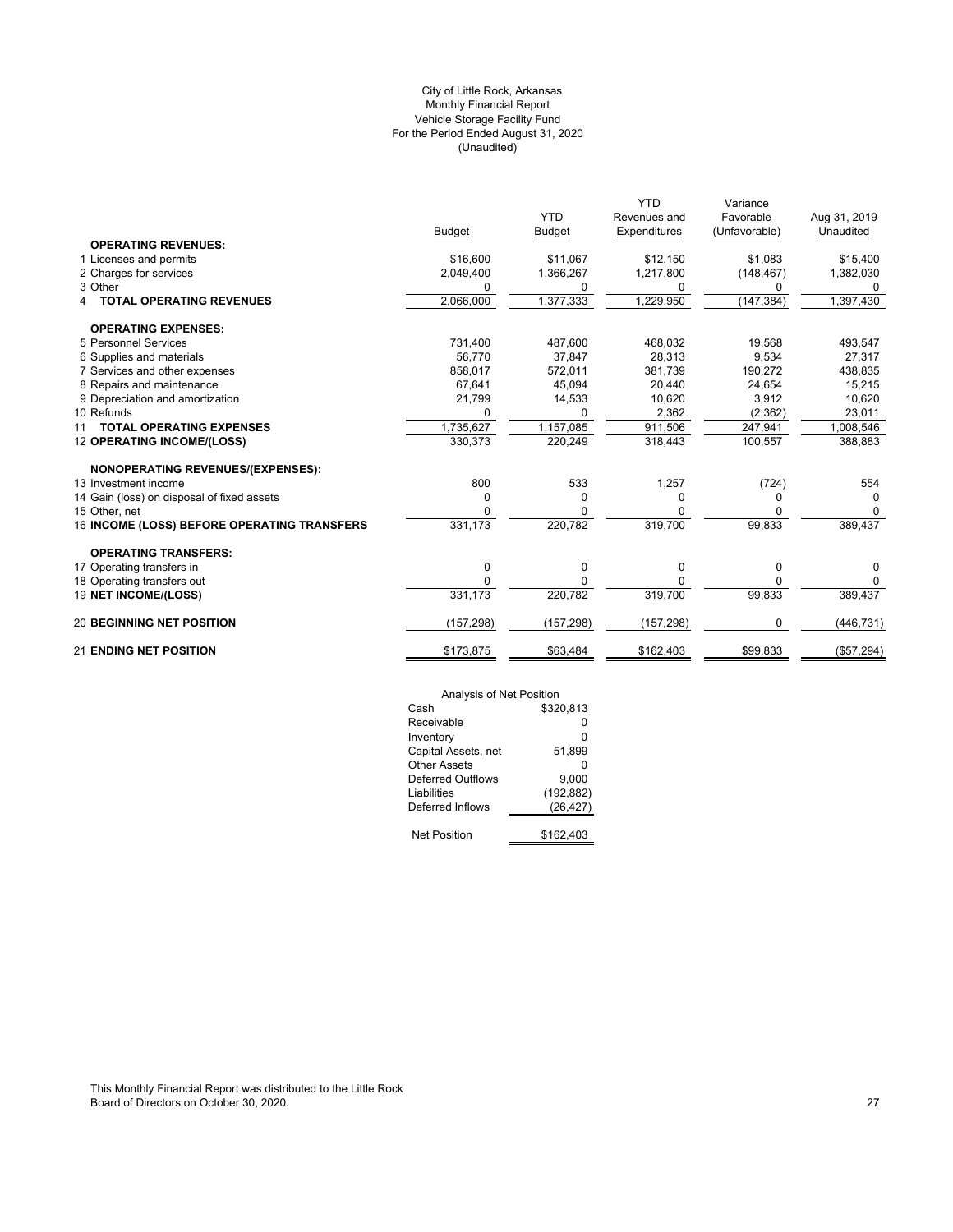## (Unaudited) City of Little Rock, Arkansas Monthly Financial Report Waste Disposal Fund For the Period Ended August 31, 2020

|                                             |               |               | <b>YTD</b>          | Variance      |              |
|---------------------------------------------|---------------|---------------|---------------------|---------------|--------------|
|                                             |               | <b>YTD</b>    | Revenues and        | Favorable     | Aug 31, 2019 |
|                                             | <b>Budget</b> | <b>Budget</b> | <b>Expenditures</b> | (Unfavorable) | Unaudited    |
| <b>OPERATING REVENUES:</b>                  |               |               |                     |               |              |
| 1 Charges for services                      | \$23,657,405  | \$15,771,603  | \$15,034,044        | (\$737,560)   | \$12,327,976 |
| 2 Other                                     | 2,500         | 1,667         | 4,239               | 2,572         | 0            |
| <b>3 TOTAL OPERATING REVENUES</b>           | 23,659,905    | 15,773,270    | 15,038,282          | (734, 988)    | 12,327,976   |
| <b>OPERATING EXPENSES:</b>                  |               |               |                     |               |              |
| 4 Personnel Services                        | 7,427,549     | 4,951,699     | 5,018,197           | (66, 498)     | 4,106,999    |
| 5 Supplies and materials                    | 1,625,100     | 1,083,400     | 599,795             | 483,605       | 734,357      |
| 6 Services and other expenses               | 4,130,683     | 2,753,789     | 1,983,826           | 769,962       | 2,490,725    |
| 7 Repairs and maintenance                   | 4,612,257     | 3,074,838     | 2,689,043           | 385,795       | 2,567,535    |
| 8 Closure & Postclosure Costs               | 444,500       | 296,333       | 133,929             | 162,404       | 172,189      |
| 9 Depreciation and amortization             | 3,809,522     | 2,539,681     | 1,995,446           | 544,235       | 1,772,391    |
| 10 TOTAL OPERATING EXPENSES                 | 22,049,611    | 14,699,741    | 12,420,235          | 2,279,505     | 11,844,196   |
| 11 OPERATING INCOME/(LOSS)                  | 1,610,294     | 1,073,529     | 2,618,047           | 1,544,517     | 483,780      |
| NONOPERATING REVENUES/(EXPENSES):           |               |               |                     |               |              |
| 12 Investment income                        | 198,200       | 132,133       | 96,092              | (36,041)      | 314,602      |
| 13 Interest expense                         | (44, 783)     | (29, 855)     | (32, 534)           | (2,679)       | (43,500)     |
| 14 Gain (loss) on disposal of fixed assets  | $\Omega$      | 0             | 0                   | 0             | 72,196       |
| 15 Other, net                               | 80,500        | 53,667        | 908,822             | 855,156       | 219          |
| 16 INCOME (LOSS) BEFORE OPERATING TRANSFERS | 1,844,211     | 1.229.474     | 3,590,427           | 2,360,953     | 827,297      |
| <b>OPERATING TRANSFERS:</b>                 |               |               |                     |               |              |
| 17 Operating transfers in                   | $\Omega$      | 0             | $\Omega$            | 0             | 0            |
| 18 Operating transfers out                  | (1,844,211)   | (1, 229, 474) | (1,844,211)         | (614, 737)    | (1,784,335)  |
| 19 NET INCOME/(LOSS)                        | $\Omega$      | (0)           | 1,746,216           | 1,746,216     | (957, 038)   |
| <b>20 BEGINNING NET POSITION</b>            | 24,732,266    | 24,732,266    | 24,732,266          | 0             | 26,358,008   |
| <b>21 ENDING NET POSITION</b>               | \$24,732,266  | \$24,732,266  | \$26,478,482        | \$1,746,216   | \$25,400,970 |

Analysis of Net Position

| Analysis of Net Position |              |  |  |  |  |
|--------------------------|--------------|--|--|--|--|
| Cash                     |              |  |  |  |  |
| Operating                | \$6.284.060  |  |  |  |  |
| Debt Reserve             | 1.138.081    |  |  |  |  |
| Receivable               | 3.635.457    |  |  |  |  |
| Inventory                |              |  |  |  |  |
| Capital Assets, net      | 23.154.127   |  |  |  |  |
| Other Assets             | 168.368      |  |  |  |  |
| Deferred Outflows        | 72.001       |  |  |  |  |
| Liabilities              | (7,762,195)  |  |  |  |  |
| Deferred Inflows         | (211, 418)   |  |  |  |  |
|                          |              |  |  |  |  |
| <b>Net Position</b>      | \$26.478.482 |  |  |  |  |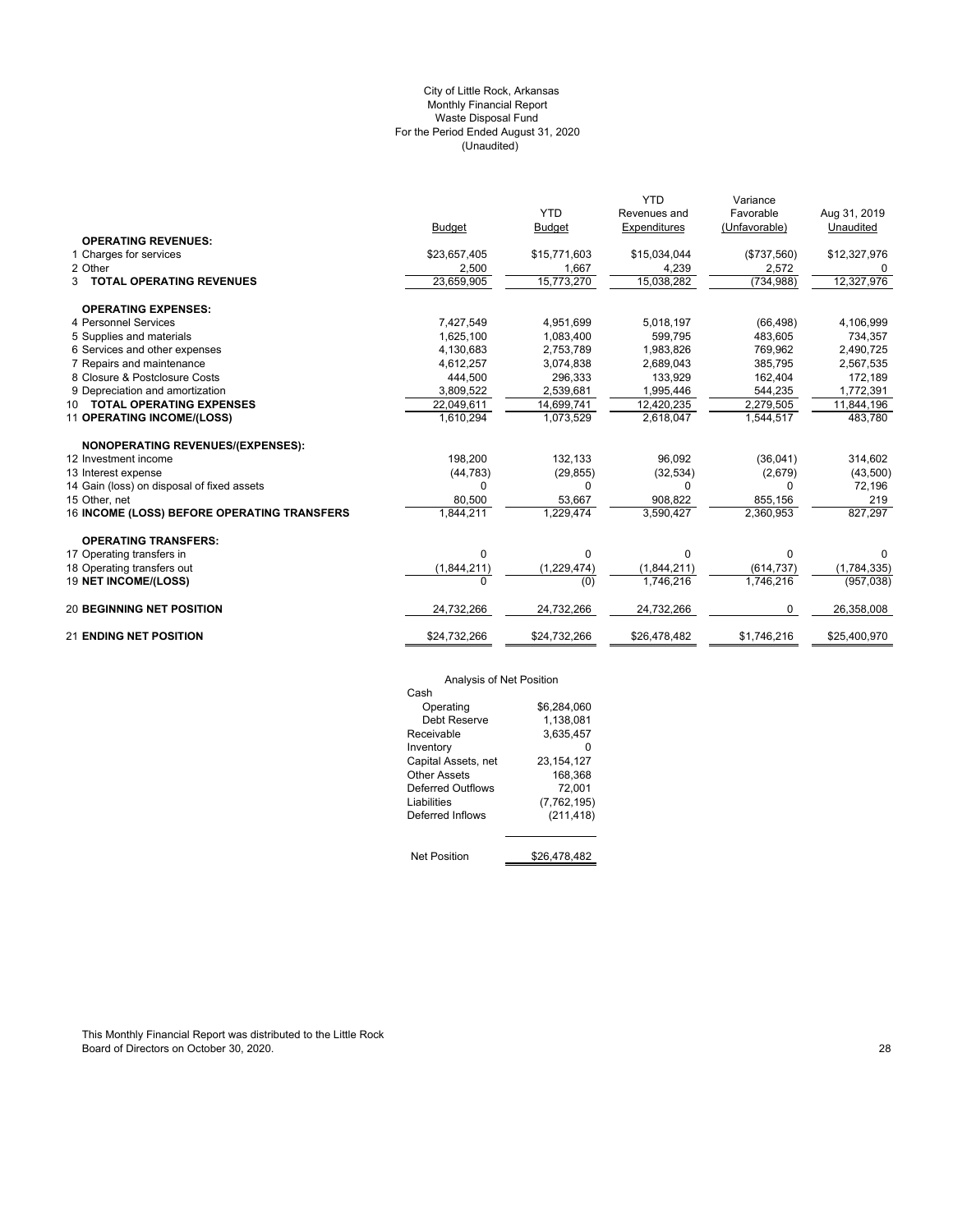## (Unaudited) City of Little Rock, Arkansas Monthly Financial Report Rivermarket Garage Fund For the Period Ended August 31, 2020

|                                             |               |               | <b>YTD</b>   | Variance      |              |
|---------------------------------------------|---------------|---------------|--------------|---------------|--------------|
|                                             |               | <b>YTD</b>    | Revenues and | Favorable     | Aug 31, 2019 |
|                                             | <b>Budget</b> | <b>Budget</b> | Expenditures | (Unfavorable) | Unaudited    |
| <b>OPERATING REVENUES:</b>                  |               |               |              |               |              |
| 1 Statehouse Parking                        | \$1,001,417   | \$667,611     | \$440,396    | (\$227,216)   | \$631,820    |
| 2 RiverMarket Parking                       | 798,799       | 532,533       | 367,894      | (164, 639)    | 530,923      |
| 3 Business Licenses                         | 312.100       | 208.067       | 332,385      | 124,319       | 312,099      |
| 4 Street Repairs                            | 400,000       | 266,667       | 494.757      | 228,090       | 473,615      |
| 5 Parking Meters                            | 422,600       | 281,733       | 111,923      | (169, 810)    | 274,280      |
| 6 Other                                     | $\Omega$      | 0             | $\Omega$     | $\Omega$      | $\Omega$     |
| 7 TOTAL OPERATING REVENUES                  | 2,934,916     | 1,956,611     | 1,747,355    | (209, 255)    | 2,222,735    |
| <b>OPERATING EXPENSES:</b>                  |               |               |              |               |              |
| 8 Statehouse Parking                        | 704.092       | 469,395       | 249,158      | 220,237       | 408,451      |
| 9 RiverMarket Parking                       | 707,964       | 471,976       | 261,039      | 210,937       | 417,267      |
| 10 Repairs and maintenance                  | $\Omega$      | 0             | 0            | $\Omega$      | $\Omega$     |
| 11 Other                                    | 140.000       | 93.333        | 158.613      | (65, 280)     | $\Omega$     |
| 12 Depreciation and amortization            | 269,096       | 179,397       | 165,155      | 14,243        | 172,276      |
| 13 TOTAL OPERATING EXPENSES                 | 1,821,152     | 1,214,101     | 833,965      | 380,137       | 997,995      |
| <b>14 OPERATING INCOME/(LOSS)</b>           | 1,113,764     | 742,509       | 913,391      | 170,881       | 1,224,741    |
| NONOPERATING REVENUES/(EXPENSES):           |               |               |              |               |              |
| 15 Investment income                        | 27,250        | 18,167        | 20,549       | 2,382         | 45,821       |
| 16 Debt Service                             | (29, 289)     | (19,526)      | (20, 384)    | (858)         | (20, 347)    |
| 17 Interest expense                         | (317, 979)    | (211,986)     | (216, 515)   | (4, 529)      | (237, 818)   |
| 18 Gain (loss) on disposal of fixed assets  | 0             | 0             | 0            | 0             | $\Omega$     |
| 19 Other, net                               | $\Omega$      | 0             | (2, 273)     | (2, 273)      |              |
| 20 INCOME (LOSS) BEFORE OPERATING TRANSFERS | 793,746       | 529,164       | 694,768      | 165,604       | 1,012,397    |
| <b>OPERATING TRANSFERS:</b>                 |               |               |              |               |              |
| 21 Operating transfers in                   | 0             | 0             | 0            | 0             | 0            |
| 22 Operating transfers out                  | $\Omega$      | 0             | 0            | $\mathbf 0$   | 0            |
| 23 NET INCOME/(LOSS)                        | 793,746       | 529,164       | 694,768      | 165,604       | 1,012,397    |
| <b>24 BEGINNING NET POSITION</b>            | 2,920,597     | 2,920,597     | 2,920,597    | 0             | 1,806,038    |
| <b>25 ENDING NET POSITION</b>               | \$3,714,343   | \$3,449,761   | \$3,615,365  | \$165,604     | \$2,818,435  |
|                                             |               |               |              |               |              |

## Analysis of Net Position

| Cash                |             |
|---------------------|-------------|
| Operating           | \$1.991.162 |
| Debt Reserve        | 1.162.523   |
| Receivable          | 242.031     |
| Inventory           |             |
| Capital Assets, net | 5,757,678   |
| <b>Other Assets</b> | 194.490     |
| Liabilities         | (5,732,519) |
|                     |             |
| <b>Net Position</b> | \$3.615.365 |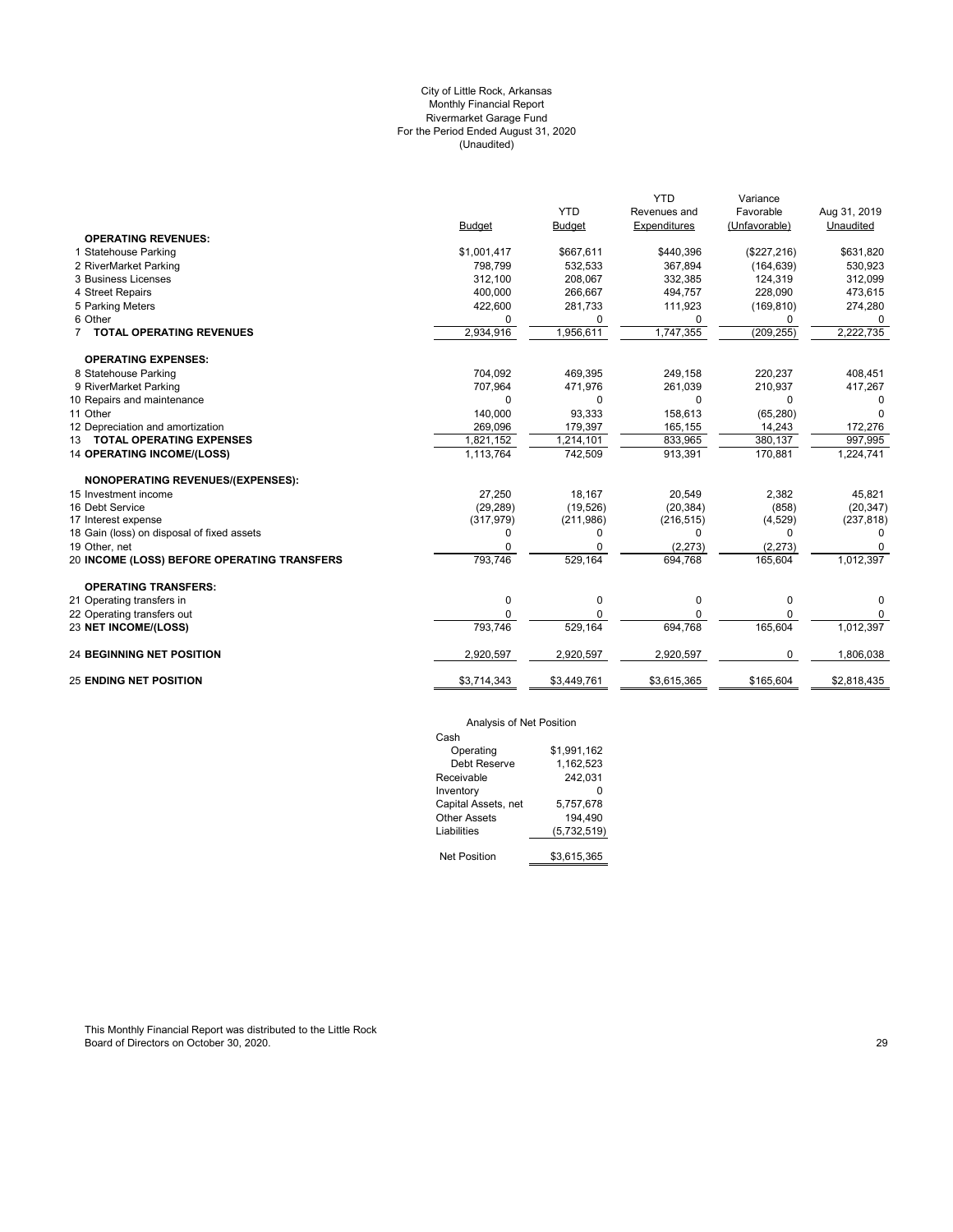#### (Unaudited) City of Little Rock, Arkansas Monthly Financial Report Police Pension and Relief Fund For the Period Ended August 31, 2020

|                | <b>ADDITIONS:</b>                                             | <b>Budget</b>  | <b>YTD</b><br><b>Budget</b> | <b>YTD</b><br>Revenues and<br>Expenditures | Variance<br>Favorable<br>(Unfavorable) | Aug 31, 2019<br>Unaudited |
|----------------|---------------------------------------------------------------|----------------|-----------------------------|--------------------------------------------|----------------------------------------|---------------------------|
|                | Contributions:                                                |                |                             |                                            |                                        |                           |
| $\mathbf{1}$   | Employer                                                      | \$0            | \$0                         | \$0                                        | \$0                                    | \$0                       |
| $\overline{2}$ | Plan members                                                  | <sup>0</sup>   | $\Omega$                    | ŋ                                          | n                                      | $\Omega$                  |
| 3              | General property taxes                                        | n              | U                           | U                                          | n                                      | 0                         |
| 4              | State insurance turnback and guarantee fund                   | <sup>0</sup>   | 0                           |                                            | 0                                      | 0                         |
| 5              | Other                                                         | 0              | 0                           |                                            | 0                                      | 0                         |
| 6              | <b>Total Contributions</b>                                    | $\Omega$       | $\Omega$                    | $\Omega$                                   | 0                                      | $\Omega$                  |
|                | Investment income (loss):                                     |                |                             |                                            |                                        |                           |
| $\overline{7}$ | Net increase (decrease) in fair value of investments          | $\Omega$       | 0                           | <sup>0</sup>                               | n                                      | 0                         |
| 8              | Realized gain (loss) on the sale of investments               | $\Omega$       | 0                           |                                            | O                                      | 0                         |
| 9              | Interest and dividends                                        | $\Omega$       | 0                           | 0                                          | 0                                      | 0                         |
| 10             |                                                               | $\Omega$       | 0                           | $\Omega$                                   | 0                                      | 0                         |
| 11             | Less investment expense                                       | 0              | 0                           | 0                                          | 0                                      | 0                         |
| 12             | Net investment income (loss)                                  | $\mathbf 0$    | $\mathbf 0$                 | $\mathbf 0$                                | $\mathbf 0$                            | $\mathbf 0$               |
| 13             | <b>TOTAL ADDITIONS</b>                                        | $\overline{0}$ | $\overline{0}$              | $\overline{0}$                             | 0                                      | $\overline{0}$            |
|                | <b>DEDUCTIONS:</b>                                            |                |                             |                                            |                                        |                           |
| 14             | Benefits paid directly to participants                        | $\Omega$       | $\Omega$                    | $\Omega$                                   | 0                                      |                           |
| 15<br>16       | Administrative expenses                                       | $\Omega$       | $\Omega$                    | $\Omega$                                   | 0                                      | $\Omega$                  |
|                | 17 INCOME (LOSS) BEFORE OPERATING TRANSFERS                   | $\mathbf 0$    | $\Omega$                    | $\Omega$                                   | $\Omega$                               | $\Omega$                  |
|                | <b>OPERATING TRANSFERS:</b>                                   |                |                             |                                            |                                        |                           |
|                | 18 Operating transfers in                                     | $\Omega$       | $\Omega$                    | 0                                          | 0                                      | $\Omega$                  |
|                | 19 Operating transfers out                                    | 0              | 0                           |                                            | 0                                      | (98, 831)                 |
|                | 20 NET INCOME/(LOSS)                                          | $\Omega$       | $\Omega$                    | $\Omega$                                   | $\Omega$                               | (98, 831)                 |
|                | 21 NET POSITION HELD IN TRUST FOR PENSION BENEFITS, BEGINNING | $\Omega$       | 0                           | 1,196,503                                  | 1,196,503                              | 1,378,699                 |
|                | 22 NET POSITION HELD IN TRUST FOR PENSION BENEFITS, ENDING    | \$0            | \$0                         | \$1,196,503                                | \$1,196,503                            | \$1,279,868               |
|                |                                                               |                |                             |                                            |                                        |                           |

Note 1: Administration of the Police Pension and Relief Fund was transferred to LOPFI in December 2013.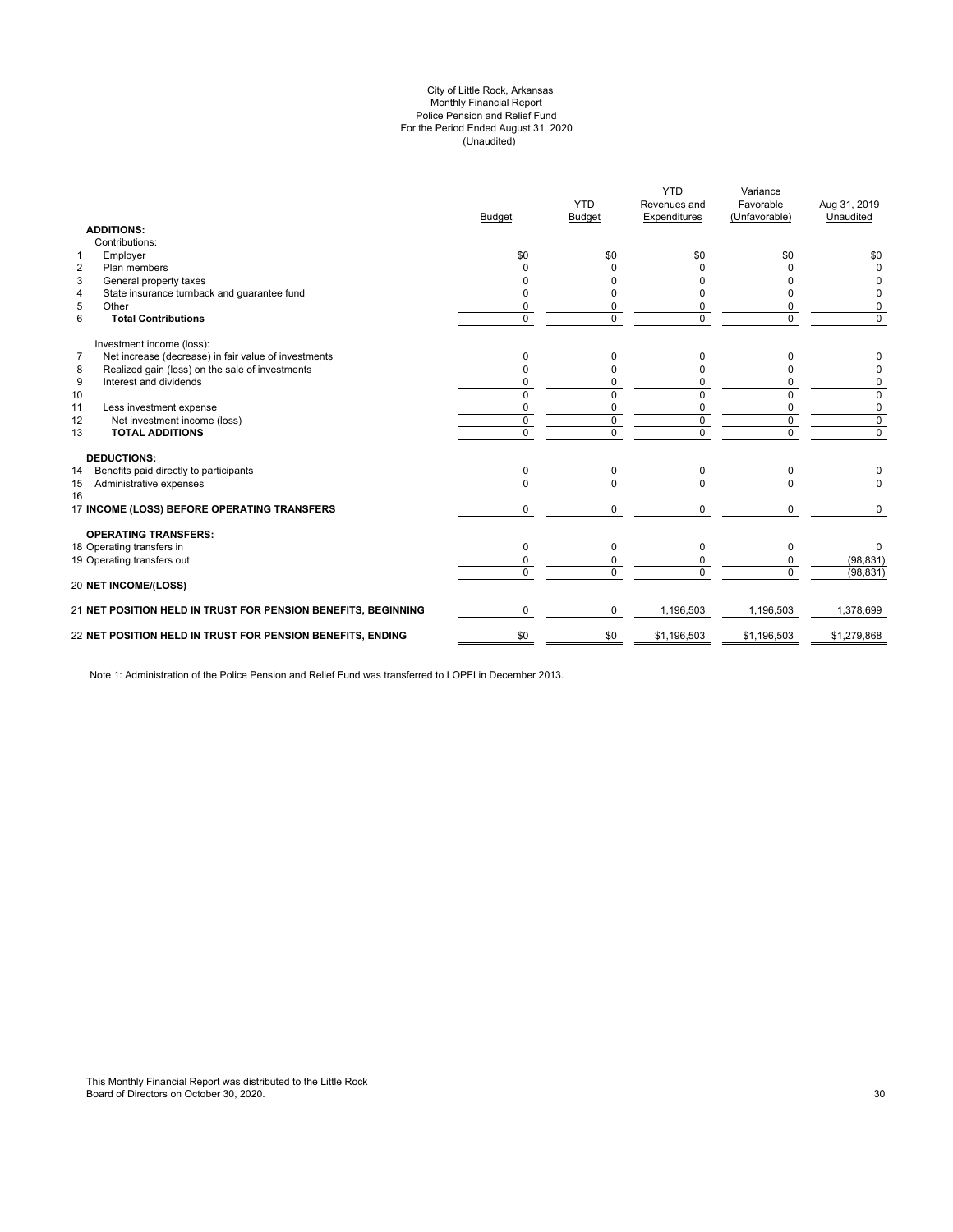#### (Unaudited) City of Little Rock, Arkansas Monthly Financial Report Fire Relief and Pension Fund For the Period Ended August 31, 2020

| <b>ADDITIONS:</b>                                                      | <b>Budget</b> | <b>YTD</b><br><b>Budget</b> | <b>YTD</b><br>Revenues and<br>Expenditures | Variance<br>Favorable<br>(Unfavorable) | Aug 31, 2019<br>Unaudited |
|------------------------------------------------------------------------|---------------|-----------------------------|--------------------------------------------|----------------------------------------|---------------------------|
| Contributions:                                                         |               |                             |                                            |                                        |                           |
| Employer<br>$\mathbf{1}$                                               | \$0           | \$0                         | \$0                                        | \$0                                    | \$0                       |
| $\overline{2}$<br>Plan members                                         |               |                             | <sup>0</sup>                               | U                                      | $\Omega$                  |
| 3<br>General property taxes                                            |               |                             |                                            |                                        |                           |
| State insurance turnback and guarantee fund<br>4                       |               |                             |                                            | o                                      | 0                         |
| 5<br>Other                                                             |               | 0                           | 0                                          | 0                                      | 0                         |
| 6<br><b>Total Contributions</b>                                        | $\Omega$      | $\Omega$                    | $\Omega$                                   | $\Omega$                               | $\mathbf 0$               |
| Investment income (loss):                                              |               |                             |                                            |                                        |                           |
| $\overline{7}$<br>Net increase (decrease) in fair value of investments | $\Omega$      | 0                           | 0                                          | U                                      | 0                         |
| Realized gain (loss) on the sale of investments<br>8                   |               | O                           |                                            |                                        | 0                         |
| 9<br>Interest and dividends                                            | $\Omega$      | 0                           | 0                                          | 0                                      | 0                         |
| 10                                                                     | $\Omega$      | $\Omega$                    | $\Omega$                                   | $\Omega$                               | $\overline{0}$            |
| 11<br>Less investment expense                                          | $\Omega$      | 0                           | $\Omega$                                   | $\Omega$                               | 0                         |
| 12<br>Net investment income (loss)                                     | $\mathbf 0$   | 0                           | 0                                          | $\mathbf 0$                            | $\mathbf 0$               |
| <b>TOTAL ADDITIONS</b><br>13                                           | $\Omega$      | $\Omega$                    | $\Omega$                                   | $\Omega$                               | $\mathbf 0$               |
| <b>DEDUCTIONS:</b>                                                     |               |                             |                                            |                                        |                           |
| Benefits paid directly to participants<br>14                           | $\mathbf 0$   | 0                           | 0                                          | 0                                      | 0                         |
| Administrative expenses<br>15                                          |               |                             | $\Omega$                                   | 0                                      | 0                         |
| 16                                                                     | $\Omega$      | 0                           | $\Omega$                                   | $\mathbf 0$                            | 0                         |
| 17 INCOME (LOSS) BEFORE OPERATING TRANSFERS                            | $\Omega$      | $\overline{0}$              | $\Omega$                                   | $\overline{0}$                         | $\overline{0}$            |
| <b>OPERATING TRANSFERS:</b>                                            |               |                             |                                            |                                        |                           |
| 18 Operating transfers in                                              | $\Omega$      | 0                           | 0                                          | 0                                      | 0                         |
| 19 Operating transfers out                                             | <sup>0</sup>  | O                           | <sup>0</sup>                               | 0                                      | (98, 831)                 |
| 20 Transfer of assets to LOPFI                                         | $\Omega$      | 0                           | $\Omega$                                   | $\Omega$                               | $\Omega$                  |
| 21 NET INCOME/(LOSS)                                                   | $\Omega$      | $\Omega$                    | $\Omega$                                   | $\Omega$                               | (98, 831)                 |
| 22 NET POSITION HELD IN TRUST FOR PENSION BENEFITS, BEGINNING          | $\Omega$      | $\Omega$                    | 1,207,730                                  | 1,207,730                              | 1,621,227                 |
| 23 NET POSITION HELD IN TRUST FOR PENSION BENEFITS, ENDING             | \$0           | \$0                         | \$1,207,730                                | \$1,207,730                            | \$1,522,396               |
|                                                                        |               |                             |                                            |                                        |                           |

Note 1: Administration of the Fire Relief and Pension Fund was transferred to LOPFI in December 2018.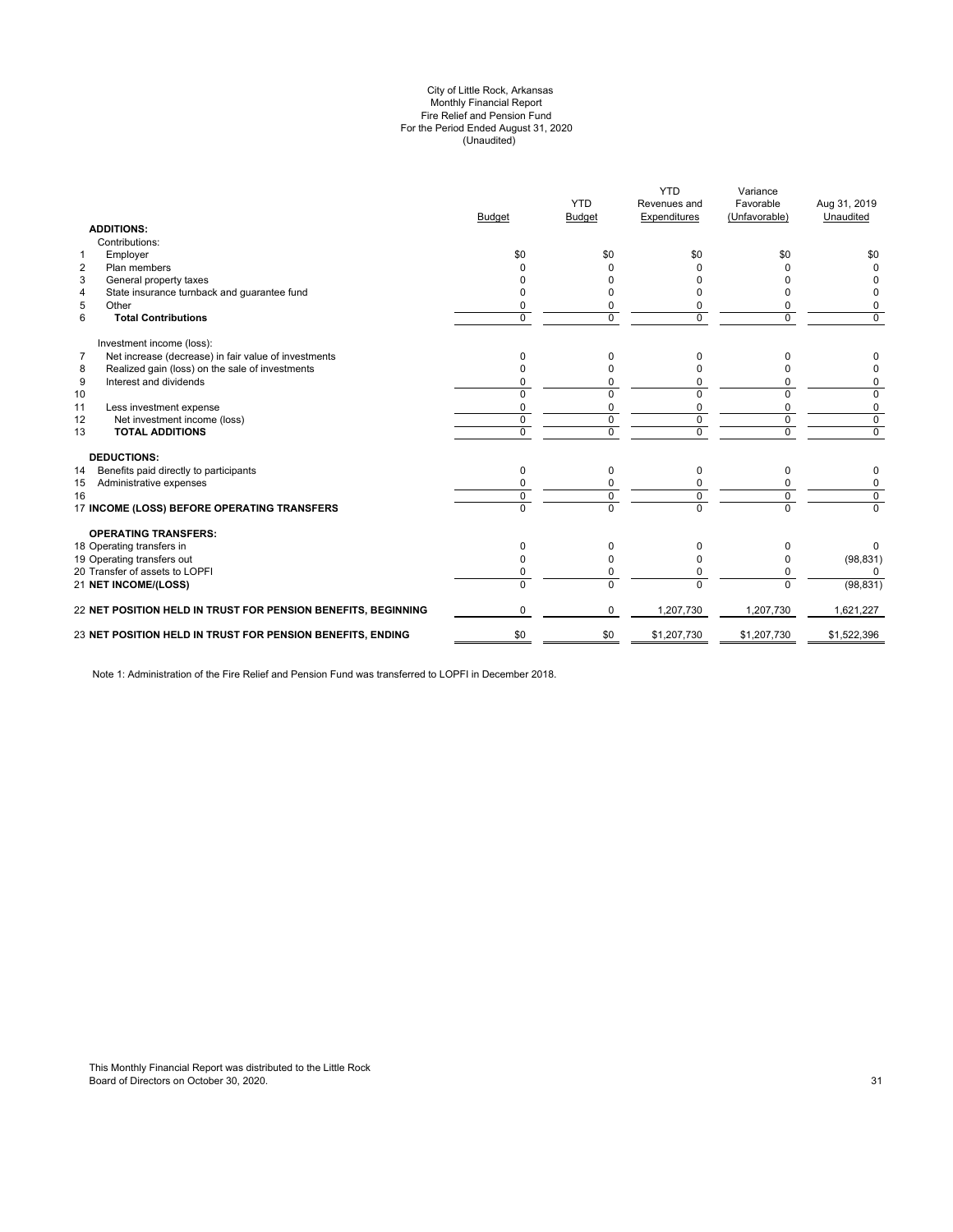#### (Unaudited) For the Period Ended August 31, 2020 City of Little Rock, Arkansas Monthly Financial Report Non-Uniform Defined Benefit Fund

|                                                               | <b>Budget</b> | <b>YTD</b><br><b>Budget</b> | <b>YTD</b><br>Revenues and<br>Expenditures | Variance<br>Favorable<br>(Unfavorable) | Aug 31, 2019<br>Unaudited |
|---------------------------------------------------------------|---------------|-----------------------------|--------------------------------------------|----------------------------------------|---------------------------|
| <b>ADDITIONS:</b>                                             |               |                             |                                            |                                        |                           |
| Contributions:                                                |               |                             |                                            |                                        |                           |
| $\mathbf 1$<br>Employer                                       | \$0           | \$0                         | \$476,368                                  | \$476,368                              | \$563,400                 |
| $\overline{2}$<br>Plan members                                |               | 0                           | 515.872                                    | 515.872                                | 3,935                     |
| 3<br>General property taxes                                   |               |                             |                                            |                                        |                           |
| State insurance turnback and guarantee fund<br>4              |               |                             |                                            |                                        |                           |
| 5<br>Other                                                    |               | 0                           | 287                                        | 287                                    |                           |
| 6<br><b>Total Contributions</b>                               | 0             | $\mathbf 0$                 | 992,527                                    | 992,527                                | 567,335                   |
| Investment income (loss):                                     |               |                             |                                            |                                        |                           |
| 7<br>Net increase (decrease) in fair value of investments     | 0             | $\Omega$                    | (102, 681)                                 | (102, 681)                             | 272,620                   |
| Realized gain (loss) on the sale of investments<br>8          |               | $\Omega$                    | (171.158)                                  | (171, 158)                             | 523,241                   |
| 9<br>Interest and dividends                                   | 0             | 0                           | 121,942                                    | 121,942                                | 172,534                   |
| 10                                                            | U             | 0                           | (151, 897)                                 | (151, 897)                             | 968,395                   |
| 11<br>Less investment expense                                 | ŋ             | 0                           | (9,966)                                    | (9,966)                                | (40, 694)                 |
| 12<br>Net investment income (loss)                            | $\Omega$      | $\mathbf 0$                 | (161, 863)                                 | (161, 863)                             | 927,701                   |
| <b>TOTAL ADDITIONS</b><br>13                                  | $\Omega$      | $\Omega$                    | 830,664                                    | 830,664                                | ,495,036                  |
| <b>DEDUCTIONS:</b>                                            |               |                             |                                            |                                        |                           |
| 14<br>Benefits paid directly to participants                  | 0             | 0                           | 1,141,623                                  | (1, 141, 623)                          | 1,164,174                 |
| Administrative expenses<br>15                                 | 0             | 0                           | 27,885                                     | (27, 885)                              | <sup>0</sup>              |
| <b>TOTAL DEDUCTIONS</b><br>16                                 | 0             | $\overline{0}$              | 1,169,508                                  | (1, 169, 508)                          | 1,164,174                 |
| 17 NET INCREASE (DECREASE)                                    | $\Omega$      | $\Omega$                    | (338, 845)                                 | (338, 845)                             | 330,862                   |
| 18 NET POSITION HELD IN TRUST FOR PENSION BENEFITS. BEGINNING | 0             | $\Omega$                    | 12,472,209                                 | 12,472,209                             | 11,314,900                |
| 19 NET POSITION HELD IN TRUST FOR PENSION BENEFITS. ENDING    | \$0           | \$0                         | \$12,133,364                               | \$12,133,364                           | \$11,645,762              |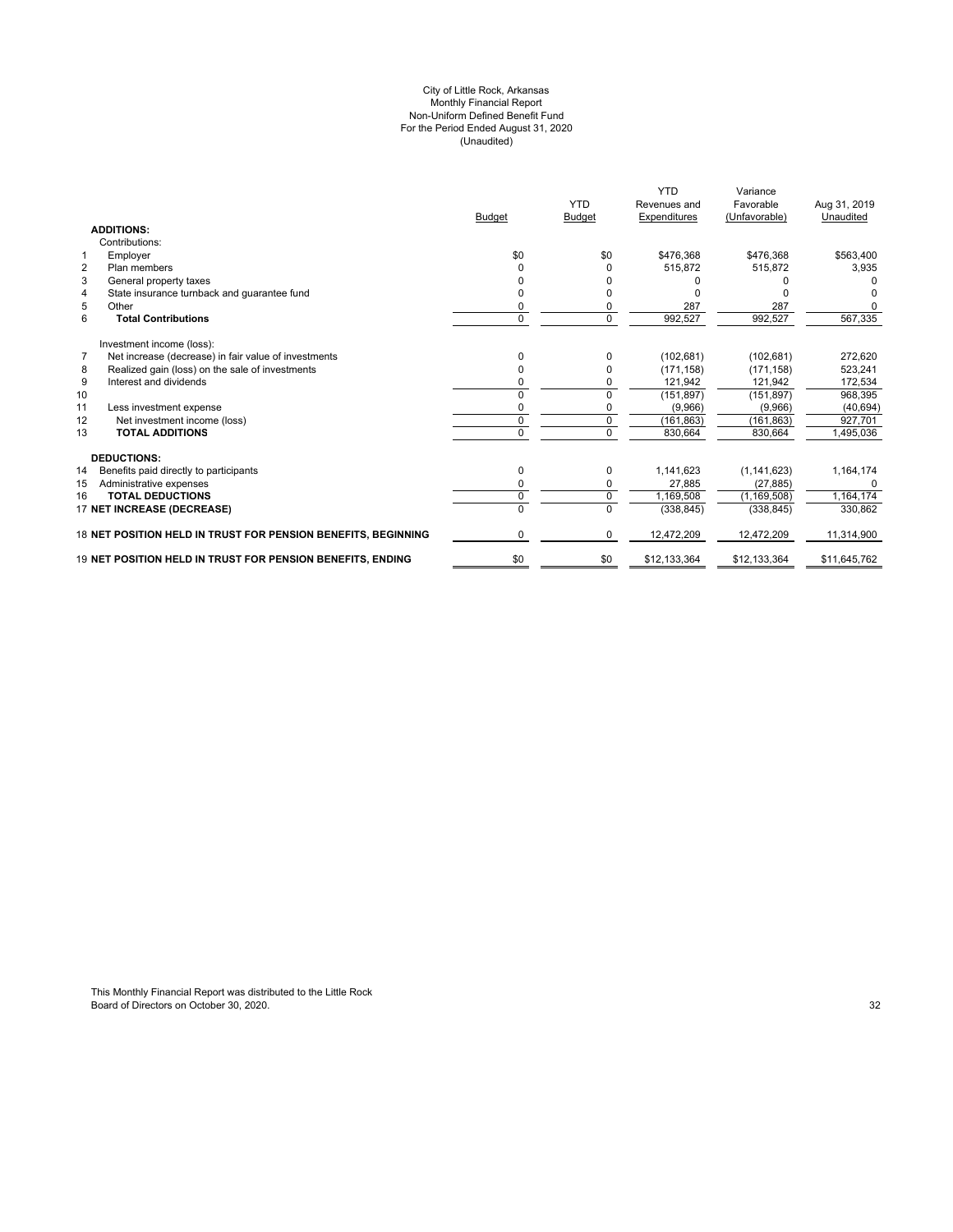#### City of Little Rock, Arkansas (Unaudited) For the Period Ended August 31, 2020 Non-Uniform Defined Contribution Fund Monthly Financial Report

|                |                                                                   | <b>Budget</b> | <b>YTD</b><br><b>Budget</b> | <b>YTD</b><br>Revenues and<br>Expenditures | Variance<br>Favorable<br>(Unfavorable) | Aug 31, 2019<br>Unaudited |
|----------------|-------------------------------------------------------------------|---------------|-----------------------------|--------------------------------------------|----------------------------------------|---------------------------|
|                | <b>ADDITIONS:</b>                                                 |               |                             |                                            |                                        |                           |
|                | Contributions:                                                    |               |                             |                                            |                                        |                           |
|                | Employer                                                          | \$0           | \$0                         | \$34,332                                   | \$34.332                               | \$74,539                  |
| $\overline{2}$ | Plan members                                                      |               |                             | 18,991                                     | 18,991                                 | 32,080                    |
| 3              | General property taxes                                            |               |                             |                                            |                                        |                           |
| $\overline{4}$ | State insurance turnback and guarantee fund                       |               |                             |                                            |                                        |                           |
| 5              | Other                                                             | 0             |                             | 193                                        | 193                                    |                           |
| 6              | <b>Total Contributions</b>                                        | $\Omega$      | $\Omega$                    | 53,515                                     | 53,515                                 | 106,619                   |
|                | Investment income (loss):                                         |               |                             |                                            |                                        |                           |
| $\overline{7}$ | Net increase (decrease) in fair value of investments              | n             |                             | (213, 207)                                 | (213, 207)                             | 847,725                   |
| 8              | Realized gain (loss) on the sale of investments                   | 0             |                             | 212,200                                    | 212.200                                | 550,180                   |
| 9              | Interest and dividends                                            |               |                             | 135,026                                    | 135,026                                | 238.726                   |
| 10             |                                                                   | $\Omega$      | $\Omega$                    | 134,019                                    | 134,019                                | 1,636,631                 |
| 11             | Less investment expense                                           | 0             |                             | (14, 974)                                  | (14, 974)                              | (64,081)                  |
| 12             | Net investment income (loss)                                      | 0             | 0                           | 119,045                                    | 119,045                                | 1,572,551                 |
| 13             | <b>TOTAL ADDITIONS</b>                                            | 0             | $\Omega$                    | 172,560                                    | 172,560                                | 1,679,170                 |
|                | <b>DEDUCTIONS:</b>                                                |               |                             |                                            |                                        |                           |
| 14             | Benefits paid directly to participants                            | 0             | 0                           | 2,410,124                                  | (2,410,124)                            | 917,631                   |
| 15             | Administrative expenses                                           | 0             | 0                           | 38,702                                     | (38, 702)                              |                           |
| 16             | <b>TOTAL DEDUCTIONS</b>                                           | 0             | $\Omega$                    | 2,448,826                                  | (2,448,826)                            | 917,631                   |
|                | 17 NET INCREASE (DECREASE)                                        | $\Omega$      | $\Omega$                    | (2, 276, 267)                              | (2, 276, 267)                          | 761,539                   |
|                | 18 NET POSITION HELD IN TRUST FOR PENSION BENEFITS, BEGINNING     | 0             | 0                           | 15,773,186                                 | 15,773,186                             | 16.053.425                |
|                | <b>19 NET POSITION HELD IN TRUST FOR PENSION BENEFITS. ENDING</b> | \$0           | \$0                         | \$13,496,920                               | \$13,496,920                           | \$16,814,964              |

Note: The City implemented a new defined benefit plan for non-uniform employees in 2014. Employees were given the option to purchase prior service credit by rolling over assets from the Non-Uniform Defined Contribution Fund.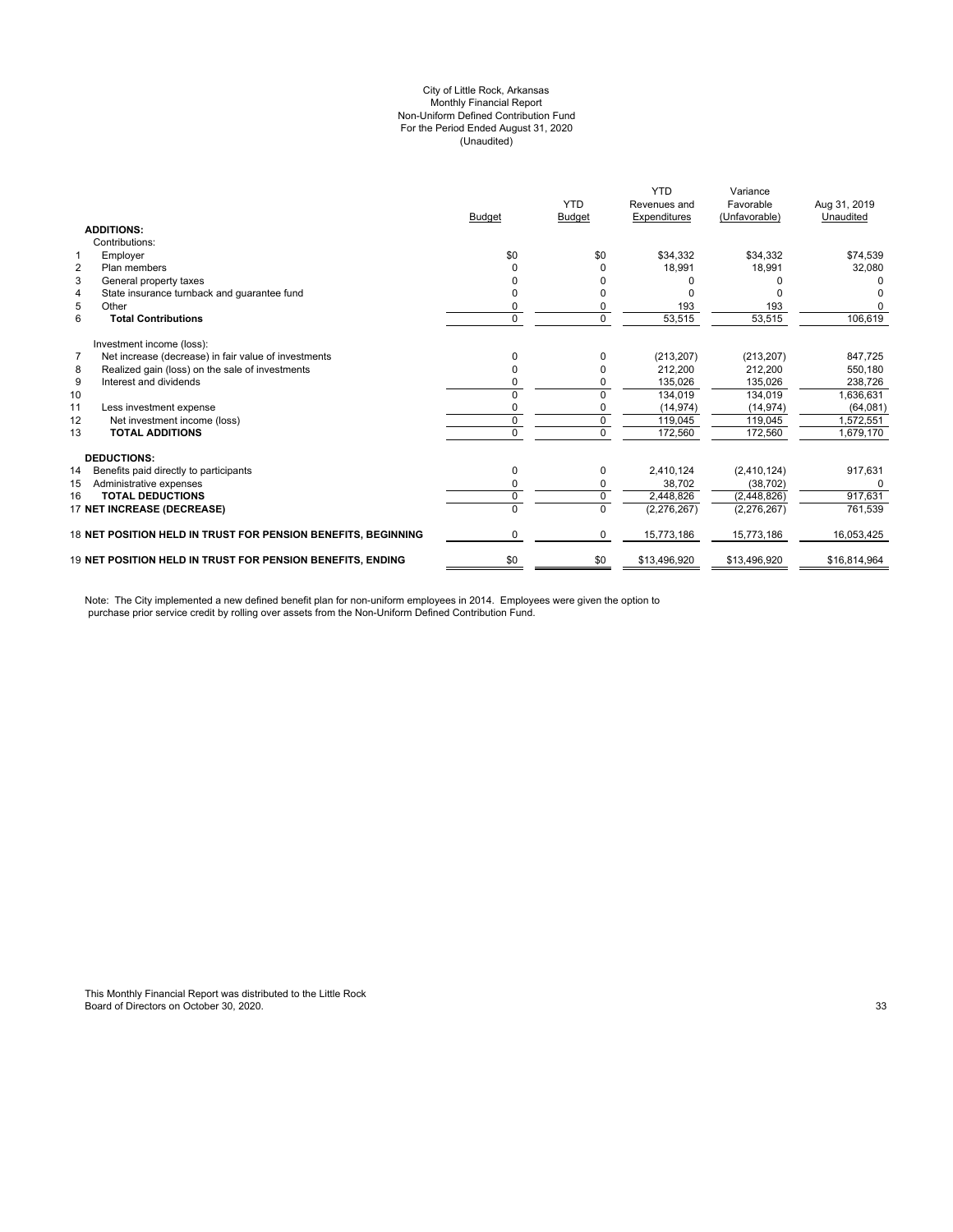#### (Unaudited) City of Little Rock, Arkansas Monthly Financial Report 401 (a) Pension Fund For the Period Ended August 31, 2020

|                |                                                               | <b>Budget</b> | <b>YTD</b><br><b>Budget</b> | <b>YTD</b><br>Revenues and<br>Expenditures | Variance<br>Favorable<br>(Unfavorable) | Aug 31, 2019<br>Unaudited |
|----------------|---------------------------------------------------------------|---------------|-----------------------------|--------------------------------------------|----------------------------------------|---------------------------|
|                | <b>ADDITIONS:</b>                                             |               |                             |                                            |                                        |                           |
|                | Contributions:                                                |               |                             |                                            |                                        |                           |
| 1              | Employer                                                      | \$0           | \$0                         | \$170,979                                  | \$170,979                              | \$243,177                 |
| $\overline{2}$ | Plan members                                                  |               |                             | 76,219                                     | 76,219                                 | 58,201                    |
| 3              | General property taxes                                        |               |                             |                                            |                                        |                           |
| 4              | State insurance turnback and quarantee fund                   |               |                             |                                            |                                        |                           |
| 5              | Other                                                         |               |                             |                                            |                                        |                           |
| 6              | <b>Total Contributions</b>                                    | 0             | 0                           | 247,198                                    | 247,198                                | 301,378                   |
|                | Investment income (loss):                                     |               |                             |                                            |                                        |                           |
| $\overline{7}$ | Net increase (decrease) in fair value of investments          | n             | <sup>0</sup>                | 37,042                                     | 37,042                                 | 1,009,390                 |
| 8              | Realized gain (loss) on the sale of investments               |               |                             |                                            |                                        |                           |
| 9              | Interest and dividends                                        |               |                             |                                            |                                        |                           |
| 10             |                                                               |               |                             | 37,042                                     | 37,042                                 | 1,009,390                 |
| 11             | Less investment expense                                       |               |                             |                                            |                                        |                           |
| 12             | Net investment income (loss)                                  | 0             | 0                           | 37,042                                     | 37,042                                 | 1,009,390                 |
| 13             | <b>TOTAL ADDITIONS</b>                                        | U             | $\Omega$                    | 284,240                                    | 284,240                                | 1,310,768                 |
|                | <b>DEDUCTIONS:</b>                                            |               |                             |                                            |                                        |                           |
| 14             | Benefits paid directly to participants                        | 0             | 0                           | 306,822                                    | (306, 822)                             | 260,602                   |
| 15             | Administrative expenses                                       |               |                             | 88                                         | (88)                                   | O                         |
| 16             | <b>TOTAL DEDUCTIONS</b>                                       | 0             | 0                           | 306,909                                    | (306, 909)                             | 260,602                   |
|                | 17 NET INCREASE (DECREASE)                                    | 0             | $\Omega$                    | (22, 670)                                  | (22, 670)                              | 1,050,166                 |
|                | 18 NET POSITION HELD IN TRUST FOR PENSION BENEFITS, BEGINNING | 0             | 0                           | 8,047,445                                  | 8,047,445                              | 6,526,344                 |
|                | 19 NET POSITION HELD IN TRUST FOR PENSION BENEFITS, ENDING    | \$0           | \$0                         | \$8,024,776                                | \$8,024,776                            | \$7,576,510               |

Note: The City implemented a new defined benefit plan for non-uniform employees in 2014. Employees were given the option to purchase prior service credit by rolling over assets from the 401 (a) Pension Fund.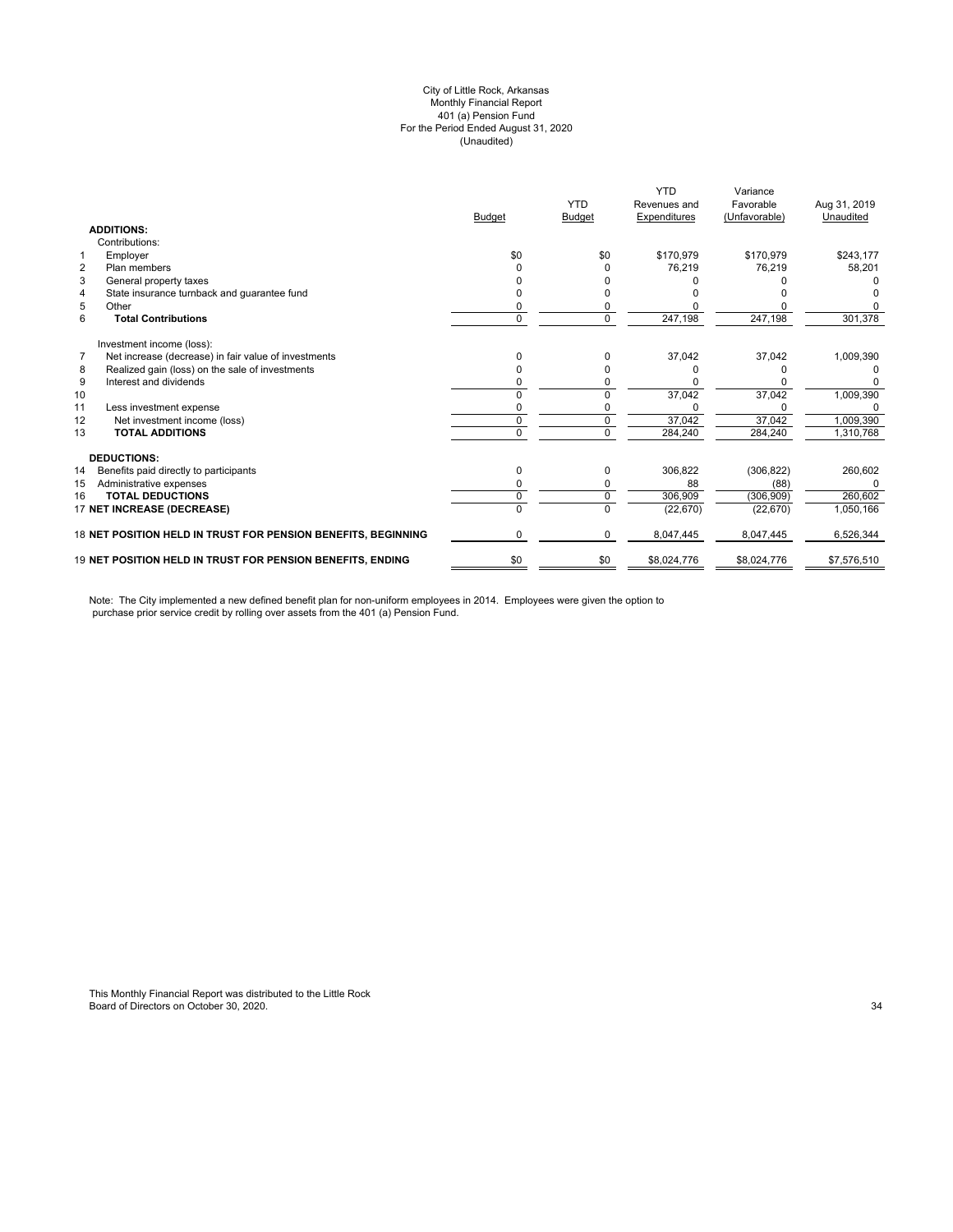#### City of Little Rock, Arkansas Monthly Financial Report 2014 Defined Benefit Plan For the Period Ended August 31, 2020 (Unaudited)

|                |                                                               | <b>Budget</b> | <b>YTD</b><br><b>Budget</b> | <b>YTD</b><br>Revenues and<br>Expenditures | Variance<br>Favorable<br>(Unfavorable) | Aug 31, 2019<br>Unaudited |
|----------------|---------------------------------------------------------------|---------------|-----------------------------|--------------------------------------------|----------------------------------------|---------------------------|
|                | <b>ADDITIONS:</b>                                             |               |                             |                                            |                                        |                           |
|                | Contributions:                                                |               |                             |                                            |                                        |                           |
| $\mathbf{1}$   | Employer                                                      | \$0           | \$0                         | \$2,726,916                                | \$2,726,916                            | \$2,723,470               |
| $\overline{2}$ | Plan members                                                  | U             | O                           | 1,335,154                                  | 1,335,154                              | 1,354,391                 |
| 3              | <b>Participant Directed Transfer</b>                          |               |                             | 309,040                                    | 309,040                                | 165,752                   |
| $\overline{4}$ | General property taxes                                        |               |                             |                                            |                                        |                           |
| 5              | State insurance turnback and quarantee fund                   | n             |                             |                                            |                                        |                           |
| 6              | Other                                                         | 0             |                             | 978                                        | 978                                    |                           |
| $\overline{7}$ | <b>Total Contributions</b>                                    | 0             | $\Omega$                    | 4,372,088                                  | 4,372,088                              | 4,243,614                 |
|                | Investment income (loss):                                     |               |                             |                                            |                                        |                           |
| 8              | Net increase (decrease) in fair value of investments          | 0             | 0                           | 1,343,690                                  | 1,343,690                              | 4,637,563                 |
| 9              | Realized gain (loss) on the sale of investments               |               | O                           | (1, 103, 562)                              | (1, 103, 562)                          | (346, 411)                |
| 10             | Interest and dividends                                        | n             | 0                           | 723,522                                    | 723,522                                | 942,186                   |
| 11             |                                                               | 0             | $\Omega$                    | 963.650                                    | 963.650                                | 5,233,339                 |
| 12             | Less investment expense                                       | 0             | 0                           | (64, 293)                                  | (64, 293)                              | (261, 600)                |
| 13             | Net investment income (loss)                                  | 0             | 0                           | 899.357                                    | 899.357                                | 4,971,739                 |
| 14             | <b>TOTAL ADDITIONS</b>                                        | 0             | $\Omega$                    | 5,271,445                                  | 5,271,445                              | 9,215,353                 |
|                | <b>DEDUCTIONS:</b>                                            |               |                             |                                            |                                        |                           |
| 15             | Benefits paid directly to participants                        | 0             | 0                           | 1,161,008                                  | (1, 161, 008)                          | 788,476                   |
| 16             | Administrative expenses                                       | 0             | 0                           | 212,336                                    | (212, 336)                             | <sup>0</sup>              |
| 17             | <b>TOTAL DEDUCTIONS</b>                                       | 0             | $\mathbf 0$                 | 1.373.344                                  | (1.373.344)                            | 788.476                   |
|                | 18 NET INCREASE (DECREASE)                                    | 0             | $\Omega$                    | 3,898,101                                  | 3,898,101                              | 8,426,877                 |
|                | 19 NET POSITION HELD IN TRUST FOR PENSION BENEFITS, BEGINNING | 0             | 0                           | 69,856,901                                 | 69,856,901                             | 56,154,060                |
|                | 20 NET POSITION HELD IN TRUST FOR PENSION BENEFITS, ENDING    | \$0           | \$0                         | \$73,755,002                               | \$73,755,002                           | \$64,580,937              |
|                |                                                               |               |                             |                                            |                                        |                           |

Note: The City implemented a new defined benefit plan for non-uniform employees in 2014. Employees were given the option to purchase prior service credit by rolling over assets from the Non-Uniform Defined Contribution Fund, the 401(a) Pension Fund, and other available sources.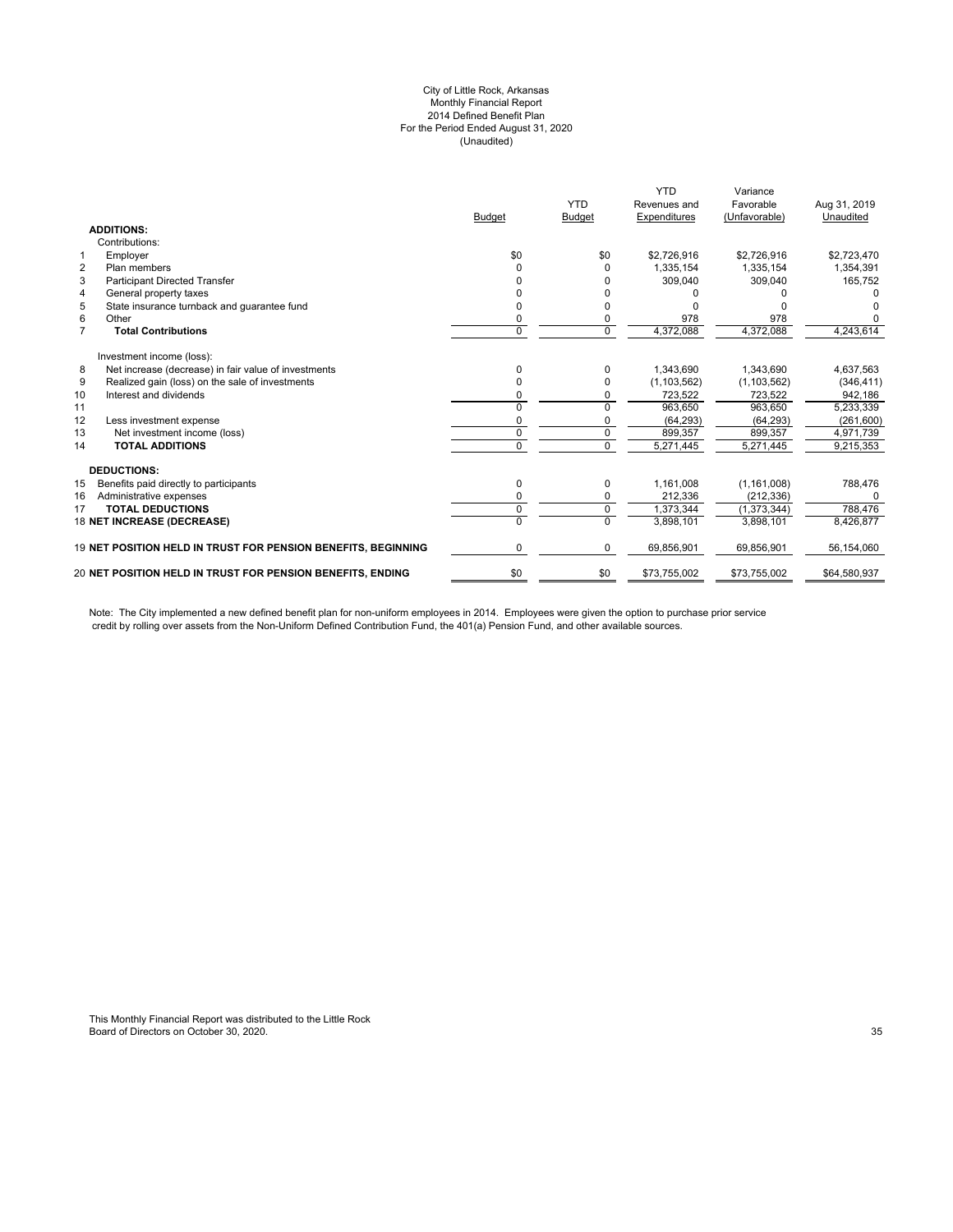#### City of Little Rock, Arkansas Monthly Financial Report Health Management Trust Fund For the Period Ended August 31, 2020 (Unaudited)

|                                                                        | <b>Budget</b> | <b>YTD</b><br>Budget | <b>YTD</b><br>Revenues and<br>Expenditures | Variance<br>Favorable<br>(Unfavorable) | Aug 31, 2019<br>Unaudited |
|------------------------------------------------------------------------|---------------|----------------------|--------------------------------------------|----------------------------------------|---------------------------|
| <b>ADDITIONS:</b>                                                      |               |                      |                                            |                                        |                           |
| Contributions:                                                         |               |                      |                                            |                                        |                           |
| $\mathbf{1}$<br>Employer                                               | \$0           | \$0                  | \$0                                        | \$0                                    | \$1,127,000               |
| $\overline{2}$<br>Plan members                                         |               |                      |                                            |                                        |                           |
| 3<br>General property taxes                                            |               |                      |                                            |                                        |                           |
| State insurance turnback and guarantee fund<br>4                       |               |                      |                                            |                                        |                           |
| 5<br>Other                                                             |               |                      |                                            |                                        |                           |
| 6<br><b>Total Contributions</b>                                        | $\Omega$      | $\Omega$             | 0                                          | $\Omega$                               | 1,127,000                 |
| Investment income (loss):                                              |               |                      |                                            |                                        |                           |
| $\overline{7}$<br>Net increase (decrease) in fair value of investments | n             |                      | 344.414                                    | 344,414                                | 500,662                   |
| Realized gain (loss) on the sale of investments<br>8                   |               |                      | 0                                          |                                        | (82, 473)                 |
| 9<br>Interest and dividends                                            |               |                      | 71,094                                     | 71,094                                 | 68,532                    |
| 10                                                                     |               |                      | 415,508                                    | 415,508                                | 486,721                   |
| 11<br>Less investment expense                                          |               |                      |                                            |                                        | (35, 457)                 |
| 12<br>Net investment income (loss)                                     | $\Omega$      |                      | 415,508                                    | 415,508                                | 451,264                   |
| <b>TOTAL ADDITIONS</b><br>13                                           | $\Omega$      | $\Omega$             | 415,508                                    | 415,508                                | 1,578,264                 |
| <b>DEDUCTIONS:</b>                                                     |               |                      |                                            |                                        |                           |
| 14<br>Benefits paid directly to participants                           | O             |                      | $\Omega$                                   | n                                      |                           |
| 15<br>Administrative expenses                                          |               |                      | 46,403                                     | (46, 403)                              |                           |
| <b>TOTAL DEDUCTIONS</b><br>16                                          | $\Omega$      |                      | 46,403                                     | (46, 403)                              | $\Omega$                  |
| 17 NET INCREASE (DECREASE)                                             |               |                      | 369,105                                    | 369,105                                | 1,578,264                 |
| 18 NET POSITION HELD IN TRUST FOR PENSION BENEFITS, BEGINNING          | 0             | $\Omega$             | 6,354,377                                  | 6,354,377                              | 4,475,179                 |
| 19 NET POSITION HELD IN TRUST FOR PENSION BENEFITS, ENDING             | \$0           | \$0                  | \$6,723,481                                | \$6,723,481                            | \$6,053,443               |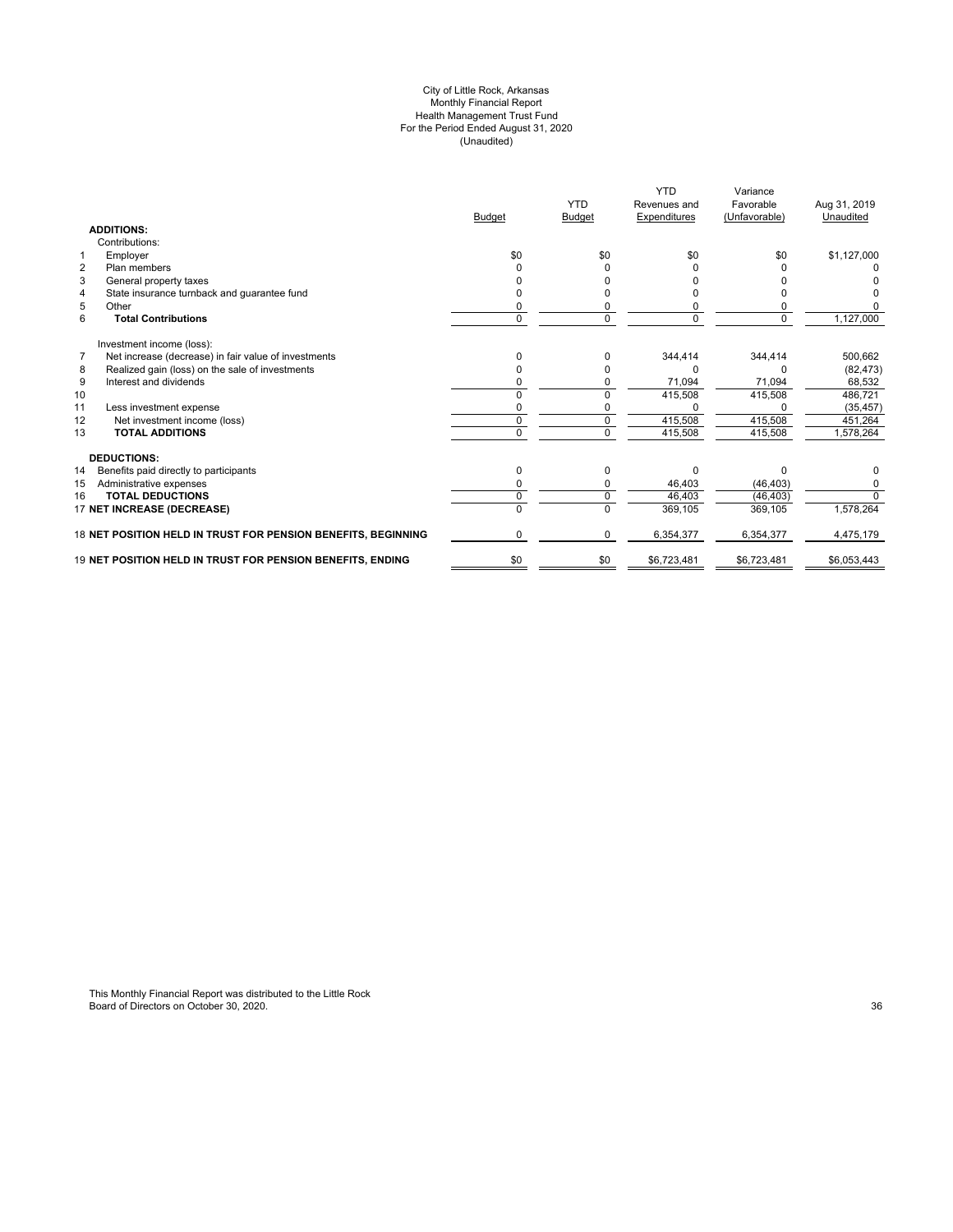# Accounts Payable, Bonds Payable and Other Payables For the Period Ended August 31, 2020

| (\$22,264)<br>\$4,659,829<br>\$18,677,339<br>\$933,459<br>100 General<br>\$3,286,189<br>\$26,601,092<br>108 General - Special Projects<br>544,943<br>544,943<br>340,382<br>340,382<br>110 Seized Money<br>140 Franchise Fee Collection<br>$\mathbf 0$<br>3,721,844<br>200 Street<br>3,721,844<br>205 Street - Special Projects<br>0<br>1,496,301<br>9,251<br>210 Special Projects<br>9,251<br>220 911<br>$\Omega$<br>230 CDBG<br>$\Omega$<br>240 HIPP<br>$\mathbf 0$ | 953,233<br>97,755<br>$\Omega$<br>78,020<br>263,243<br>$\Omega$<br>163,950<br>131,963<br>7,651 |
|----------------------------------------------------------------------------------------------------------------------------------------------------------------------------------------------------------------------------------------------------------------------------------------------------------------------------------------------------------------------------------------------------------------------------------------------------------------------|-----------------------------------------------------------------------------------------------|
|                                                                                                                                                                                                                                                                                                                                                                                                                                                                      |                                                                                               |
|                                                                                                                                                                                                                                                                                                                                                                                                                                                                      |                                                                                               |
|                                                                                                                                                                                                                                                                                                                                                                                                                                                                      |                                                                                               |
|                                                                                                                                                                                                                                                                                                                                                                                                                                                                      |                                                                                               |
|                                                                                                                                                                                                                                                                                                                                                                                                                                                                      |                                                                                               |
|                                                                                                                                                                                                                                                                                                                                                                                                                                                                      |                                                                                               |
|                                                                                                                                                                                                                                                                                                                                                                                                                                                                      |                                                                                               |
|                                                                                                                                                                                                                                                                                                                                                                                                                                                                      |                                                                                               |
|                                                                                                                                                                                                                                                                                                                                                                                                                                                                      |                                                                                               |
|                                                                                                                                                                                                                                                                                                                                                                                                                                                                      |                                                                                               |
| 250 NHSP<br>$\mathbf 0$                                                                                                                                                                                                                                                                                                                                                                                                                                              |                                                                                               |
| 270 Grants<br>1,079,137<br>1,079,137<br>1,868,010                                                                                                                                                                                                                                                                                                                                                                                                                    |                                                                                               |
| 310 Issuance and Reserve Fund<br>$\Omega$                                                                                                                                                                                                                                                                                                                                                                                                                            |                                                                                               |
| 323 2012 Library Improvement Bonds<br>$\Omega$                                                                                                                                                                                                                                                                                                                                                                                                                       | $\Omega$                                                                                      |
| $\Omega$<br>324 2015 Library Improvement Bonds                                                                                                                                                                                                                                                                                                                                                                                                                       |                                                                                               |
| 325 Short Term Financing Capital Improvements<br>$\Omega$<br>1,695,775                                                                                                                                                                                                                                                                                                                                                                                               |                                                                                               |
| 326 2012-2021 Capital Project Fund<br>$\Omega$<br>3,148,904                                                                                                                                                                                                                                                                                                                                                                                                          |                                                                                               |
| 330 2013 Capital Improvement Bond<br>$\Omega$                                                                                                                                                                                                                                                                                                                                                                                                                        |                                                                                               |
| $\Omega$<br>12,075,707<br>331 2018 Capital Improvement Bond                                                                                                                                                                                                                                                                                                                                                                                                          |                                                                                               |
| 351 TIF #1 2014 Capital Improvement Bond<br>$\Omega$                                                                                                                                                                                                                                                                                                                                                                                                                 |                                                                                               |
| 122,158<br>122,158<br>352 TIF - Port Authority                                                                                                                                                                                                                                                                                                                                                                                                                       | $\Omega$                                                                                      |
| 370 2018 Hotel Gross Receipts Tax<br>$\Omega$                                                                                                                                                                                                                                                                                                                                                                                                                        | $\Omega$                                                                                      |
| 505 2009 Parks & Rec Debt Service Fund<br>$\Omega$                                                                                                                                                                                                                                                                                                                                                                                                                   | $\Omega$                                                                                      |
| 506 2007 Infrastructure Debt Service<br>$\Omega$<br>$\Omega$                                                                                                                                                                                                                                                                                                                                                                                                         | $\Omega$<br>$\Omega$                                                                          |
| 509 2002 CIP Jr. Lien Bonds<br>523 2012 Library Improvement Bonds Debt Service<br>$\Omega$                                                                                                                                                                                                                                                                                                                                                                           | $\Omega$                                                                                      |
| 2,328,548<br>2,328,548<br>524 2015 Library Improvement Bonds Debt Service                                                                                                                                                                                                                                                                                                                                                                                            | $\Omega$                                                                                      |
| 530 2013 Improvement Bonds Debt Service Fund<br>7,740,369<br>7,740,369                                                                                                                                                                                                                                                                                                                                                                                               | $\Omega$                                                                                      |
| 540 2017 Capital Improvement Refunding Revenue Bond<br>$\Omega$                                                                                                                                                                                                                                                                                                                                                                                                      | $\Omega$                                                                                      |
| 345,776<br>551 TIF #1 2014 Cap Improvement Bond Debt Service<br>345,776                                                                                                                                                                                                                                                                                                                                                                                              | $\Omega$                                                                                      |
| 2,328,548<br>560 2017 Library Refunding Bond Fund<br>2,328,548                                                                                                                                                                                                                                                                                                                                                                                                       | $\Omega$                                                                                      |
| 570 2018 Hotel Gross Receipts Tax Debt Service<br>$\Omega$                                                                                                                                                                                                                                                                                                                                                                                                           | n                                                                                             |
| 600 Fleet<br>569,715<br>158,563<br>728,278                                                                                                                                                                                                                                                                                                                                                                                                                           | $\Omega$                                                                                      |
| 122,504<br>601 Vehicle Storage Facility<br>7,032<br>26,427<br>63,346<br>219,309                                                                                                                                                                                                                                                                                                                                                                                      | $\Omega$                                                                                      |
| 14,821<br>603 Waste Disposal<br>7,000,760<br>116,614<br>211,418<br>630,000<br>7,973,613                                                                                                                                                                                                                                                                                                                                                                              | $\Omega$                                                                                      |
| 5,732,519<br>54,632<br>17,887<br>5,660,000<br>612 Rivermarket Garage Fund                                                                                                                                                                                                                                                                                                                                                                                            | $\Omega$                                                                                      |
| 800 Police Pension<br>$\Omega$                                                                                                                                                                                                                                                                                                                                                                                                                                       | $\Omega$                                                                                      |
| $\mathbf 0$<br>801 Fire Pension                                                                                                                                                                                                                                                                                                                                                                                                                                      |                                                                                               |
| 803 Non-Uniform Defined Benefit<br>(1, 344)                                                                                                                                                                                                                                                                                                                                                                                                                          | $\Omega$                                                                                      |
| (1, 344)<br>804 Non-Uniform Defined Contribution<br>$\Omega$<br>$\Omega$                                                                                                                                                                                                                                                                                                                                                                                             |                                                                                               |
| $\Omega$                                                                                                                                                                                                                                                                                                                                                                                                                                                             |                                                                                               |
| 805 401 (a) Pensions<br>$\Omega$                                                                                                                                                                                                                                                                                                                                                                                                                                     |                                                                                               |
| 806 Health Management Trust Fund<br>807 2014 DB Plan<br>1,344<br>1,344                                                                                                                                                                                                                                                                                                                                                                                               | U                                                                                             |
| 2,058,410<br>940 Accounts Payable Clearing Fund<br>2,058,410                                                                                                                                                                                                                                                                                                                                                                                                         | 0                                                                                             |
| \$22,913,972<br>\$2.057.999<br>\$10,979,167<br>\$5,171,457<br>\$36,979.146<br>\$396.408<br>\$6,290,000<br>\$61,874,178<br>Totals                                                                                                                                                                                                                                                                                                                                     |                                                                                               |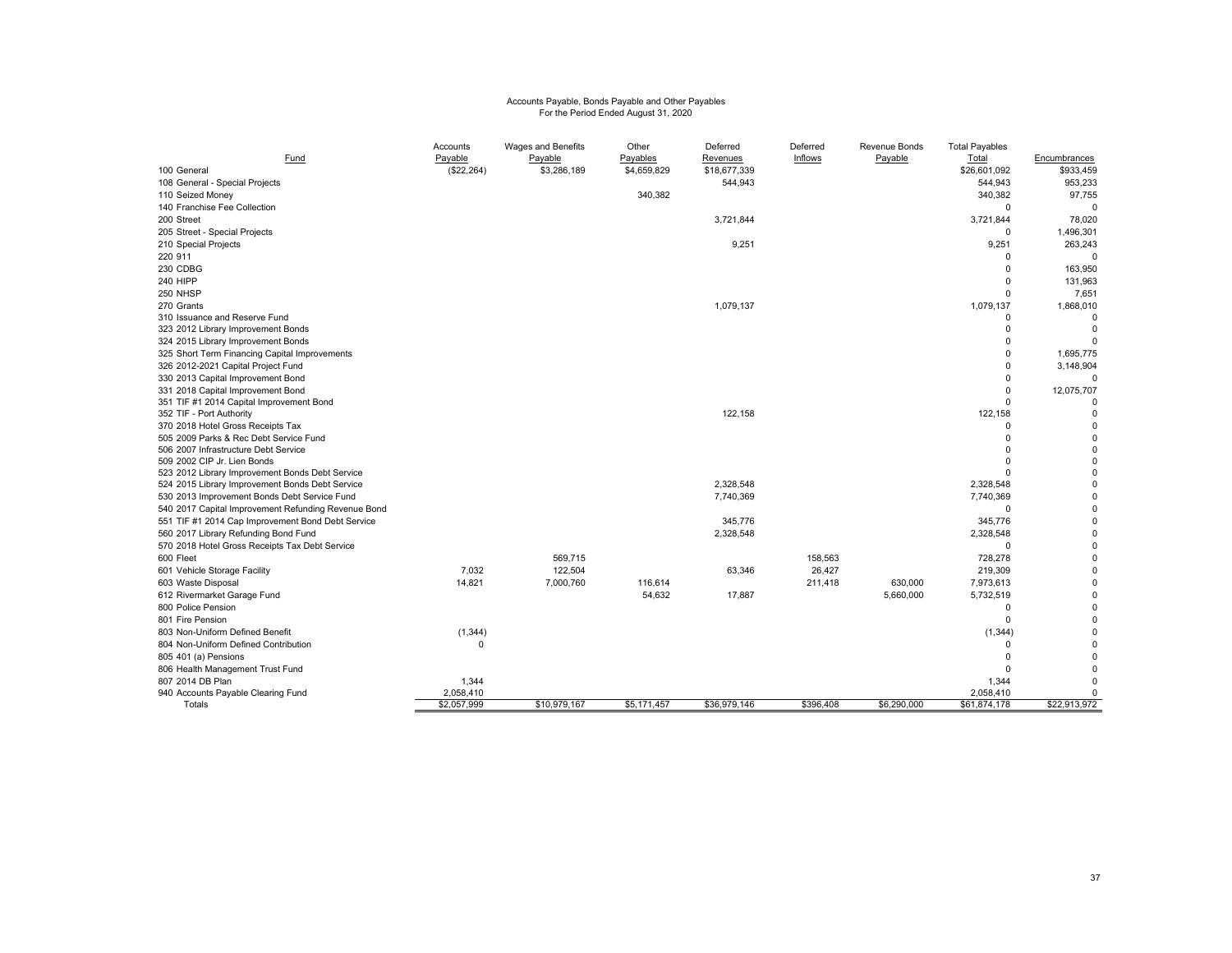#### **SUMMARY OF BOND INDEBTEDNESSFor the Period Ended August 31, 2020**

| <b>GENERAL OBLIGATION DEBT</b>                                              | <b>TRUSTEE</b>                                 | <b>ORIGINAL</b><br><b>AMOUNT</b> | <b>MATURITY</b><br>DATE | <b>INTEREST</b><br><b>RATE</b> | <b>PRINCIPAL</b><br><b>BALANCE AT</b><br>12/31/2019 | <b>BONDS</b><br><b>ISSUED</b><br>2020 | <b>PRINCIPAL</b><br><b>PAID IN</b><br>2020 | <b>BONDS</b><br><b>RETIRED</b><br>2020 | <b>PRINCIPAL</b><br><b>BALANCE AT</b><br>8/31/2020 | <b>INTEREST</b><br><b>PAID IN</b><br>2020 |
|-----------------------------------------------------------------------------|------------------------------------------------|----------------------------------|-------------------------|--------------------------------|-----------------------------------------------------|---------------------------------------|--------------------------------------------|----------------------------------------|----------------------------------------------------|-------------------------------------------|
| 2013 Limited Tax Capital Improvement                                        | First Security Bank (Paying Agent & Registrar) | \$58,105,000                     | 4/1/2033                | $1.00\% - 5.00\%$              | \$4,290,000                                         | \$0                                   | \$2,190,000                                | \$775,000                              | \$1,325,000                                        | \$107,250                                 |
| 2014 Tax Increment Improvement Bonds (Redevelopment District N Regions Bank |                                                | 2,615,000                        | 3/1/2036                | 6.00%                          | 2,295,000                                           |                                       |                                            | 260,000                                | 2,035,000                                          | 68,850                                    |
| 2015 Library Construction and Refunding Bonds                               | Regions Bank (Paying Agent & Registrar)        | 36,620,000                       | 3/1/2038                | $2.05\% - 4.00\%$              | 29,290,000                                          |                                       | 1,285,000                                  | 1,545,000                              | 26,460,000                                         | 453,506                                   |
| 2017 Library Construction and Refunding Bonds                               | Regions Bank (Paying Agent & Registrar)        | 15,925,000                       | 3/1/2027                | $1.50\% - 5.00\%$              | 12,690,000                                          |                                       | 1,570,000                                  | 1,800,000                              | 9,320,000                                          | 209,569                                   |
| 2018 Limited Tax Capital Improvement                                        | First Security Bank (Paying Agent & Registrar) | 43,475,000                       | 4/1/2028                | 2.375% - 5.00%                 | 35,070,000                                          |                                       | 2,275,000                                  | 6,260,000                              | 26,535,000                                         | 608,713                                   |
| <b>REVENUE BONDS</b>                                                        |                                                |                                  |                         |                                |                                                     |                                       |                                            |                                        |                                                    |                                           |
| 2003 Capital Improvement and Refunding-Parking Projects                     | U.S. Bank                                      | 11,855,000                       | 7/1/2028                | $1.50\% - 5.30\%$              | 6,220,000                                           |                                       | 560,000                                    |                                        | 5,660,000                                          | 328,448                                   |
| 2007 Waste Disposal Revenue Bond                                            | Citizens Bank                                  | 3,400,000                        | 5/1/2022                | $5.30\% - 5.87\%$              | 920,000                                             |                                       | 290,000                                    |                                        | 630,000                                            | 26,450                                    |
| 2017 Capital Improvement and Refunding Revenue Bond:                        | <b>First Security Bank</b>                     | 17,875,000                       | 10/1/2033               | $2.00\% - 5.00\%$              | 16,075,000                                          |                                       |                                            |                                        | 16,075,000                                         | 304,875                                   |
| 2018 Hotel Gross Receipts Tax Bonds (Arts Center Bonds)                     | First Security Bank (Paying Agent & Registrar) | 32,570,000                       | 12/1/2048               | $3.00\% - 5.00\%$              | 32,145,000                                          |                                       |                                            |                                        | 32,145,000                                         | 686,072                                   |
| <b>TEMPORARY NOTES</b>                                                      |                                                |                                  |                         |                                |                                                     |                                       |                                            |                                        |                                                    |                                           |
| 2015 Temporary Note                                                         | <b>First Security Bank</b>                     | 5,910,000                        | 6/24/2020               | 1.81%                          | 1,224,721                                           |                                       | 1,224,721                                  |                                        |                                                    | 22,167                                    |
| 2016 1st Temporary Note                                                     | Banc of America Public Capital Corp.           | 4,525,000                        | 6/10/2021               | 1.54%                          | 1,851,312                                           |                                       | 918,578                                    |                                        | 932,734                                            | 28,530                                    |
| 2016 2nd Temporary Note                                                     | Relyance Bank                                  | 4,603,000                        | 12/22/2021              | 1.85%                          | 1,891,969                                           |                                       |                                            |                                        | 1,891,969                                          |                                           |
| 2017 Temporary Note                                                         | Signature Public Funding                       | 5,250,000                        | 8/8/2022                | 1.81%                          | 3,206,263                                           |                                       | 1,049,536                                  |                                        | 2,156,727                                          | 58,192                                    |
| 2019 Temporary Note                                                         | Centennial Bank                                | 5,650,000                        | 8/24/2024               | 2.25%                          | 5,650,000                                           |                                       | 1,080,020                                  |                                        | 4,569,980                                          | 127,473                                   |
| <b>Grand Total</b>                                                          |                                                | \$248,378,000                    |                         |                                | \$152,819,265                                       | \$0                                   | \$12,442,855                               | \$10,640,000                           | \$129,736,410                                      | \$3,030,095                               |

NOTE: The City's Temporary Notes may be retired without a pre-payment penalty. The following notes were retired in January utilizing the pre-payment option.<br>\* This note was retired on January 11, 2019 - \$1,227,282.64 (Pr